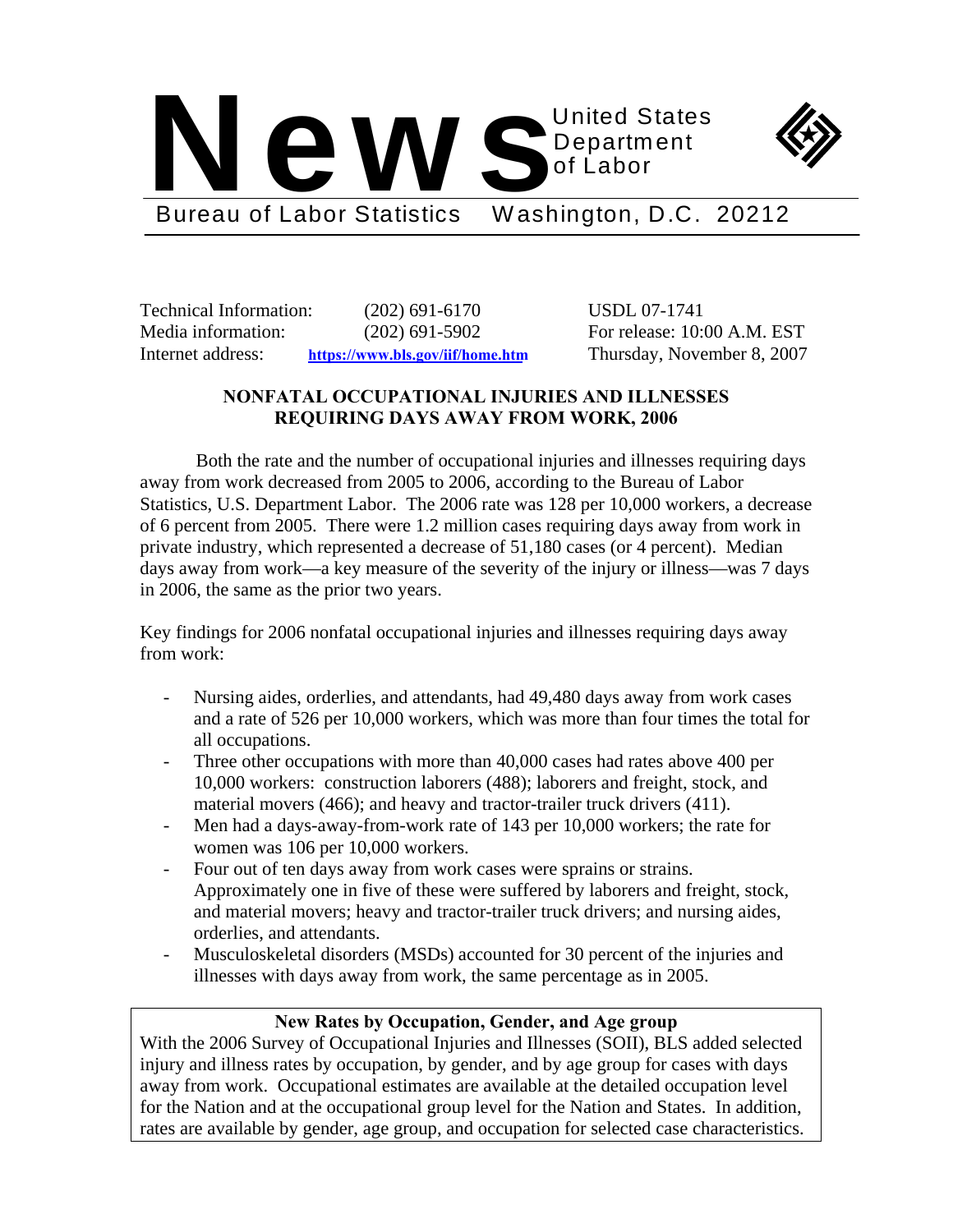This release is the third in a series of three releases from the BLS covering occupational safety and health statistics in 2006. The first release, in August 2007, covered work-related fatalities from the 2006 Census of Fatal Occupational Injuries. In October 2007, BLS reported that there were 4.1 million nonfatal injuries and illnesses in 2006, based on the Survey of Occupational Injuries and Illnesses. This final release covers the circumstances of the injuries and illnesses and the characteristics of the workers involved in the 1.2 million nonfatal cases that required days away from work to recuperate.

# **Case characteristics**

Case characteristics provide detailed information on the circumstances of nonfatal workplace injuries and illnesses that required one or more days away from work. The survey uses four case characteristics—nature, part of body, source, and event or exposure—to describe a workplace incident.

 A nursing aide *sprains* her *back* from *overexertion in lifting* a *health care patient*.  **↑ ↑ ↑ ↑** (nature) (part of body) (event or exposure) (source)

- Sprains and strains was the leading nature of injury and illness in every major industry sector (see table 5). These injuries decreased by 6 percent for total private industry in 2006 and for both goods-producing and service-providing industries. Trade, transportation, and utilities reported 157,380 sprains and strains, 33 percent of the total.
- The overall number of cases of carpal tunnel syndrome decreased by 21 percent. Workers on the job 5 years or more had a decrease of 27 percent for these kinds of illnesses.
- The part of the body most affected by work incidents was the trunk (including the shoulder and back) accounting for 34 percent of all cases. Cases involving the trunk decreased by 6 percent from 2005. Injuries and illnesses to the back made up 62 percent of the days-away-from-work cases involving the trunk.
- Floors, walkways, and ground surfaces were the source of injury or illness for 18 percent of all days-away-from-work cases. Worker motion or position accounted for 14 percent.
- Assaults and violent acts (by person) increased by 10 percent, with those to women increasing 21 percent to 10,400 cases. Sixty percent of the assaults and violent acts (by person) occurred in health care and social assistance and mainly involved assaults by health care patients.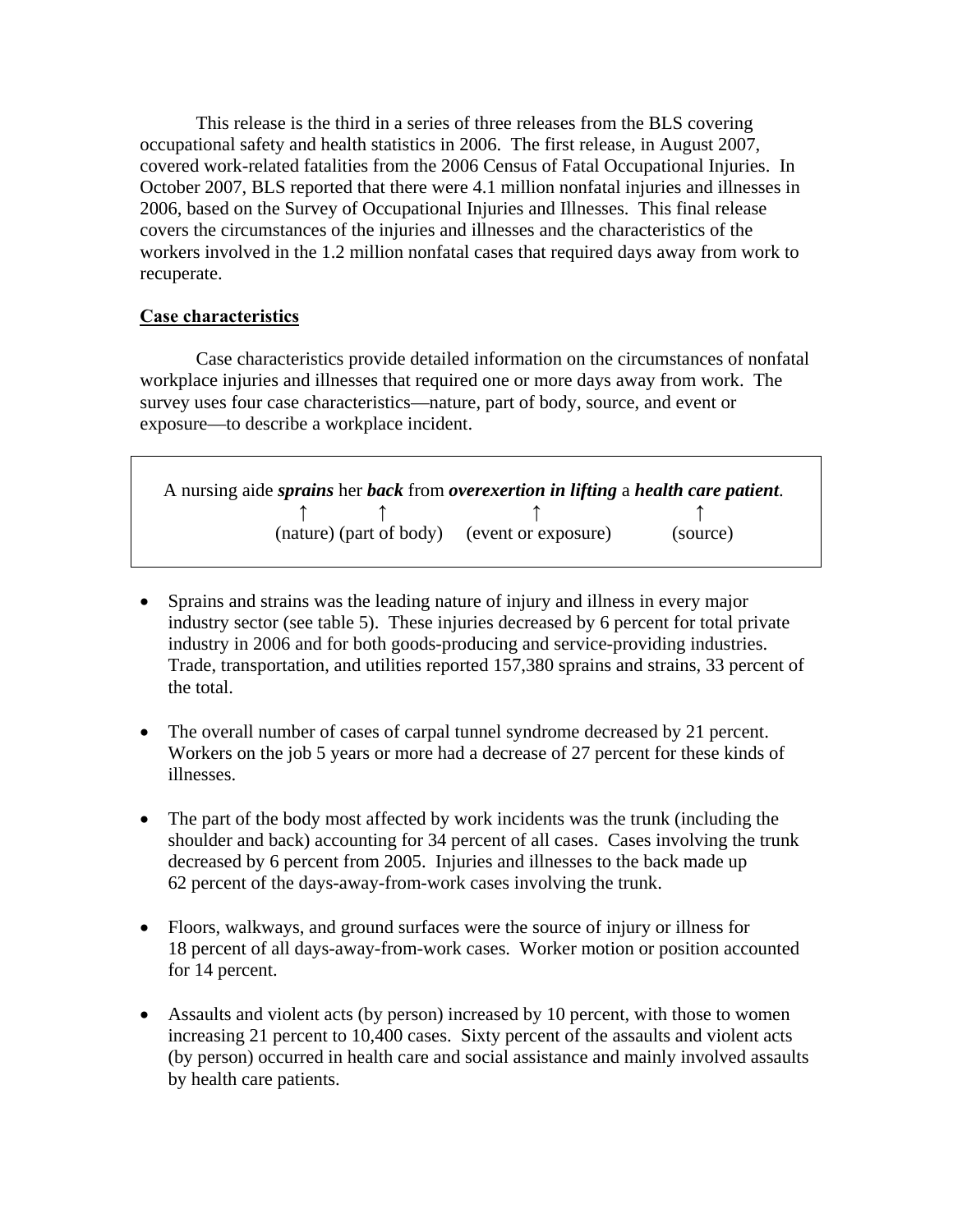- Injuries and illnesses due to repetitive motion decreased by 13 percent.
- Falls from a ladder decreased by 17 percent.



**Incidence rate and median days away from work due to injuries and illnesses by nature, 2006**

In addition to these four case characteristics, BLS collects the time of day and day of the week the injury or illness occurred and the time the employee had spent on the job before the incident.

- Of the injuries and illnesses with days away from work (for which the time of the incident was reported), the eight-hour period from 8:00 a.m. to 4:00 p.m. accounted for 65 percent of the cases in 2006. The 4:00 p.m. to midnight time period accounted for 20 percent of the cases.
- In those cases where employers reported how long the employee had been on the job before the incident occurred, workers on the job from two to four hours incurred the highest number of injuries and illnesses (248,980 or 26 percent). Employees on the job for more than eight hours accounted for 12 percent of cases.
- Eighty-seven percent of injuries and illnesses occurred on Monday through Friday. The exception to this pattern was the leisure and hospitality sector, where 27 percent of injuries and illnesses occurred during the weekend.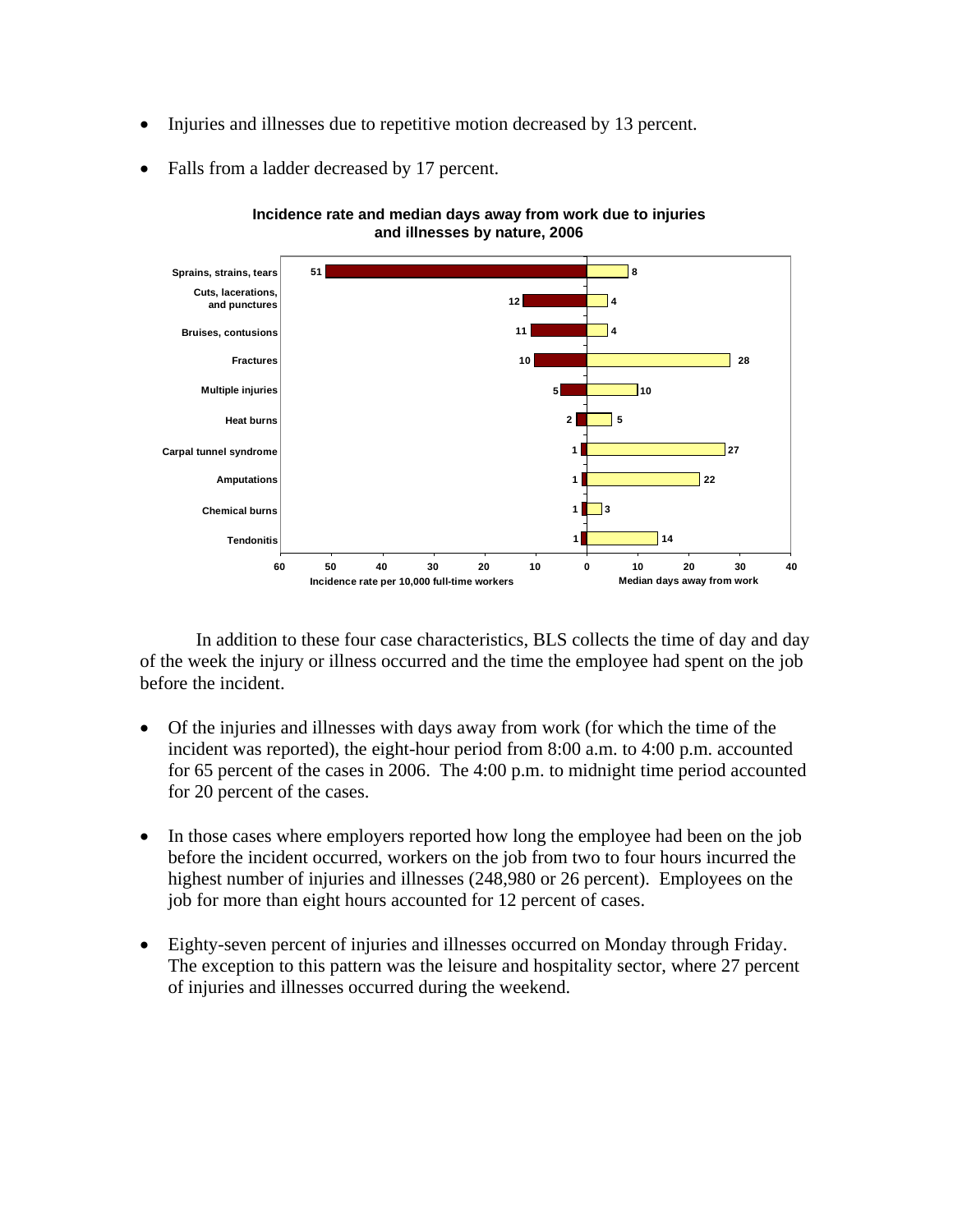# **Demographic characteristics**

Demographic characteristics include gender, age, race or ethnic origin, and length of service with the employer at the time of the incident (see tables 1, 2, and 8). For 2006, BLS has new incidence rate data for gender and age group (see tables 16-19).

- Men accounted for 66 percent of all days-away-from-work cases, and had an incidence rate (143 per 10,000 workers) 35 percent higher than the rate of 106 for women.
- Injuries and illnesses to Asian workers increased by 16 percent from 2005, while the other ethnic groups experienced declines in workplace incidents. Race or ethnicity was unreported in 32 percent of days-away-from-work cases.
- The number of injuries and illnesses to Hispanic workers in the construction and extraction occupations (34,170) increased 7 percent from 2005.
- Workers who were 20 to 44 years old accounted for 60 percent of injured and ill workers. Within that age range, workers age 20 to 24 had a rate of 143 per 10,000 workers, higher than the rate of 128 for all workers.
- The number of days away from work rose with the age of the worker from a median of 1 day for workers 14- and 15-years old to a median of 15 days for workers 65 and older.

# **Occupation**

Among major occupational groups, transportation and material moving occupations had the highest rate at 301 per 10,000 workers and 239,710 injuries and illnesses requiring days away from work in 2006. Computer and mathematical occupations had the lowest rate, 11 (see table 16). The rate for all occupations was 128.

Three occupations at the detail level had incidence rates over 1,000 per 10,000 workers: Athletes and sports competitors (1,720), Psychiatric aides (1,067), and Mining roof bolters (1,018). Rates this high indicate that at least one in ten workers in these three occupations experienced an injury or illness requiring days away from work in 2006. These occupations, however, did not have a high number of cases and, like some other occupations with small numbers of workers, are not listed in the tables of this news release.

The five occupations that have the highest number of days away from work cases were:

• Laborers and freight, stock, and material movers experienced the highest number of days-away-from-work injuries and illnesses, 85,120 in 2006; however, this represents a decrease of 8 percent from 2005. This occupation had a rate of 466 per 10,000 workers. Eighty-four percent of these injuries and illnesses were to men.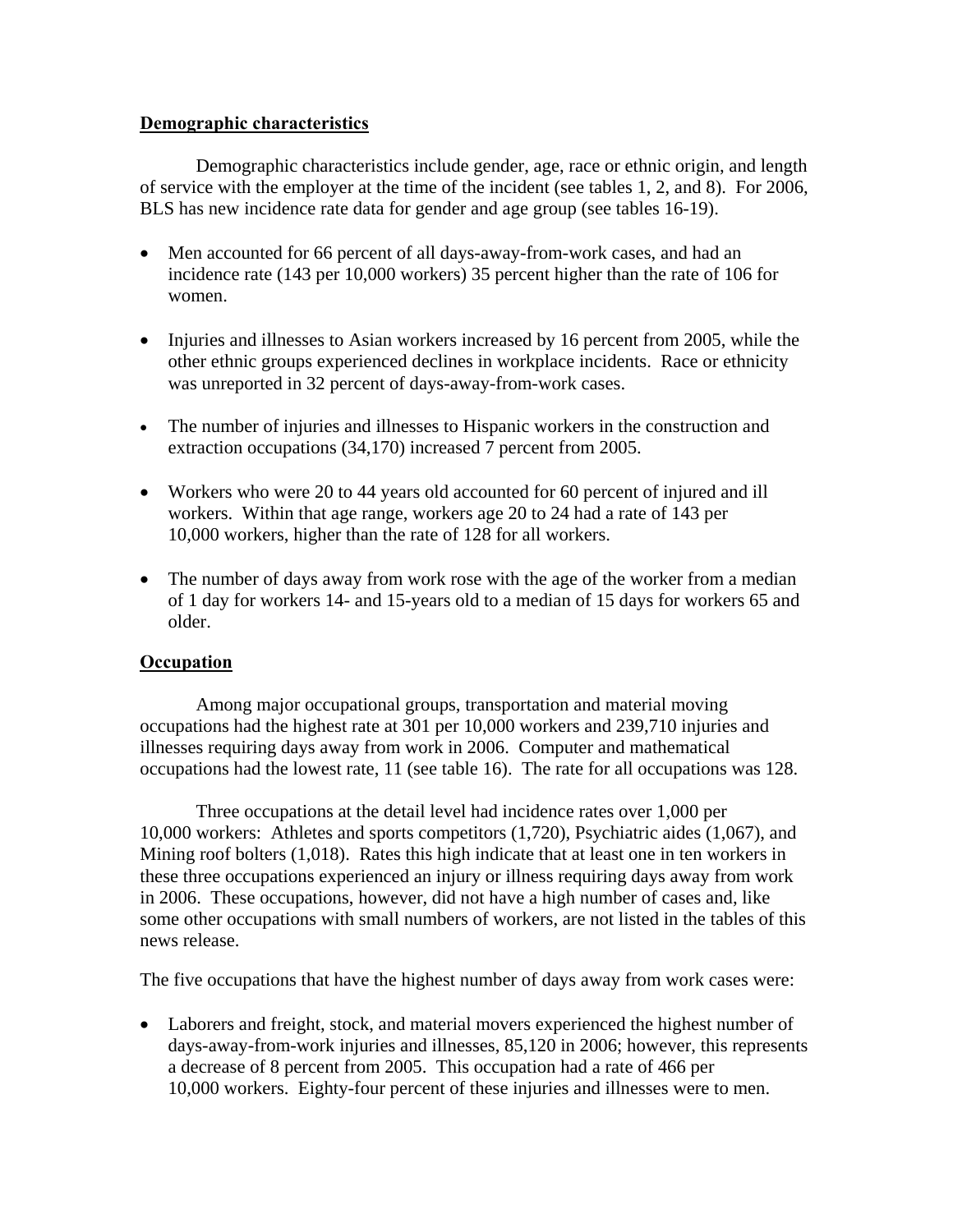Sixty-five percent of the total cases for this occupation were in the trade, transportation and utilities industry.

- Heavy and tractor-trailer truck drivers had 66,040 cases in 2006, relatively the same as in 2005, and had a days-away-from-work rate of 411 per 10,000 workers. Ninetyfive percent of these cases were to men. The source of the injury was most often vehicles, followed by floor or ground surfaces. The most frequent event was overexertion, followed by contact with objects and equipment. As in 2005, the median days away from work was 14 days, twice that for all occupations.
- Nursing aides, orderlies, and attendants—with more injuries and illnesses to women (91 percent) than to men—had 49,480 cases, a decrease of 5 percent from 2005. This occupation had a high incidence rate—526 per 10,000 workers. Fifty-six percent of the injuries and illnesses to these workers involved health care patients, of which 86 percent were due to overexertion.
- Construction laborers had the fourth highest number of cases with 40,510 and a rate of 488 per 10,000 workers. Ninety-seven percent of these injuries and illnesses were to men. Contact with objects or equipment was the most common event in this occupation and the most frequent source of injury was parts and materials.
- Retail salespersons had 33,210 cases, remaining unchanged from 2005. Floors and walkways were the most frequent source of injury. The rate of injury and illness for this occupation was 106, 17 percent below the private-sector average.

 As in 2005, eleven detailed occupations, including the five discussed above, each had more than 20,000 injuries and illnesses with days away from work. Together they accounted for 36 percent of all cases (see table 4). These same eleven occupations have had more than 20,000 cases in each of the last three years.

## **Industry**

 Workers in the goods-producing industries experienced 380,440 injuries and illnesses with days away from work and had an incidence rate of 167 per 10,000 workers in 2006. Service-providing industry workers experienced 803,060 days away from work injuries and illnesses and had a rate of 115.

*Natural resources and mining* had a median number of days away from work of 9. In this sector, the mining industry had a median of 17 days. Hispanic workers experienced 66 percent of injuries and illnesses in agriculture, forestry, and fishing, compared to 20 percent of all days-away-from-work cases in private industry. The overall rate for this industry sector was 170 per 10,000 workers.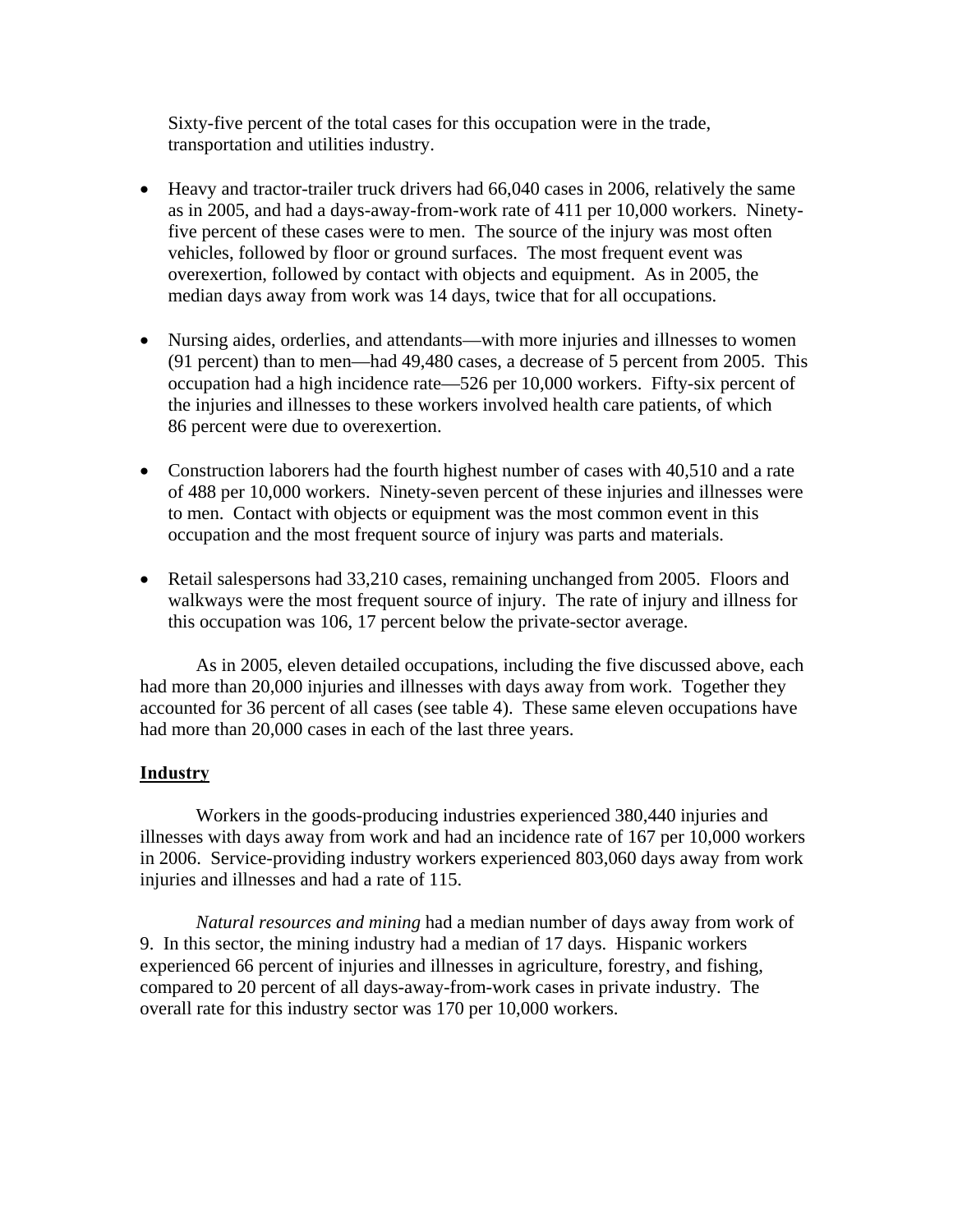*Construction* had the highest incidence rate—220 per 10,000 workers—of all industry sectors but had the fourth highest case count (153,180). The rate decreased 8 percent from 2005. Men experienced 97 percent of the injuries and illnesses. The construction industry's rate of 84 for contact with objects and equipment was more than twice the rate for total private industry.

*Manufacturing* had a rate of 141 per 10,000 workers and had 200,970 cases resulting from days away from work. Workers in this industry were most often injured by contact with objects and equipment (76,400). The number of cases involving repetitive motion (14,670) remained about the same in 2006 compared to 2005. Workers who had 5 or more years of service with their employer experienced a significant decline in the number injuries and illnesses from the previous year (8 percent). Workers with less than 5 years had relatively no change in the number of cases from 2005.

*Trade, transportation, and utilities* had the greatest number of injuries and illnesses (354,510) with a rate of 160 per 10,000 workers. Women experienced 28 percent of the injuries and illnesses in this sector as a whole, but within retail trade they experienced 41 percent of the cases. The transportation and warehousing industry had a median number of days away from work of 15. The utilities industry had a median of 14 days away from work, while wholesale and retail trade industries each had medians of 7 days.

*Information* had a rate of injuries and illnesses of 67 per 10,000 workers. Fiftysix percent of the injuries and illnesses to workers in this industry sector occurred to those who had been with their employer for more than 5 years, compared to 31 percent for all service–providing industries.

*Financial activities* had 33,300 days-away-from-work cases and a rate of 45 per 10,000 workers in 2006. Sprains and strains was the leading nature of injury and illness with 13,210 cases. The part of body most often injured was the back with 7,180 cases.

*Professional and business services* had no change in the overall number of cases that required days away from work or the incidence rate for those cases when compared to 2005. However, cases involving contact with objects, the leading event or exposure of injury in this industry, rose 15 percent to 25,260. The number of carpal tunnel syndrome cases in this industry (790) has decreased by two thirds since 2003 including a 50 percent decrease from 2005 to 2006.

*Education and health services* also had no change in the overall number of cases or the incidence rate for those cases when compared to 2005. In this sector, healthcare and social assistance accounted for 94 percent of injuries and illnesses. There were nearly four times the number of injuries and illnesses to women (145,370) than to men (36,800).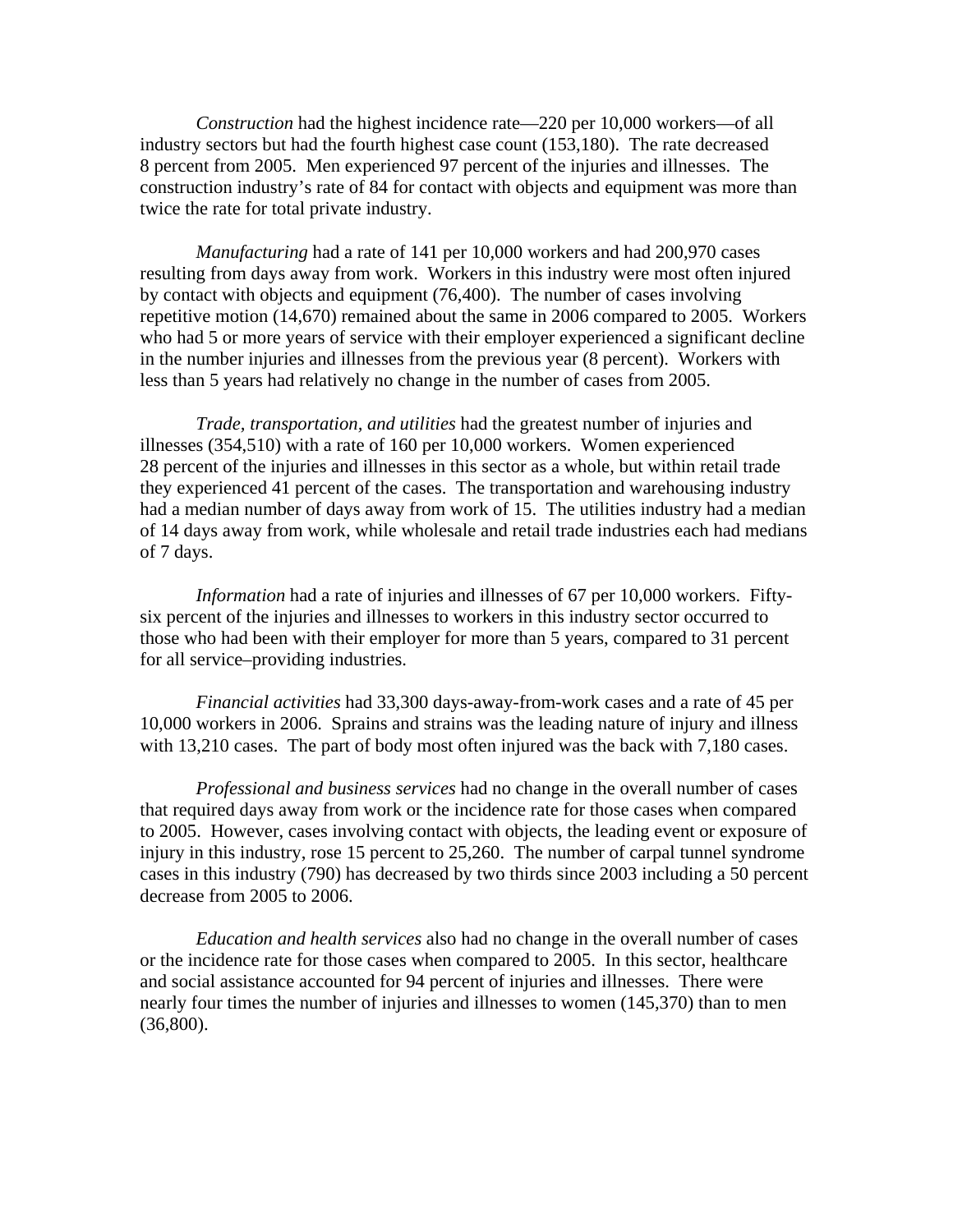*Leisure and hospitality* had 96,910 injuries and illnesses requiring days away from work in 2006, with a rate of 114 per 10,000 workers. Employers in this industry reported nearly equal numbers of injuries and illnesses to men and women. The number of assaults and violent acts (1,690) increased 48 percent from last year. Asian workers experienced an 86 percent increase in the number of injuries and illnesses in this industry.

### **Musculoskeletal disorders**

The U.S. Department of Labor defines a musculoskeletal disorder (MSD) as an injury or disorder of the muscles, nerves, tendons, joints, cartilage, or spinal discs. MSDs do not include disorders caused by slips, trips, falls, motor vehicle accidents, or similar accidents. In 2006 there were 357,160 MSD cases. MSD cases had a median of 9 days away from work, two days longer than the median for all days away from work cases. The overall rate for all MSD cases was 39 per 10,000 workers in 2006.

The trade, transportation and utilities sector had 34 percent of the MSD cases followed by the education and health services sector with 20 percent, the vast majority of these in health care and social assistance (69,880). The manufacturing sector had 18 percent of the MSD cases. MSDs in manufacturing decreased by 6 percent from 2005 to 2006, while MSDs for all private industry decreased by 5 percent.

| Table A. Number, incidence rate, and median days of work-related musculoskeletal disorders that<br>required days away from work by selected industry sectors, 2006 |         |                |                               |  |  |  |  |  |  |  |  |
|--------------------------------------------------------------------------------------------------------------------------------------------------------------------|---------|----------------|-------------------------------|--|--|--|--|--|--|--|--|
|                                                                                                                                                                    | Number  | Incidence Rate | Median days<br>away from work |  |  |  |  |  |  |  |  |
| Total Musculoskeletal disorders                                                                                                                                    | 357,160 | 39             | 9                             |  |  |  |  |  |  |  |  |
| Goods-producing industries                                                                                                                                         | 103,750 | 46             | 10                            |  |  |  |  |  |  |  |  |
| Manufacturing                                                                                                                                                      | 64,760  | 46             | 11                            |  |  |  |  |  |  |  |  |
| Service-providing industries                                                                                                                                       | 253,410 | 36             | 8                             |  |  |  |  |  |  |  |  |
| Trade, transportation and utilities                                                                                                                                | 119,770 | 54             | 11                            |  |  |  |  |  |  |  |  |
| Education and health services                                                                                                                                      | 72,020  | 55             | 6                             |  |  |  |  |  |  |  |  |

Men had 62 percent of the MSD cases and an incidence rate of 41 per 10,000 workers. Women had 37 percent of the MSD cases and an incidence rate of 35 (see table B). MSDs to workers age 25 and over decreased with the exception of MSDs to workers age 55 to 64 which increased by 4 percent. MSDs to workers age 65 and over decreased by 13 percent in 2006 after an increase of 19 percent in 2005.

The three occupations with the highest number of MSDs in 2006 were laborers and freight, stock, and material movers; nursing aides, orderlies, and attendants; and heavy and tractor-trailer truck drivers. These occupations had high rates of MSDs (see table B), with nursing aides, orderlies, and attendants reporting the highest rate—293 per 10,000 workers.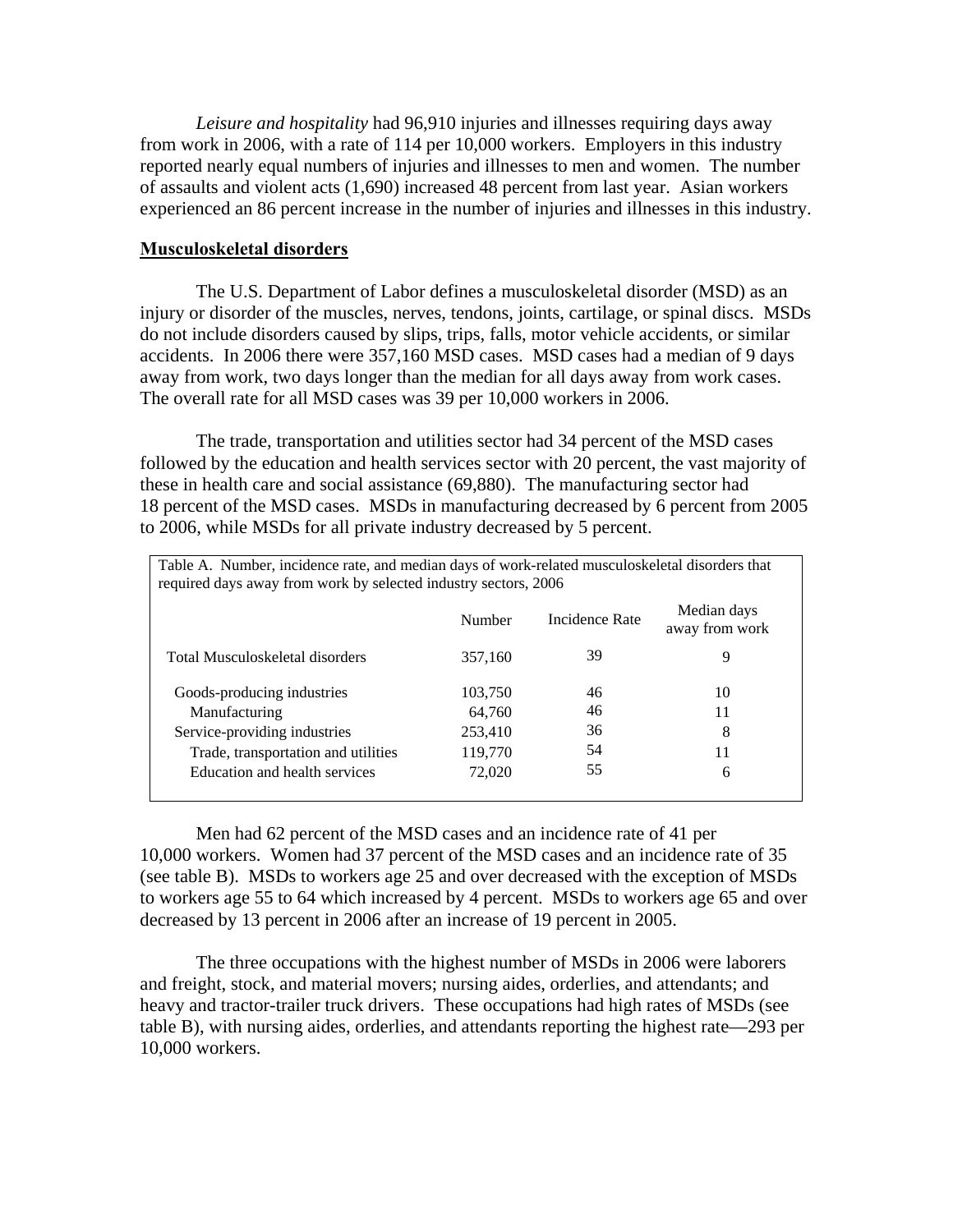Table B. Number, incidence rate, and median days of work-related musculoskeletal disorders that required days away from work by gender, age groups, and selected occupations, 2006

|                                            | Number  | <b>Incidence Rate</b> | Median days<br>away from work |
|--------------------------------------------|---------|-----------------------|-------------------------------|
| <b>Total Musculoskeletal disorders</b>     | 357,160 | 39                    | 9                             |
| Gender                                     |         |                       |                               |
| Men                                        | 222,880 | 41                    | 10                            |
| Women                                      | 133,710 | 35                    | 8                             |
| Age Group                                  |         |                       |                               |
| $14 - 15$                                  | 20      | --                    | 10                            |
| $16 - 19$                                  | 7,620   | 26                    | 5                             |
| $20 - 24$                                  | 33,350  | 36                    | 5                             |
| $25 - 34$                                  | 80,530  | 38                    | 7                             |
| $35 - 44$                                  | 101,830 | 44                    | 9                             |
| $45 - 54$                                  | 86,130  | 40                    | 13                            |
| $55 - 64$                                  | 38,970  | 36                    | 14                            |
| 65 and over                                | 4,660   | 20                    | 16                            |
| Occupation                                 |         |                       |                               |
| Laborers and freight, stock, and material  |         |                       |                               |
| movers, hand                               | 28,860  | 158                   | 9                             |
| Nursing aides, orderlies, and attendants   | 27,590  | 293                   | 5                             |
| Truck drivers, heavy and tractor-trailer   | 17,400  | 108                   | 14                            |
| Retail salesperson                         | 11,280  | 36                    | 10                            |
| Registered nurses                          | 9,200   | 59                    | 6                             |
| Truck drivers, light and delivery services | 8,890   | 99                    | 14                            |
| Janitors and cleaners, except maids and    |         |                       |                               |
| housekeeping cleaners                      | 8,630   | 76                    | 9                             |
| Stock clerks and order fillers             | 8,610   | 69                    | 8                             |
| <b>Construction laborers</b>               | 8,270   | 100                   | 10                            |
| Maintenance and repair workers, general    | 6,870   | 70                    | 6                             |

### **Injury and Illness Severity**

In addition to providing data on the number of injuries and illnesses that require days away from work to recuperate, the survey provides data on the length of the absences resulting from those injuries and illnesses (see tables 8-12 and 15). Median days away from work—the key survey measure of severity—designates the point at which half the cases involved more days and half involved fewer days.

The median number of days away from work for all cases was 7 days in 2006, unchanged since 2004. Almost one-fourth of all days-away-from-work cases resulted in 31 or more days away from work. The median for goods-producing industries (8 days) was higher than that for service-providing industries (7 days).

• Fractures resulted in the longest absences (28 days) from work among the leading natures of injury and illness. Carpal tunnel syndrome had 27 days and amputations had 22 median days away from work, both unchanged from 2005.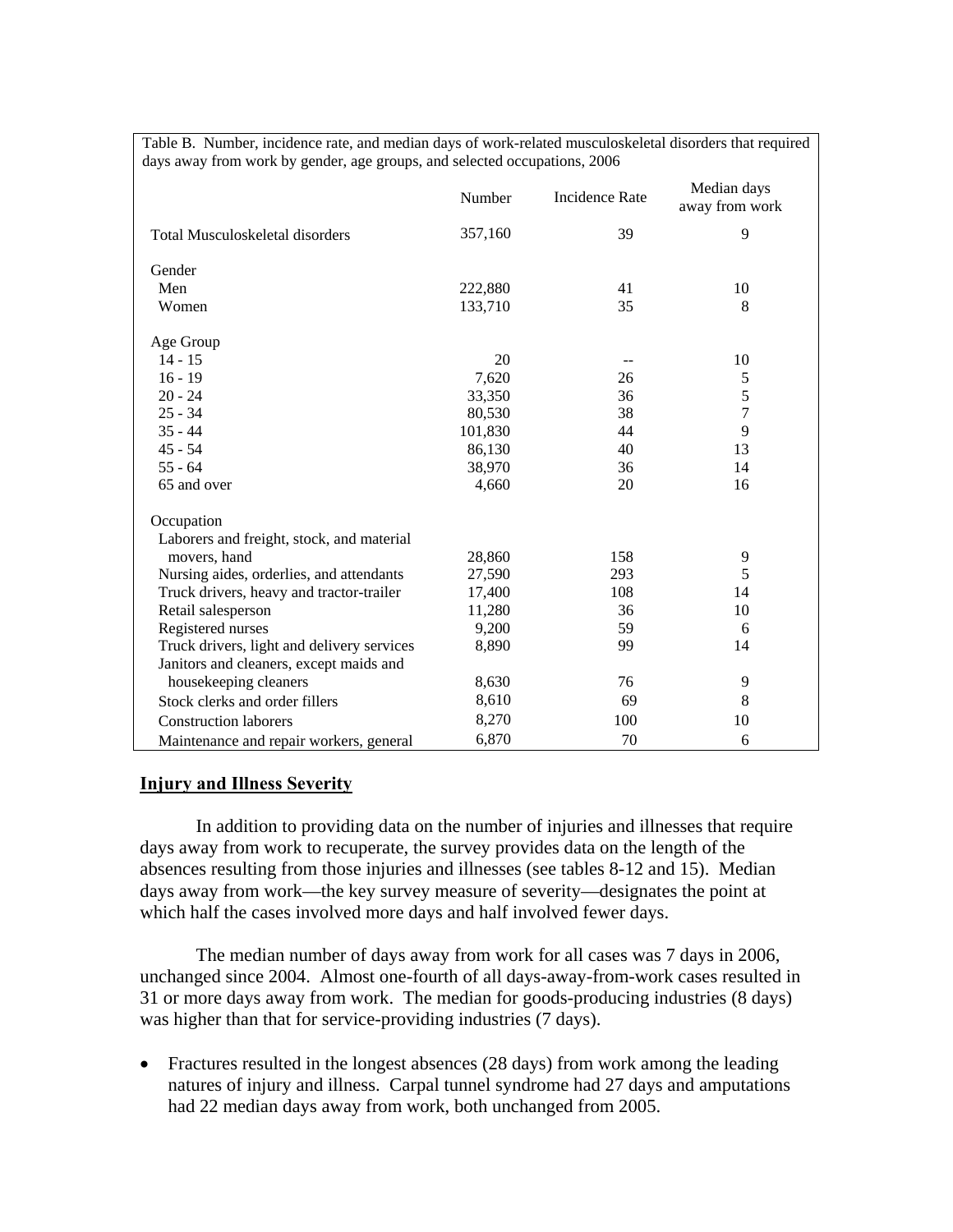- Repetitive motion resulted in the longest absences from work among the most frequent events or exposures with 19 days away from work, unchanged from 2005. Falls to lower level had 14 days, twice the 2006 median for all cases. Fires and explosions and transportation accidents each had a median of 10 days. The median for transportation accidents was unchanged but the median for fires and explosions decreased from the 16 days reported in 2005.
- Floors, walkways, and ground surfaces were the sources that resulted in the longest absences from work, with a median of 11 days, followed closely by worker motion or position (10 days) and vehicles (9 days).
- Injuries and illnesses to the shoulder resulted in the longest absences from work, with a median of 16 days, followed by the wrist and knee each with a median of 14 days.
- Workers age 65 and over experienced the longest absences from work with a median of 15 days followed by workers age 55 to 64 with 12 days and workers age 45 to 54 with 10 days.
- Among detailed occupations with high numbers of days-away-from-work cases, heavy and tractor-trailer truck drivers had the highest median days away from work with 14 days. Driver/sales workers had the second highest median with 11 days, followed closely by carpenters and light or delivery truck drivers with a median of 10 days.

## **Background of the Survey**

Since the early 1970s, the Bureau of Labor Statistics (BLS) has reported annually on the number and the rate of injuries and illnesses requiring days away from work beyond the day of the incident in private industry. The 2006 Survey of Occupational Injuries and Illnesses marks the fifteenth year that BLS has also provided detailed information on the circumstances of these cases and the characteristics of the injured or ill worker.

Data in this release are classified based on the 2002 *North American Industry Classification System (NAICS)*, the 2000 *Standard Occupational Classification (SOC) Manual*, and 1997 *Standards for Federal Data on Race and Ethnicity*, as defined by the Office of Management and Budget (OMB). More information on each of these classification systems is available on the OMB Internet site at http://www.whitehouse.gov/omb/inforeg/statpolicy.html. Race and ethnicity is the only data element in the survey for which reporting is not mandatory. In 2006, 32 percent of the cases were missing race and ethnicity.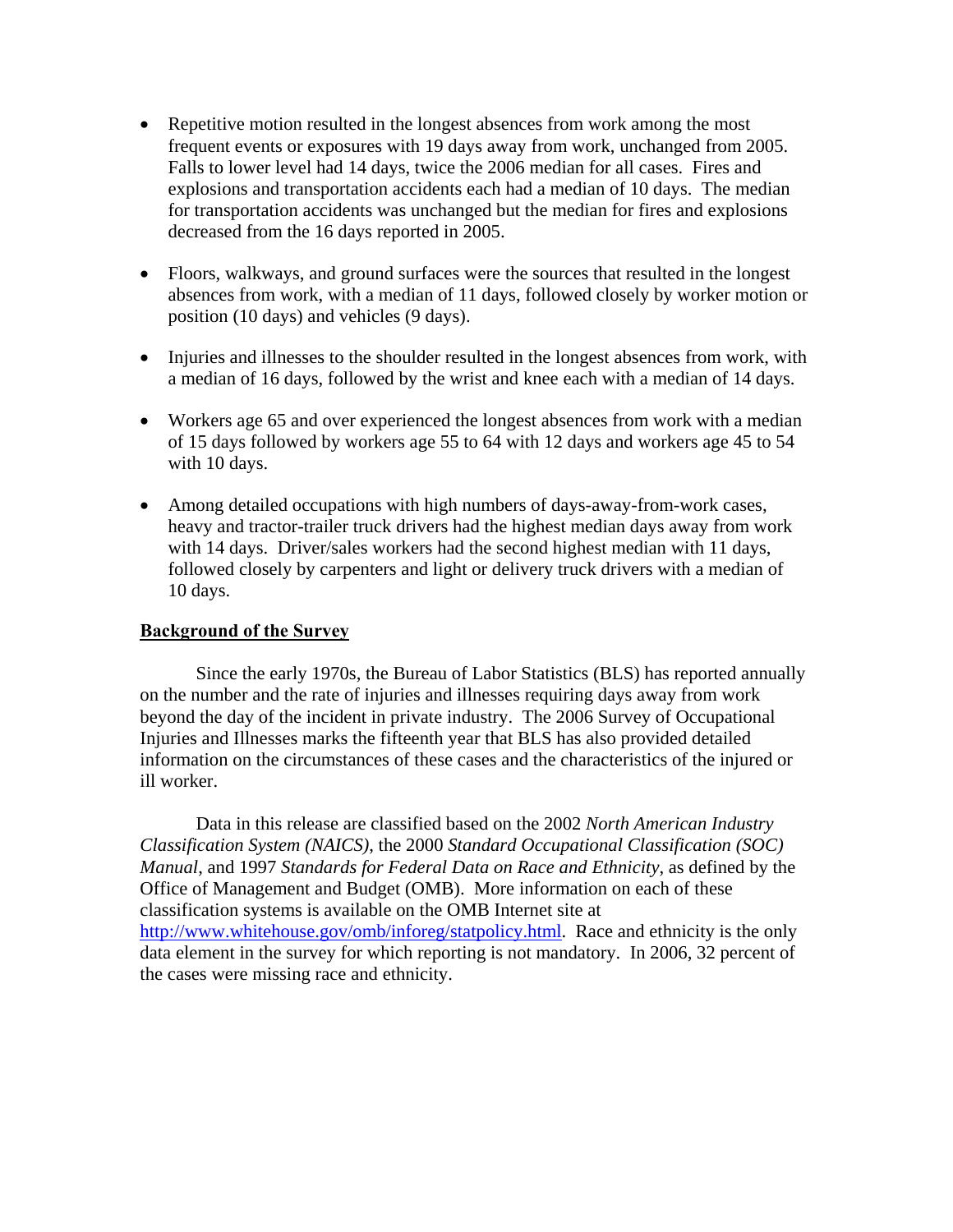For each incident that led to an injury or illness that required one or more days away from work to recuperate, the survey uses four characteristics to describe the circumstances of the case. These characteristics are classified using the *Occupational Injury and Illness Classification System.* (See the *Manual* on the BLS Internet site at https://www.bls.gov/iif/oshoiics.html These four characteristics are:

- *nature* the physical characteristics of the disabling injury or illness, such as cuts/lacerations, fractures, or sprains/strains;
- *part of body affected* the part of body directly linked to the nature of injury or illness cited, such as back, finger, or eye;
- *event or exposure* the manner in which the injury or illness was produced or inflicted, such as falls, overexertion, or repetitive motion; and
- *source* the object, substance, exposure, or bodily motion that directly produced or inflicted the disabling condition, such as chemicals, vehicles, or machinery.

*Musculoskeletal disorders (MSD)* include cases where the nature of the injury or illness is sprains, strains, tears; back pain, hurt back; soreness, pain, hurt, except the back; carpal tunnel syndrome; hernia; or musculoskeletal system and connective tissue diseases and disorders, when the event or exposure leading to the injury or illness is bodily reaction/bending, climbing, crawling, reaching, twisting; overexertion; or repetition. Cases of Raynaud's phenomenon, tarsal tunnel syndrome, and herniated spinal discs are not included. Although they may be considered MSDs, the survey classifies these injuries and illnesses in categories that also include non-MSD cases.

The Survey of Occupational Injuries and Illnesses is a Federal/State program in which employer reports were collected from about 195,200 private industry establishments in 2006 and processed by State agencies cooperating with the BLS. The survey measures only nonfatal injuries and illnesses and excludes the self-employed, farms with fewer than 11 employees, private households, Federal government agencies, and, for national estimates, employees in State and local government agencies.

The employers, who are selected to participate in the survey, provide data on injuries and illnesses based on logs and other records they maintain during the year. These records reflect not only the year's injury and illness experience, but also employers' understanding of which cases are work related under the recordkeeping rules promulgated by the Occupational Safety and Health Administration, U.S. Department of Labor. Data for coal, metal, and nonmetal mining and for railroad activities were provided by the Department of Labor's Mine Safety and Health Administration and the Department of Transportation's Federal Railroad Administration, respectively.

The survey estimates the characteristics of cases with days away from work based on two levels of sampling. First, BLS scientifically selects a probability sample of establishments from among those covered by the survey. Then establishments in the survey that are projected to have a large number of days–away-from-work cases are instructed on how to sample those cases to minimize the burden of their response.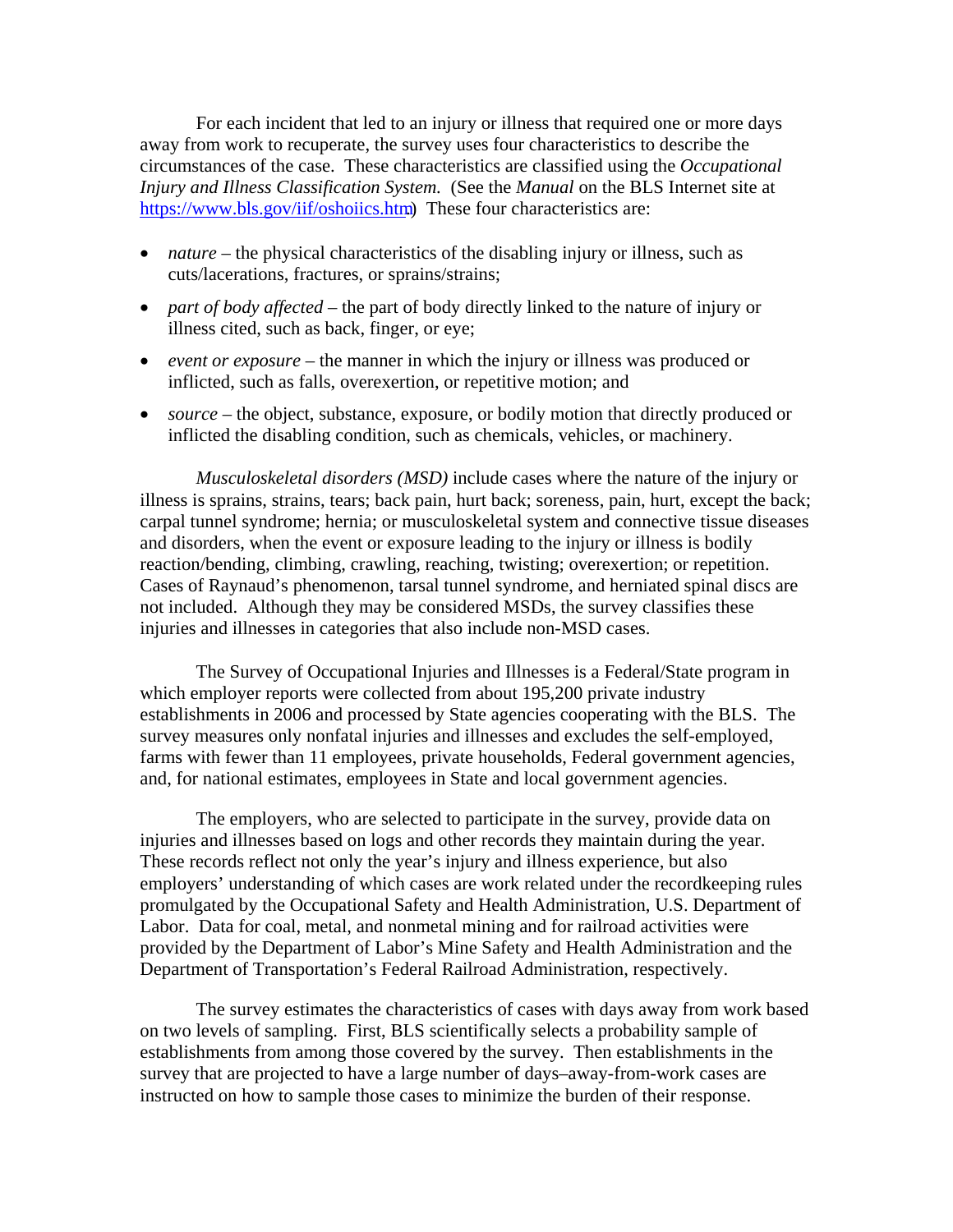Because the estimates are based on a sample survey, they probably differ from the figures that would be obtained from a census of all units covered by the survey. Standard errors were calculated to determine the precision of each estimate from the survey and will be available on the BLS Internet site at https://www.bls.gov/iif/home.htm They are used to provide a range around the estimate in which the figure from a census is likely to be. All findings in this release have been tested and found to be statistically significant at the 95-percent confidence level. Visit https://www.bls.gov/iif/osh\_rse.htm for more information about relative standard errors.

Data from the survey also are subject to nonsampling error. Examples of these errors are: the inability to obtain information about all cases in the sample; mistakes or gaps in recording or coding the data; and difficulties in understanding survey definitions. Although not measured, nonsampling error always occurs when statistics are gathered. However, BLS has quality assurance procedures to reduce nonsampling error in the survey, including a rigorous training program for coders and efforts to identify and explore sources of nonsampling error and their potential magnitude.

The number of hours worked used for industry and case characteristics incidence rates are collected in the Survey of Occupational Injuries and Illnesses. The survey does not collect hours worked by occupation or demographic characteristics. The hours worked data used for rates by occupation, gender, and age group (which are available for the first time with this release of 2006 data) come from two BLS programs—the Occupational Employment Statistics program and from the Current Population Survey, which is conducted for BLS by the Bureau of the Census.

Because of space limitations, this release does not present all the publishable estimates and rates for days-way-from-work cases. Additional detailed data are available from BLS staff on 202-691-6170, iifstaff@bls.gov, and the BLS Internet site at https://www.bls.gov/iif/home.htm.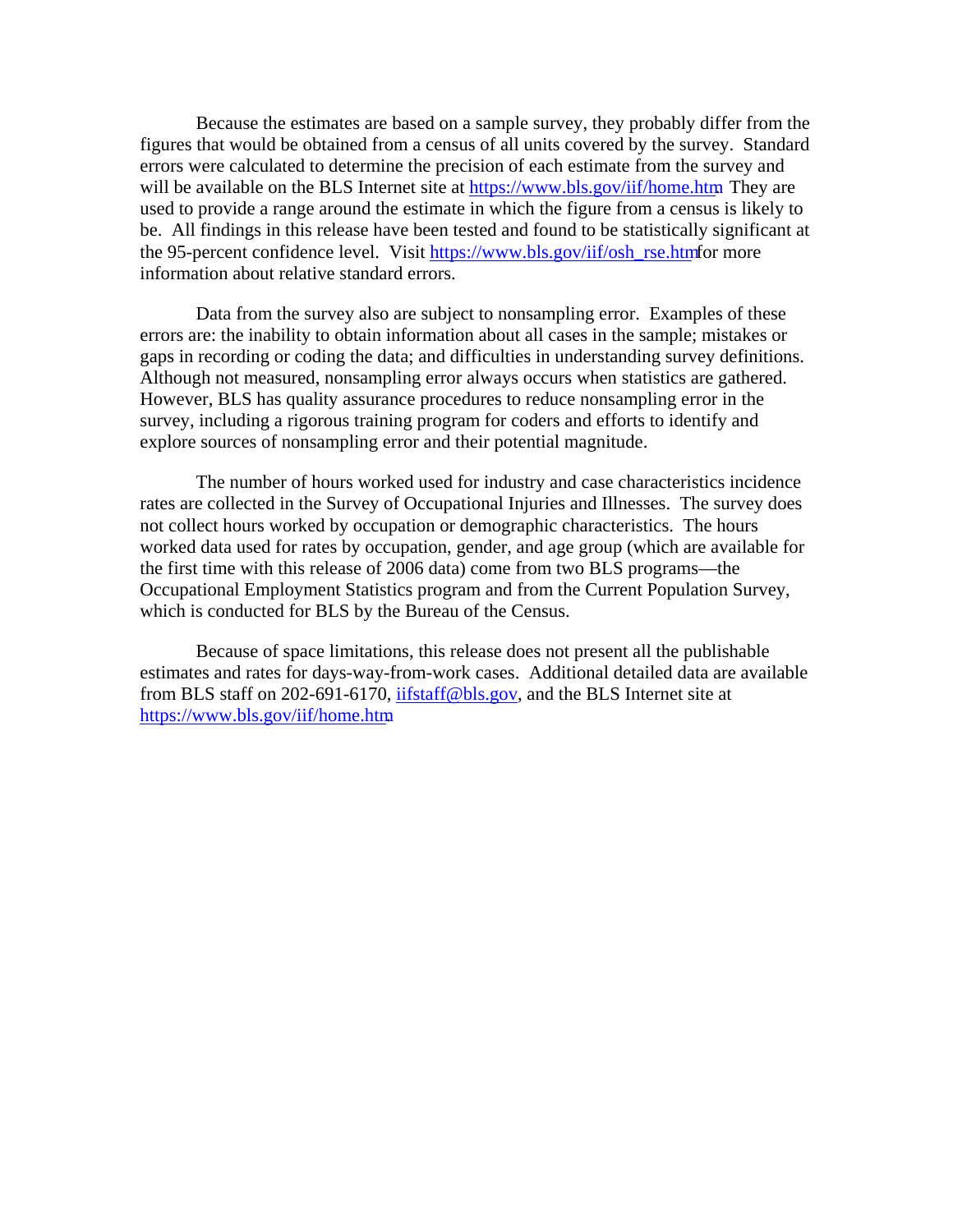#### TABLE 1. **Number of nonfatal occupational injuries and illnesses involving days away from work**1 **by selected worker characteristics and major industry sector, 2006**

|                                                                                                 |                                                                                |                                                                         | Goods producing                                                |                                                                  |                                                                       |                                                                             |                                                                   |                                                            | Service providing                                         |                                                                 |                                                                  |                                                                       |                                                         |
|-------------------------------------------------------------------------------------------------|--------------------------------------------------------------------------------|-------------------------------------------------------------------------|----------------------------------------------------------------|------------------------------------------------------------------|-----------------------------------------------------------------------|-----------------------------------------------------------------------------|-------------------------------------------------------------------|------------------------------------------------------------|-----------------------------------------------------------|-----------------------------------------------------------------|------------------------------------------------------------------|-----------------------------------------------------------------------|---------------------------------------------------------|
| Characteristic                                                                                  | Private<br>industry<br>2,3,4                                                   | Total<br>goods<br>producing                                             | Natural<br>resources<br>and<br>mining <sup>2,3</sup>           | Construc-<br>tion                                                | Manufac-<br>turing                                                    | Total<br>service<br>providing                                               | Trade.<br>transpor-<br>tation and<br>utilities <sup>4</sup>       | Informa-<br>tion                                           | Financial<br>activities                                   | Profes-<br>sional<br>and<br>business<br>services                | Education<br>and<br>health<br>services                           | Leisure<br>and<br>hospitality                                         | Other<br>services                                       |
|                                                                                                 | 1,183,500                                                                      | 380,440                                                                 | 26,290                                                         | 153,180                                                          | 200,970                                                               | 803,060                                                                     | 354,510                                                           | 18,560                                                     | 33,300                                                    | 89,940                                                          | 182,210                                                          | 96,910                                                                | 27,640                                                  |
| Gender:                                                                                         | 775,900<br>403,740                                                             | 328,560<br>51,630                                                       | 22,740<br>3,550                                                | 148,530<br>4,650                                                 | 157,290<br>43,440                                                     | 447,340<br>352,110                                                          | 251,370<br>99,570                                                 | 12,840<br>5,720                                            | 18,250<br>15,050                                          | 61,070<br>28,870                                                | 36,800<br>145,370                                                | 47.660<br>49,240                                                      | 19,350<br>8,290                                         |
| Age: $5$<br>65 and over                                                                         | 170<br>39,330<br>132,120<br>270,670<br>301.700<br>266,660<br>134,030<br>25,170 | 110<br>8,890<br>45,200<br>92,100<br>99,920<br>86,700<br>38,400<br>4,740 | 100<br>860<br>3,220<br>7,020<br>5,960<br>5,650<br>2,710<br>510 | 3,680<br>21,980<br>42,170<br>40,330<br>30,850<br>10,520<br>1,650 | -<br>4,350<br>20,000<br>42,910<br>53,630<br>50,200<br>25,170<br>2,580 | 70<br>30,430<br>86,920<br>178,570<br>201,770<br>179,960<br>95,630<br>20,430 | 14,980<br>37,310<br>74,670<br>92,000<br>80,800<br>41,470<br>9,020 | -<br>320<br>960<br>3,970<br>5,590<br>5,130<br>2,200<br>220 | 320<br>2,350<br>7,860<br>8,990<br>7,800<br>4,230<br>1,610 | 2,490<br>11,950<br>23,830<br>22,370<br>18,180<br>8,230<br>1,650 | 3,150<br>15,420<br>38,900<br>44.490<br>46,310<br>26,880<br>4,820 | 60<br>8,300<br>15,960<br>23,260<br>21,460<br>15,670<br>8,790<br>2,450 | 880<br>2,960<br>6,070<br>6,880<br>6,070<br>3,820<br>660 |
| Length of service with employer:<br>Less than 3 months<br>3 - 11 months                         | 157,740<br>259,320<br>394,870<br>361,250                                       | 58,670<br>84,490<br>121,790<br>113,620                                  | 5,820<br>6,110<br>8,160<br>5,990                               | 28,990<br>39,820<br>53,860<br>30,120                             | 23,860<br>38,560<br>59,770<br>77,500                                  | 99,070<br>174,840<br>273,090<br>247,630                                     | 44,290<br>74,130<br>112,470<br>117,570                            | 840<br>2,310<br>4,660<br>10,470                            | 3,120<br>8,070<br>11,570<br>10,490                        | 14,710<br>22,280<br>30,310<br>21,910                            | 15,740<br>36,730<br>69,340<br>59,780                             | 17,200<br>25,590<br>34,200<br>19,340                                  | 3,170<br>5,720<br>10,540<br>8,070                       |
| Race or ethnic origin:<br>Hispanic or Latino only<br>Native Hawaiian or Pacific                 | 523,320<br>94,370<br>158,760<br>15,350                                         | 191,560<br>23,220<br>74,820<br>3,410                                    | 6,900<br>660<br>9,670<br>90                                    | 83,100<br>6,770<br>33,930<br>410                                 | 101,550<br>15,790<br>31,220<br>2,920                                  | 331,760<br>71,150<br>83,940<br>11,940                                       | 142.140<br>22,390<br>28,790<br>3,700                              | 6,230<br>980<br>900<br>260                                 | 13,790<br>3.700<br>4,770<br>340                           | 37,800<br>7.740<br>16,510<br>1,100                              | 80,590<br>26,340<br>14,400<br>2,700                              | 35,210<br>8,160<br>15,230<br>3,280                                    | 16,010<br>1,840<br>3,350<br>550                         |
| Islander only<br>American Indian or Alaskan<br>Native only<br>Hispanic or Latino and other race | 3,820<br>5,190<br>680<br>790<br>381,230                                        | 840<br>1,930<br>190<br>220<br>84,250                                    | 30<br>110<br>30<br>8,780                                       | 410<br>820<br>60<br>50<br>27,640                                 | 400<br>990<br>100<br>160<br>47,840                                    | 2,970<br>3,260<br>490<br>570<br>296,980                                     | 1,370<br>1,320<br>120<br>280<br>154,400                           | 40<br>50<br>-<br>-<br>10,090                               | 50<br>90<br>30<br>30<br>10,500                            | 230<br>480<br>50<br>40<br>26,000                                | 690<br>700<br>50<br>120<br>56,630                                | 430<br>520<br>250<br>80<br>33,760                                     | 170<br>110<br>5,600                                     |

 $1$  Days-away-from-work cases include those that resulted in days away from work, some of which also included job transfer or restriction.

 $2$  Excludes farms with fewer than 11 employees.

3 Data for Mining (Sector 21 in the *North American Industry Classification System--* United States, 2002) include establishments not governed by the Mine Safety and Health Administration rules and reporting, such as those in Oil and Gas Extraction and related support activities. Data for mining operators in coal, metal, and nonmetal mining are provided to BLS by the Mine Safety and Health Administration, U.S. Department of Labor. Independent mining contractors are excluded from the coal, metal, and nonmetal mining industries. These data do not reflect the changes the Occupational Safety and Health Administration made to its recordkeeping requirements effective January 1, 2002;

therefore, estimates for these industries are not comparable to estimates in other industries.

4 Data for employers in rail transportation are provided to BLS by the Federal Railroad Administration, U.S. Department of Transportation.

 $5$  Information is not shown separately for injured workers under age 14; they accounted for fewer than 50 cases.

NOTE: Dash indicates data do not meet publication guidelines. Because of rounding and data exclusion of nonclassifiable responses, data may not sum to the totals.

SOURCE: Bureau of Labor Statistics, U.S. Department of Labor, Survey of Occupational Injuries and Illnesses in cooperation with participating State agencies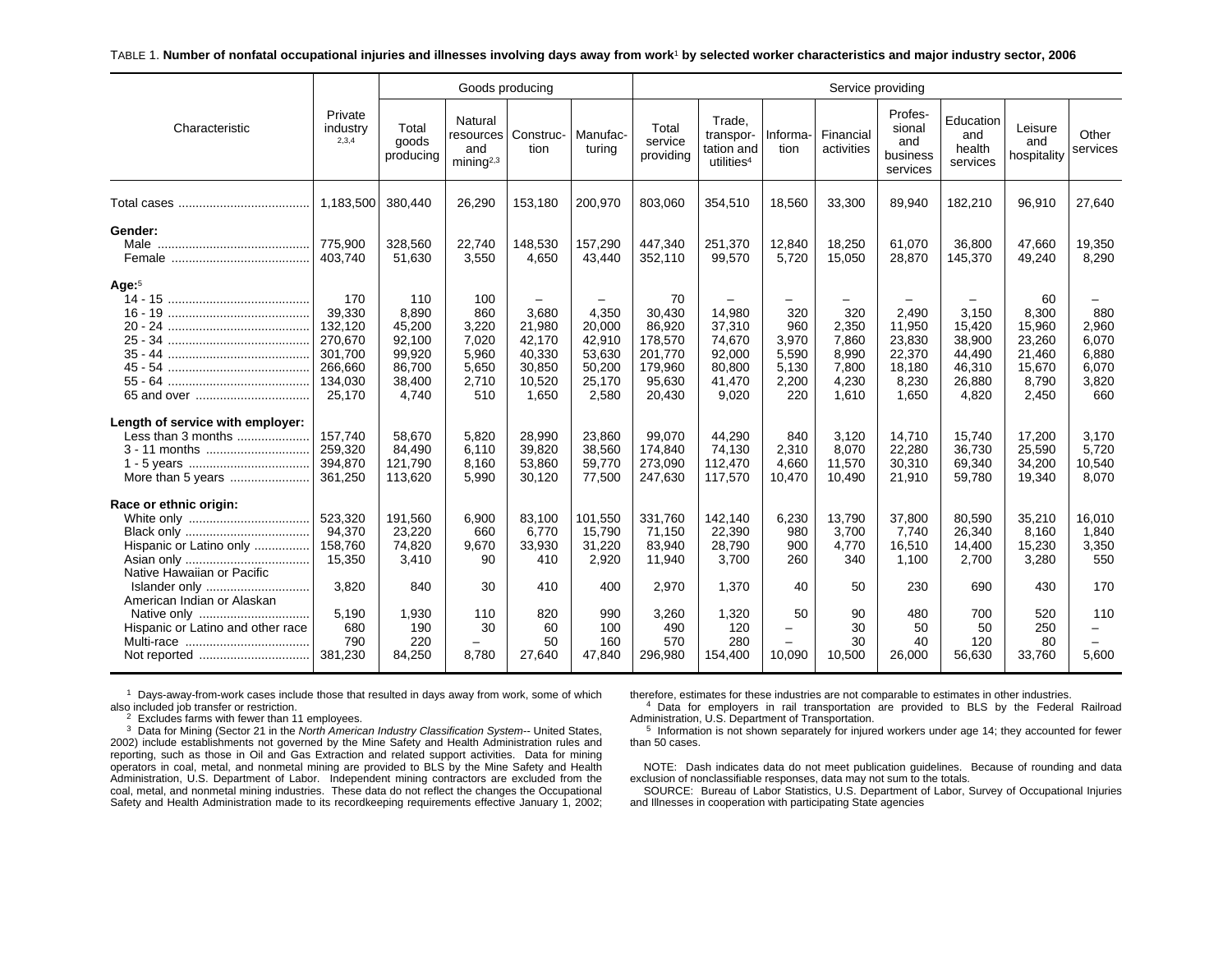#### TABLE 2. **Percent distribution of nonfatal occupational injuries and illnesses involving days away from work**1 **by selected worker characteristics and major industry sector, 2006**

|                                                                                                  |                                                           |                                                           | Goods producing                                          |                                                   |                                                                         |                                                           |                                                             |                                                        | Service providing                                      |                                                   |                                                   |                                                                |                                                    |
|--------------------------------------------------------------------------------------------------|-----------------------------------------------------------|-----------------------------------------------------------|----------------------------------------------------------|---------------------------------------------------|-------------------------------------------------------------------------|-----------------------------------------------------------|-------------------------------------------------------------|--------------------------------------------------------|--------------------------------------------------------|---------------------------------------------------|---------------------------------------------------|----------------------------------------------------------------|----------------------------------------------------|
| Characteristic                                                                                   | Private<br>industry<br>2,3,4                              | Total<br>goods<br>producing                               | Natural<br>and<br>minin a <sup>2,3</sup>                 | resources   Construc-<br>tion                     | Manufac-<br>turing                                                      | Total<br>service<br>providing                             | Trade.<br>transpor-<br>tation and<br>utilities <sup>4</sup> | Informa-<br>tion                                       | Financial<br>activities                                | Profes-<br>sional<br>and<br>business<br>services  | Education<br>and<br>health<br>services            | Leisure<br>and<br>hospitality                                  | Other<br>services                                  |
| Total [1,183,500 cases]                                                                          | 100.0                                                     | 100.0                                                     | 100.0                                                    | 100.0                                             | 100.0                                                                   | 100.0                                                     | 100.0                                                       | 100.0                                                  | 100.0                                                  | 100.0                                             | 100.0                                             | 100.0                                                          | 100.0                                              |
| Gender:                                                                                          | 65.6<br>34.1                                              | 86.4<br>13.6                                              | 86.5<br>13.5                                             | 97.0<br>3.0                                       | 78.3<br>21.6                                                            | 55.7<br>43.8                                              | 70.9<br>28.1                                                | 69.2<br>30.8                                           | 54.8<br>45.2                                           | 67.9<br>32.1                                      | 20.2<br>79.8                                      | 49.2<br>50.8                                                   | 70.0<br>30.0                                       |
| Age: $5$                                                                                         | (6)<br>3.3<br>11.2<br>22.9<br>25.5<br>22.5<br>11.3<br>2.1 | (6)<br>2.3<br>11.9<br>24.2<br>26.3<br>22.8<br>10.1<br>1.2 | .4<br>3.3<br>12.2<br>26.7<br>22.7<br>21.5<br>10.3<br>1.9 | 2.4<br>14.3<br>27.5<br>26.3<br>20.1<br>6.9<br>1.1 | $\qquad \qquad -$<br>2.2<br>10.0<br>21.4<br>26.7<br>25.0<br>12.5<br>1.3 | (6)<br>3.8<br>10.8<br>22.2<br>25.1<br>22.4<br>11.9<br>2.5 | 4.2<br>10.5<br>21.1<br>26.0<br>22.8<br>11.7<br>2.5          | -<br>1.7<br>5.2<br>21.4<br>30.1<br>27.6<br>11.9<br>1.2 | -<br>1.0<br>7.1<br>23.6<br>27.0<br>23.4<br>12.7<br>4.8 | 2.8<br>13.3<br>26.5<br>24.9<br>20.2<br>9.2<br>1.8 | 1.7<br>8.5<br>21.3<br>24.4<br>25.4<br>14.8<br>2.6 | $\cdot$ 1<br>8.6<br>16.5<br>24.0<br>22.1<br>16.2<br>9.1<br>2.5 | 3.2<br>10.7<br>22.0<br>24.9<br>22.0<br>13.8<br>2.4 |
| Length of service with employer:<br>Less than 3 months<br>3 - 11 months<br>More than 5 years     | 13.3<br>21.9<br>33.4<br>30.5                              | 15.4<br>22.2<br>32.0<br>29.9                              | 22.1<br>23.2<br>31.0<br>22.8                             | 18.9<br>26.0<br>35.2<br>19.7                      | 11.9<br>19.2<br>29.7<br>38.6                                            | 12.3<br>21.8<br>34.0<br>30.8                              | 12.5<br>20.9<br>31.7<br>33.2                                | 4.5<br>12.4<br>25.1<br>56.4                            | 9.4<br>24.2<br>34.7<br>31.5                            | 16.4<br>24.8<br>33.7<br>24.4                      | 8.6<br>20.2<br>38.1<br>32.8                       | 17.7<br>26.4<br>35.3<br>20.0                                   | 11.5<br>20.7<br>38.1<br>29.2                       |
| Race or ethnic origin:<br>Hispanic or Latino only<br>Native Hawaiian or Pacific<br>Islander only | 44.2<br>8.0<br>13.4<br>1.3<br>.3                          | 50.4<br>6.1<br>19.7<br>.9<br>$\cdot$ .2                   | 26.2<br>2.5<br>36.8<br>.3<br>$\cdot$ 1                   | 54.2<br>4.4<br>22.2<br>.3<br>.3                   | 50.5<br>7.9<br>15.5<br>1.5<br>$\cdot$                                   | 41.3<br>8.9<br>10.5<br>1.5<br>.4                          | 40.1<br>6.3<br>8.1<br>1.0<br>.4                             | 33.6<br>5.3<br>4.8<br>1.4<br>$\overline{2}$            | 41.4<br>11.1<br>14.3<br>1.0<br>$\cdot$                 | 42.0<br>8.6<br>18.4<br>1.2<br>.3                  | 44.2<br>14.5<br>7.9<br>1.5<br>$\cdot$             | 36.3<br>8.4<br>15.7<br>3.4<br>.4                               | 57.9<br>6.7<br>12.1<br>2.0<br>.6                   |
| American Indian or Alaskan<br>Native only<br>Hispanic or Latino and other race                   | .4<br>$\cdot$ 1<br>$\cdot$ 1<br>32.2                      | .5<br>$($ $^6)$<br>$\cdot$ 1<br>22.1                      | $\cdot$<br>$\cdot$ 1<br>33.4                             | .5<br>6)<br>Ìδ)<br>18.0                           | $.5\,$<br>(6)<br>$\cdot$ 1<br>23.8                                      | $\cdot$<br>$\cdot$ 1<br>$\cdot$ 1<br>37.0                 | $\cdot$<br>(6)<br>$\cdot$ 1<br>43.6                         | .3<br>-<br>$\overline{\phantom{0}}$<br>54.4            | .3<br>$\cdot$ 1<br>$\cdot$ 1<br>31.5                   | .5<br>$\cdot$ 1<br>(6)<br>28.9                    | .4<br>(6)<br>.1<br>31.1                           | .5<br>.3<br>$\cdot$ 1<br>34.8                                  | .4<br>20.3                                         |

 $1$  Days-away-from-work cases include those that resulted in days away from work, some of which also included job transfer or restriction.

 $2$  Excludes farms with fewer than 11 employees.

3 Data for Mining (Sector 21 in the *North American Industry Classification System--* United States, 2002) include establishments not governed by the Mine Safety and Health Administration rules and reporting, such as those in Oil and Gas Extraction and related support activities. Data for mining operators in coal, metal, and nonmetal mining are provided to BLS by the Mine Safety and Health Administration, U.S. Department of Labor. Independent mining contractors are excluded from the coal, metal, and nonmetal mining industries. These data do not reflect the changes the Occupational Safety and Health Administration made to its recordkeeping requirements effective January 1, 2002; therefore, estimates for these industries are not comparable to estimates in other industries.

4 Data for employers in rail transportation are provided to BLS by the Federal Railroad Administration, U.S. Department of Transportation.

 $5$  Information is not shown separately for injured workers under age 14; they accounted for fewer than 50 cases.

 $6$  Data too small to be displayed.

NOTE: Dash indicates data do not meet publication guidelines. Because of rounding and data exclusion of nonclassifiable responses, percentages may not add to 100.

SOURCE: Bureau of Labor Statistics, U.S. Department of Labor, Survey of Occupational Injuries and Illnesses in cooperation with participating State agencies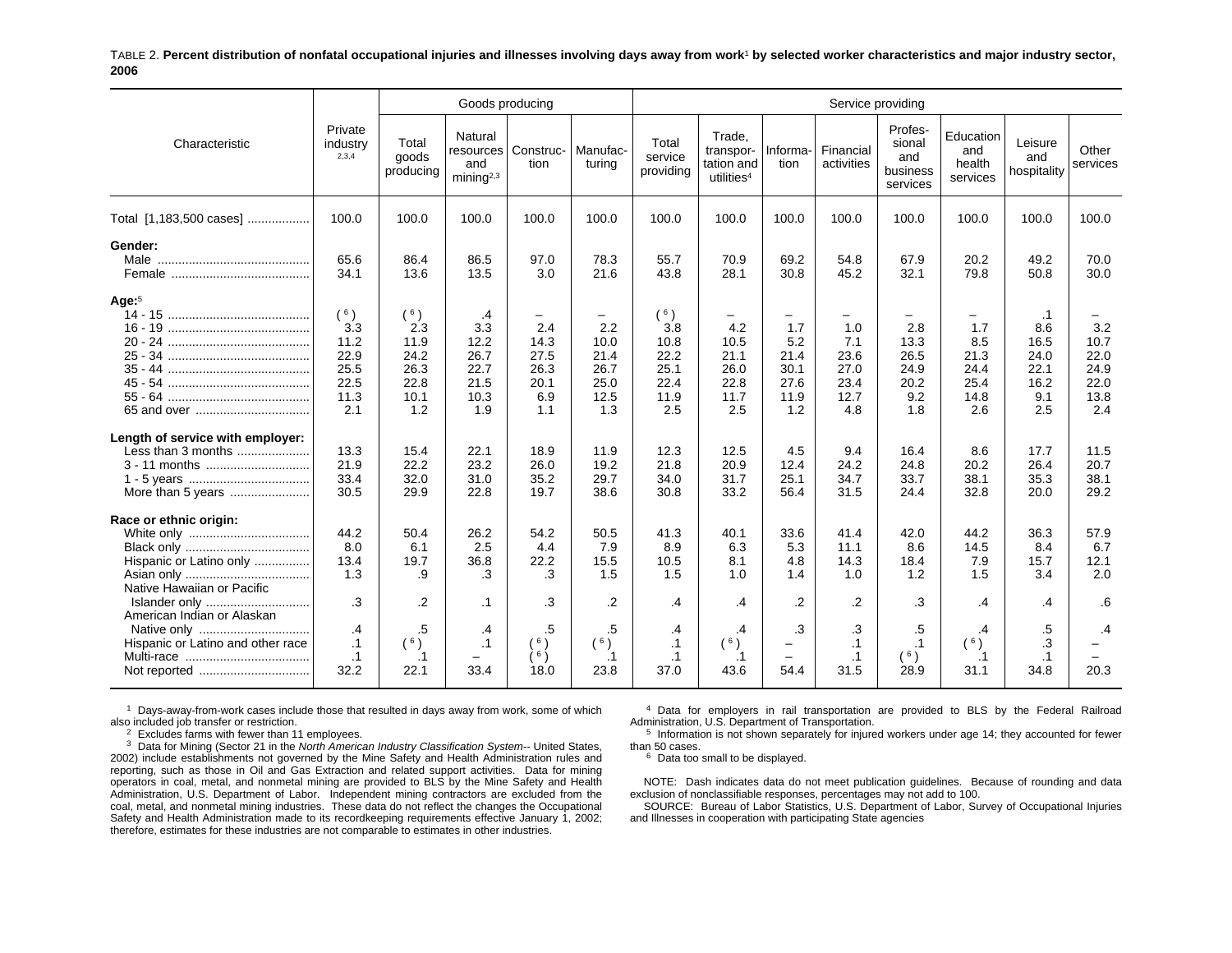#### TABLE 3. **Number of nonfatal occupational injuries and illnesses involving days away from work**1 **by major occupational group and major industry sector, 2006**

|                                                                                                                            |                              |                             | Goods producing                                       |                        |                               |                               |                                                             |                                                      | Service providing                 |                                                  |                                        |                               |                       |
|----------------------------------------------------------------------------------------------------------------------------|------------------------------|-----------------------------|-------------------------------------------------------|------------------------|-------------------------------|-------------------------------|-------------------------------------------------------------|------------------------------------------------------|-----------------------------------|--------------------------------------------------|----------------------------------------|-------------------------------|-----------------------|
| Occupation                                                                                                                 | Private<br>industry<br>2,3,4 | Total<br>goods<br>producing | Natural<br>resources<br>and<br>minin a <sup>2,3</sup> | Construc-<br>tion      | Manufac-<br>turing            | Total<br>service<br>providing | Trade,<br>transpor-<br>tation and<br>utilities <sup>4</sup> | Informa-<br>tion                                     | Financial<br>activities           | Profes-<br>sional<br>and<br>business<br>services | Education<br>and<br>health<br>services | Leisure<br>and<br>hospitality | Other<br>services     |
|                                                                                                                            | 1.183.500                    | 380.440                     | 26,290                                                | 153,180                | 200,970                       | 803.060                       | 354,510                                                     | 18,560                                               | 33,300                            | 89,940                                           | 182,210                                | 96,910                        | 27.640                |
| Business and financial operations                                                                                          | 19.800                       | 3,880                       | 390                                                   | 2.100                  | 1,390                         | 15,930                        | 3,300                                                       | 490                                                  | 2,660                             | 1,210                                            | 3,650                                  | 3,540                         | 1,070                 |
| Computer and mathematical occupations<br>Architecture and engineering occupations                                          | 6.000<br>2.790<br>5,150      | 520<br>360<br>1,840         | 20<br>130                                             | 80<br>60<br>340        | 410<br>290<br>1,380           | 5,490<br>2,430<br>3,300       | 1,130<br>260<br>550                                         | 120<br>590<br>440                                    | 1,780<br>350<br>30                | 1,430<br>880<br>2,140                            | 770<br>250<br>40                       | 110<br>80<br>50               | 150<br>50             |
| Life, physical, and social science                                                                                         | 2,940                        | 770                         | 140                                                   | 20                     | 600                           | 2,170                         | 100                                                         | $\overline{\phantom{0}}$                             | 30                                | 1,520                                            | 320                                    | 30                            | 160                   |
| Community and social services                                                                                              | 8.190<br>970                 | 20                          | -                                                     | 20<br>-                | $\overline{\phantom{0}}$<br>— | 8.170<br>960                  | $\overline{\phantom{0}}$<br>$\overline{\phantom{0}}$        | -                                                    | 60<br>250                         | 310<br>550                                       | 7.400<br>130                           | $\overline{\phantom{m}}$      | 390                   |
| Education, training, and library<br>Arts, design, entertainment, sports, and                                               | 6,900                        | -                           | -                                                     | -                      | $\overline{\phantom{0}}$      | 6,890                         | 90                                                          | 30                                                   | 20                                | 260                                              | 5,970                                  | 140                           | 370                   |
| Healthcare practitioners and technical                                                                                     | 6,240                        | 170                         | $\overline{\phantom{0}}$                              | 40                     | 130                           | 6.070                         | 1,220                                                       | 1,080                                                | 40                                | 610                                              | 330                                    | 2,670                         | 120                   |
| Healthcare support occupations                                                                                             | 48,020<br>67.790             | 140<br>20                   | 50                                                    | $\qquad \qquad -$<br>- | 80<br>20                      | 47,880<br>67.770              | 980<br>220                                                  | $\overline{\phantom{0}}$<br>$\overline{\phantom{0}}$ | 590<br>60                         | 1.780<br>1.700                                   | 44,360<br>65,360                       | 30<br>130                     | 140<br>300            |
| Protective service occupations<br>Food preparation and serving related                                                     | 9,520                        | 360                         | 70                                                    | 90                     | 200                           | 9.160                         | 780                                                         | 110                                                  | 340                               | 5,280                                            | 1,280                                  | 1.190                         | 180                   |
| Building and grounds cleaning and                                                                                          | 77,820                       | 670                         | 90                                                    | 50                     | 520                           | 77,150                        | 10,460                                                      | 140                                                  | 270                               | 1,260                                            | 8,210                                  | 56,450                        | 360                   |
| maintenance occupations<br>Personal care and service occupations<br>Sales and related occupations                          | 67,270<br>22,750<br>76,210   | 4,560<br>120<br>1,850       | 420<br>100<br>30                                      | 1.100<br>-<br>600      | 3,040<br>-<br>1,220           | 62,710<br>22,640<br>74,360    | 3.810<br>7,040<br>63,840                                    | 380<br>150<br>970                                    | 5.600<br>250<br>2,010             | 23,290<br>1,100<br>2,830                         | 13,950<br>8,350<br>570                 | 13,610<br>3,200<br>3.140      | 2,060<br>2,540<br>990 |
| Office and administrative support<br>Farming, fishing, and forestry occupations<br>Construction and extraction occupations | 83.320<br>14.330<br>149,910  | 8.710<br>12,990<br>137,150  | 300<br>12,340<br>5,160                                | 1.100<br>30<br>124,470 | 7,310<br>620<br>7,510         | 74.610<br>1,340<br>12,770     | 38,120<br>800<br>6,160                                      | 3.670<br>$\equiv$<br>150                             | 8.160<br>$\qquad \qquad -$<br>830 | 9,510<br>270<br>3,640                            | 11.560<br>20<br>850                    | 1.940<br>240<br>700           | 1.660<br>$-$<br>430   |
| Installation, maintenance, and repair<br>Production occupations<br>Transportation and material moving                      | 94,890<br>171,030            | 26,730<br>134,450           | 1,530<br>1,950                                        | 11,570<br>5,820        | 13,620<br>126,670             | 68,160<br>36,590              | 36,260<br>19,430                                            | 6,480<br>1,820                                       | 4,780<br>510                      | 6,620<br>6,420                                   | 3,200<br>1,750                         | 2,580<br>2.740                | 8,230<br>3,930        |
|                                                                                                                            | 239,710                      | 44,630                      | 3,530                                                 | 5,550                  | 35,550                        | 195,080                       | 159,390                                                     | 1,890                                                | 4,490                             | 17,070                                           | 3,600                                  | 4,290                         | 4,350                 |

 $1$  Days-away-from-work cases include those that resulted in days away from work, some of which also included job transfer or restriction.

 $2$  Excludes farms with fewer than 11 employees.

3 Data for Mining (Sector 21 in the *North American Industry Classification System--* United States, 2002) include establishments not governed by the Mine Safety and Health Administration rules and reporting, such as those in Oil and Gas Extraction and related support activities. Data for mining operators in coal, metal, and nonmetal mining are provided to BLS by the Mine Safety and Health Administration, U.S. Department of Labor. Independent mining contractors are excluded from the coal, metal, and nonmetal mining industries. These data do not reflect the changes the Occupational Safety and Health Administration made to its recordkeeping requirements effective January 1, 2002; therefore, estimates for these industries are not comparable to estimates in other industries.

 $4$  Data for employers in rail transportation are provided to BLS by the Federal Railroad Administration, U.S. Department of Transportation.

NOTE: Dash indicates data do not meet publication guidelines. Because of rounding and data exclusion of nonclassifiable responses, data may not sum to the totals.

SOURCE: Bureau of Labor Statistics, U.S. Department of Labor, Survey of Occupational Injuries and Illnesses in cooperation with participating State agencies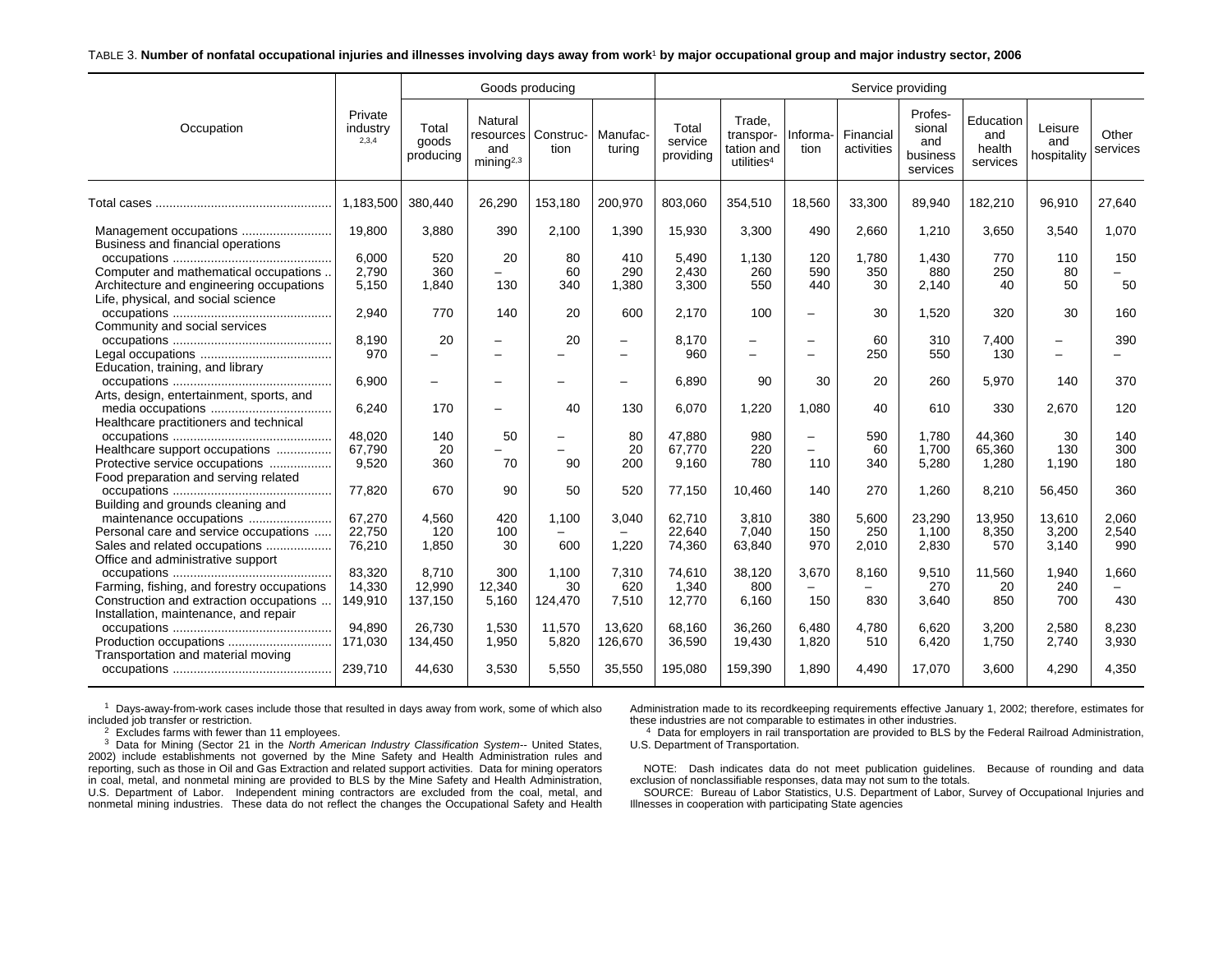#### TABLE 4. **Number of nonfatal occupational injuries and illnesses involving days away from work**1 **by selected worker occupation and major industry sector, 2006**

|                                                                                                                                                                                                                                                                                                                                                                                                                                                                                                                                                                                                                                                                                                                                    |                                                                                                                                                                                                                                                     |                                                                                                                                                                                                                                     | Goods producing                                                                                                                                                                                                                                                                           |                                                                                                                                                                                                                                                      |                                                                                                                                                                                                                                |                                                                                                                                                                                                                                             |                                                                                                                                                                                                                                 |                                                                                                                                                                                                                                                                                                                                                         |                                                                                                                                                                                                   | Service providing                                                                                                                                                                   |                                                                                                                                                                                                           |                                                                                                                                                                                                    |                                                                                                                                                                                  |
|------------------------------------------------------------------------------------------------------------------------------------------------------------------------------------------------------------------------------------------------------------------------------------------------------------------------------------------------------------------------------------------------------------------------------------------------------------------------------------------------------------------------------------------------------------------------------------------------------------------------------------------------------------------------------------------------------------------------------------|-----------------------------------------------------------------------------------------------------------------------------------------------------------------------------------------------------------------------------------------------------|-------------------------------------------------------------------------------------------------------------------------------------------------------------------------------------------------------------------------------------|-------------------------------------------------------------------------------------------------------------------------------------------------------------------------------------------------------------------------------------------------------------------------------------------|------------------------------------------------------------------------------------------------------------------------------------------------------------------------------------------------------------------------------------------------------|--------------------------------------------------------------------------------------------------------------------------------------------------------------------------------------------------------------------------------|---------------------------------------------------------------------------------------------------------------------------------------------------------------------------------------------------------------------------------------------|---------------------------------------------------------------------------------------------------------------------------------------------------------------------------------------------------------------------------------|---------------------------------------------------------------------------------------------------------------------------------------------------------------------------------------------------------------------------------------------------------------------------------------------------------------------------------------------------------|---------------------------------------------------------------------------------------------------------------------------------------------------------------------------------------------------|-------------------------------------------------------------------------------------------------------------------------------------------------------------------------------------|-----------------------------------------------------------------------------------------------------------------------------------------------------------------------------------------------------------|----------------------------------------------------------------------------------------------------------------------------------------------------------------------------------------------------|----------------------------------------------------------------------------------------------------------------------------------------------------------------------------------|
| Occupation                                                                                                                                                                                                                                                                                                                                                                                                                                                                                                                                                                                                                                                                                                                         | Private<br>industry<br>2,3,4                                                                                                                                                                                                                        | Total<br>goods<br>producing                                                                                                                                                                                                         | Natural<br>resources<br>and<br>minin a <sup>2,3</sup>                                                                                                                                                                                                                                     | Construc-<br>tion                                                                                                                                                                                                                                    | Manufac-<br>turing                                                                                                                                                                                                             | Total<br>service<br>providing                                                                                                                                                                                                               | Trade.<br>transpor-<br>tation and<br>utilities <sup>4</sup>                                                                                                                                                                     | Informa-<br>tion                                                                                                                                                                                                                                                                                                                                        | Financial<br>activities                                                                                                                                                                           | Profes-<br>sional<br>and<br>business<br>services                                                                                                                                    | Education<br>and<br>health<br>services                                                                                                                                                                    | Leisure<br>and<br>hospitality                                                                                                                                                                      | Other<br>services                                                                                                                                                                |
|                                                                                                                                                                                                                                                                                                                                                                                                                                                                                                                                                                                                                                                                                                                                    | 1,183,500                                                                                                                                                                                                                                           | 380.440                                                                                                                                                                                                                             | 26,290                                                                                                                                                                                                                                                                                    | 153,180                                                                                                                                                                                                                                              | 200,970                                                                                                                                                                                                                        | 803,060                                                                                                                                                                                                                                     | 354,510                                                                                                                                                                                                                         | 18,560                                                                                                                                                                                                                                                                                                                                                  | 33,300                                                                                                                                                                                            | 89,940                                                                                                                                                                              | 182,210                                                                                                                                                                                                   | 96,910                                                                                                                                                                                             | 27,640                                                                                                                                                                           |
| Labor and freight, stock, and material<br>Truck drivers, heavy and tractor-trailer<br>Nursing aides, orderlies, and attendants<br>Janitors and cleaners, except maids and<br>housekeeping cleaners<br>Truck drivers, light or delivery services<br>Maintenance and repair workers, general<br>Stock clerks and order fillers<br>Maids and housekeeping cleaners<br>First line supervisors/managers of retail<br>Welders, cutters, solderers, and brazers<br>Automotive service technicians and<br>Combined food preparation and serving<br>Landscaping and groundskeeping workers<br>Plumbers, pipefitters, and steamfitters<br>Customer service representatives<br>Food preparation workers<br>First line supervisors/managers of | 85,120<br>66,040<br>49,480<br>40.510<br>33,210<br>28,260<br>28,000<br>26.760<br>21,600<br>20.870<br>20,500<br>17,440<br>15.070<br>13,460<br>12,890<br>12.770<br>12,750<br>12,450<br>12,030<br>11.400<br>11,290<br>10,300<br>9,950<br>9.640<br>9,520 | 18,080<br>11,020<br>37,390<br>470<br>3,240<br>25,630<br>1,870<br>5.730<br>1,580<br>190<br>170<br>30<br>11,110<br>450<br>30<br>540<br>11,210<br>9.850<br>$\overline{\phantom{0}}$<br>430<br>330<br>1,390<br>$\overline{\phantom{0}}$ | 290<br>1,230<br>$\overline{\phantom{0}}$<br>180<br>$\overline{\phantom{0}}$<br>120<br>20<br>230<br>250<br>$\overline{\phantom{m}}$<br>$\overline{\phantom{0}}$<br>$\overline{\phantom{0}}$<br>190<br>150<br>160<br>30<br>$\equiv$<br>$\overline{\phantom{0}}$<br>$\overline{\phantom{a}}$ | 130<br>3,790<br>$\overline{\phantom{m}}$<br>36.080<br>60<br>590<br>23,680<br>310<br>890<br>100<br>80<br>140<br>$\equiv$<br>1.800<br>130<br>260<br>10,030<br>9.250<br>$\qquad \qquad -$<br>90<br>$\overline{\phantom{0}}$<br>$\overline{\phantom{m}}$ | 17,660<br>6,000<br>$\qquad \qquad -$<br>1.140<br>400<br>2,530<br>1,930<br>1,330<br>4,590<br>1.460<br>-<br>100<br>30<br>30<br>9,120<br>320<br>20<br>120<br>1,030<br>570<br>$\overline{\phantom{0}}$<br>320<br>310<br>1,370<br>- | 67,040<br>55,030<br>49,480<br>3.110<br>32,740<br>25,020<br>2,370<br>24,890<br>15,870<br>19.290<br>20,480<br>17,250<br>14,890<br>13,430<br>1.780<br>12,310<br>12.720<br>11,920<br>820<br>1.560<br>11,290<br>9,880<br>9,620<br>8.260<br>9,520 | 55,370<br>48,010<br>$\overline{\phantom{m}}$<br>1.590<br>31,280<br>2,760<br>1,090<br>20,490<br>5,870<br>17,890<br>190<br>13,920<br>11,250<br>850<br>8.980<br>6,080<br>500<br>320<br>780<br>130<br>4,830<br>2,360<br>5,830<br>90 | 690<br>220<br>$\equiv$<br>40<br>60<br>300<br>20<br>160<br>410<br>50<br>$\overline{\phantom{0}}$<br>$\overline{\phantom{0}}$<br>30<br>30<br>$\overline{\phantom{0}}$<br>$\overline{\phantom{0}}$<br>$\overline{\phantom{0}}$<br>20<br>30<br>$\overline{\phantom{0}}$<br>$\overline{\phantom{0}}$<br>1,290<br>$\equiv$<br>490<br>$\overline{\phantom{0}}$ | 1,110<br>550<br>20<br>80<br>70<br>2,810<br>110<br>1,300<br>2,520<br>20<br>180<br>1,290<br>180<br>30<br>80<br>250<br>20<br>830<br>20<br>390<br>$\overline{\phantom{0}}$<br>1,890<br>80<br>20<br>20 | 6,620<br>5,290<br>260<br>1,300<br>280<br>9,710<br>640<br>1,110<br>2,100<br>430<br>540<br>1,500<br>240<br>200<br>260<br>200<br>6.580<br>120<br>160<br>-<br>1,310<br>100<br>70<br>110 | 800<br>160<br>49,030<br>20<br>150<br>5,090<br>250<br>690<br>2,340<br>510<br>19,740<br>7,020<br>110<br>100<br>$\overline{\phantom{0}}$<br>50<br>290<br>950<br>180<br>180<br>$-$<br>230<br>800<br>60<br>100 | 1,140<br>160<br>$\equiv$<br>30<br>800<br>3,450<br>200<br>730<br>1,370<br>270<br>7,120<br>330<br>1,590<br>$\equiv$<br>90<br>6,300<br>2,100<br>100<br>40<br>11,050<br>110<br>6,250<br>1.260<br>9,190 | 1,310<br>630<br>160<br>60<br>90<br>900<br>60<br>420<br>1,270<br>120<br>120<br>80<br>250<br>580<br>2.740<br>940<br>50<br>$\overline{\phantom{0}}$<br>100<br>210<br>30<br>540<br>- |
| construction trades and extraction workers                                                                                                                                                                                                                                                                                                                                                                                                                                                                                                                                                                                                                                                                                         | 8.910                                                                                                                                                                                                                                               | 8.110                                                                                                                                                                                                                               | 320                                                                                                                                                                                                                                                                                       | 7.580                                                                                                                                                                                                                                                | 210                                                                                                                                                                                                                            | 800                                                                                                                                                                                                                                         | 240                                                                                                                                                                                                                             | 20                                                                                                                                                                                                                                                                                                                                                      | 60                                                                                                                                                                                                | 330                                                                                                                                                                                 | 20                                                                                                                                                                                                        | 130                                                                                                                                                                                                |                                                                                                                                                                                  |

 $1$  Days-away-from-work cases include those that resulted in days away from work, some of which also included job transfer or restriction.

 $2$  Excludes farms with fewer than 11 employees.

3 Data for Mining (Sector 21 in the *North American Industry Classification System--* United States, 2002) include establishments not governed by the Mine Safety and Health Administration rules and reporting, such as those in Oil and Gas Extraction and related support activities. Data for mining operators in coal, metal, and nonmetal mining are provided to BLS by the Mine Safety and Health Administration, U.S. Department of Labor. Independent mining contractors are excluded from the coal, metal, and nonmetal mining industries. These data do not reflect the changes the Occupational Safety and Health Administration made to its recordkeeping requirements effective January 1, 2002; therefore, estimates for these industries are not comparable to estimates in other industries.

<sup>4</sup> Data for employers in rail transportation are provided to BLS by the Federal Railroad Administration, U.S. Department of Transportation.

NOTE: Dash indicates data do not meet publication guidelines. Because of rounding and data exclusion of nonclassifiable responses, data may not sum to the totals.

SOURCE: Bureau of Labor Statistics, U.S. Department of Labor, Survey of Occupational Injuries and Illnesses in cooperation with participating State agencies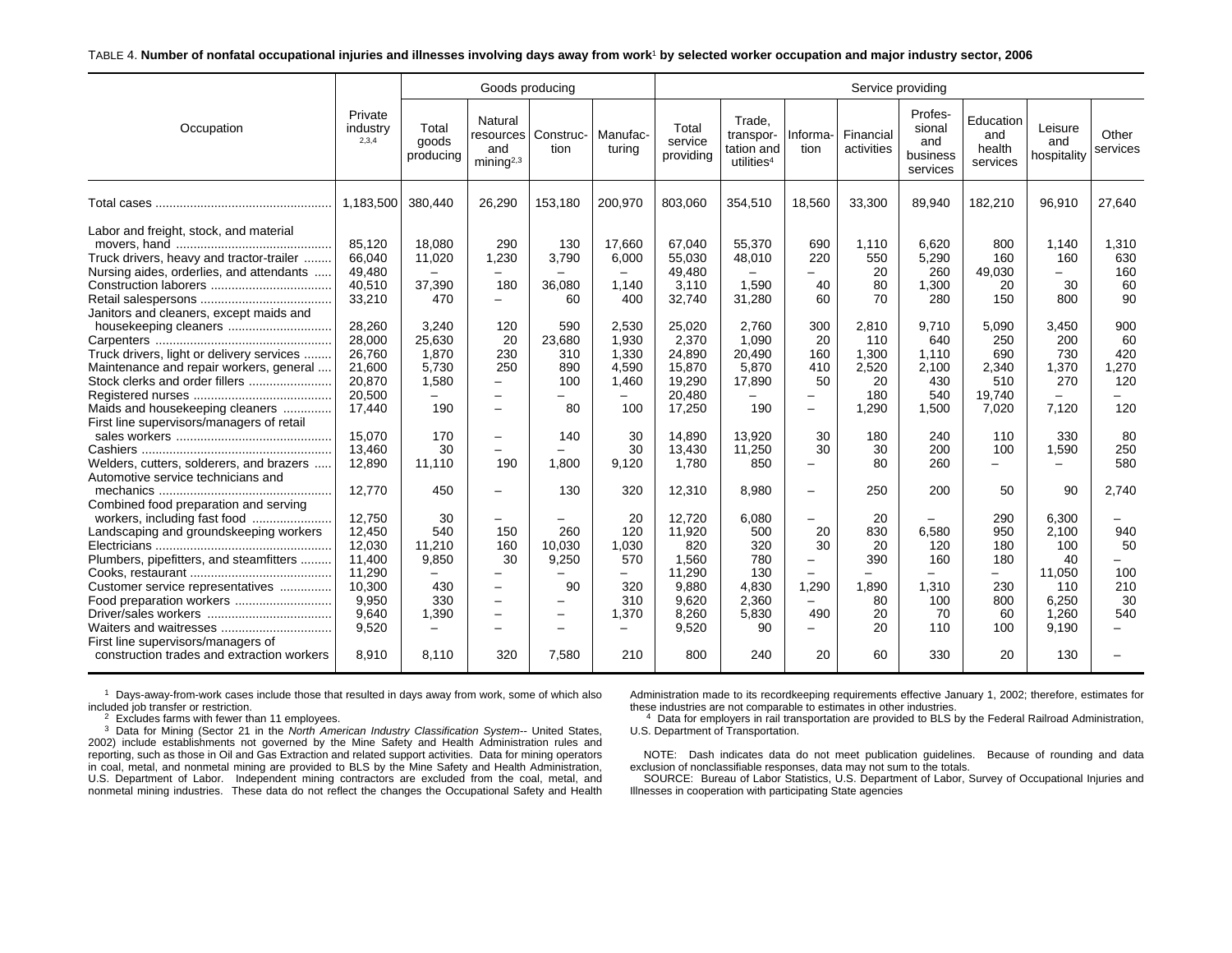TABLE 5. **Number of nonfatal occupational injuries and illnesses involving days away from work**1 **by selected injury or illness characteristics and major industry sector, 2006**

|                                                                                                                                                                                        |                                                                                                                                                                    |                                                                                                                                                             | Goods producing                                                                                                                    |                                                                                                                                                      |                                                                                                                                                         |                                                                                                                                                                 |                                                                                                                                                           |                                                                                                                                |                                                                                                                                       | Service providing                                                                                                                               |                                                                                                                                                     |                                                                                                                                                 |                                                                                                                                    |
|----------------------------------------------------------------------------------------------------------------------------------------------------------------------------------------|--------------------------------------------------------------------------------------------------------------------------------------------------------------------|-------------------------------------------------------------------------------------------------------------------------------------------------------------|------------------------------------------------------------------------------------------------------------------------------------|------------------------------------------------------------------------------------------------------------------------------------------------------|---------------------------------------------------------------------------------------------------------------------------------------------------------|-----------------------------------------------------------------------------------------------------------------------------------------------------------------|-----------------------------------------------------------------------------------------------------------------------------------------------------------|--------------------------------------------------------------------------------------------------------------------------------|---------------------------------------------------------------------------------------------------------------------------------------|-------------------------------------------------------------------------------------------------------------------------------------------------|-----------------------------------------------------------------------------------------------------------------------------------------------------|-------------------------------------------------------------------------------------------------------------------------------------------------|------------------------------------------------------------------------------------------------------------------------------------|
| Characteristic                                                                                                                                                                         | Private<br>industry<br>2,3,4                                                                                                                                       | Total<br>goods<br>producing                                                                                                                                 | Natural<br>resources<br>and<br>minin a <sup>2,3</sup>                                                                              | Construc-<br>tion                                                                                                                                    | Manufac-<br>turing                                                                                                                                      | Total<br>service<br>providing                                                                                                                                   | Trade,<br>transpor-<br>tation and<br>utilities <sup>4</sup>                                                                                               | Informa-<br>tion                                                                                                               | Financial<br>activities                                                                                                               | Profes-<br>sional<br>and<br>business<br>services                                                                                                | Education<br>and<br>health<br>services                                                                                                              | Leisure<br>and<br>hospitality                                                                                                                   | Other<br>services                                                                                                                  |
|                                                                                                                                                                                        | 1,183,500                                                                                                                                                          | 380,440                                                                                                                                                     | 26,290                                                                                                                             | 153,180                                                                                                                                              | 200,970                                                                                                                                                 | 803,060                                                                                                                                                         | 354,510                                                                                                                                                   | 18,560                                                                                                                         | 33,300                                                                                                                                | 89,940                                                                                                                                          | 182,210                                                                                                                                             | 96,910                                                                                                                                          | 27.640                                                                                                                             |
| Nature of injury or illness:<br>Sprains, strains<br>Bruises, contusions<br>Cuts, lacerations<br>Carpal tunnel syndrome<br>Chemical burns<br>Amputations<br>Multiple traumatic injuries | 472,740<br>101,260<br>99,460<br>94,110<br>17,440<br>13.010<br>4.750<br>7.490<br>7,990<br>45,890                                                                    | 128,920<br>29,240<br>41,440<br>37,840<br>5,370<br>6.000<br>1,980<br>3,060<br>5,330<br>13,930                                                                | 8,220<br>2,970<br>2,080<br>3,410<br>440<br>60<br>80<br>150<br>310<br>1.110                                                         | 52,880<br>9,460<br>18,540<br>17,670<br>1,490<br>890<br>220<br>1,070<br>1,220<br>5,690                                                                | 67,810<br>16,810<br>20,810<br>16,760<br>3,440<br>5,050<br>1,680<br>1,840<br>3,800<br>7,130                                                              | 343,820<br>72,020<br>58,020<br>56,270<br>12,070<br>7.000<br>2.770<br>4,430<br>2,660<br>31,960                                                                   | 157,380<br>33,840<br>25,520<br>26,790<br>2,360<br>2.760<br>1,050<br>1,920<br>1,260<br>13,310                                                              | 7,850<br>1,570<br>770<br>1,610<br>50<br>420<br>100<br>20<br>40<br>810                                                          | 13,210<br>3,140<br>1,530<br>2,260<br>210<br>830<br>90<br>90<br>310<br>2,150                                                           | 32,910<br>7,540<br>7,840<br>6,350<br>690<br>790<br>440<br>690<br>440<br>3,820                                                                   | 89,950<br>15,710<br>4,820<br>10,590<br>2,130<br>1,210<br>680<br>780<br>90<br>7,860                                                                  | 31,850<br>8,370<br>15,090<br>6,540<br>6,130<br>650<br>270<br>860<br>450<br>3,010                                                                | 10,670<br>1,840<br>2,440<br>2,130<br>490<br>350<br>150<br>70<br>70<br>1,020                                                        |
| Part of body affected by the<br>injury or illness:<br>Upper extremities<br>Hand, except finger<br>Lower extremities<br>Foot, except toe<br>Body systems<br>Multiple parts              | 82,420<br>35,970<br>17.840<br>401,900<br>75,810<br>250,870<br>274,180<br>48,810<br>49,480<br>106,050<br>262,180<br>95,520<br>43,840<br>13,610<br>18,220<br>115,930 | 30,700<br>17,760<br>4.740<br>115,410<br>22,390<br>67,730<br>110,480<br>17,140<br>19,830<br>49,280<br>83,550<br>29,860<br>13,900<br>4.680<br>4,590<br>27,880 | 2,660<br>1,160<br>430<br>8.140<br>1,240<br>4,730<br>5,920<br>810<br>1,210<br>2,470<br>6,040<br>2,080<br>930<br>250<br>480<br>2,270 | 12,510<br>7,050<br>2,220<br>44,600<br>7,630<br>28,020<br>38,370<br>4,900<br>7,950<br>16,390<br>40,150<br>14,550<br>6,100<br>1,870<br>1,690<br>12.440 | 15,530<br>9,550<br>2.090<br>62,670<br>13,520<br>34,980<br>66,180<br>11,420<br>10,670<br>30,430<br>37,360<br>13,230<br>6,870<br>2,560<br>2,420<br>13,170 | 51,720<br>18,220<br>13.100<br>286,490<br>53,420<br>183,140<br>163.700<br>31,680<br>29,650<br>56,770<br>178,630<br>65,650<br>29,940<br>8,930<br>13,630<br>88.040 | 23,160<br>8,110<br>6.060<br>131,390<br>26,970<br>80,460<br>69,510<br>13,640<br>12,230<br>24,350<br>83,920<br>30,060<br>16,200<br>5,110<br>3,910<br>33.100 | 1,090<br>320<br>400<br>5.790<br>1,200<br>3,670<br>3,700<br>930<br>560<br>1.000<br>4,400<br>1,830<br>500<br>260<br>400<br>2,610 | 2,370<br>740<br>620<br>10,930<br>1.640<br>7,180<br>5.110<br>1,560<br>640<br>1,580<br>8,630<br>2,680<br>1,990<br>350<br>1,070<br>4,390 | 6,880<br>2,860<br>1.050<br>26,940<br>4,370<br>16,550<br>18,440<br>3,010<br>3,350<br>6,980<br>21,980<br>7,420<br>3,420<br>960<br>1,970<br>11.480 | 9,940<br>3,410<br>3.560<br>74,870<br>12,300<br>52,730<br>28,750<br>7,230<br>4,560<br>7,620<br>34,650<br>14,650<br>4,050<br>1,520<br>4,180<br>24,650 | 6,420<br>1,940<br>1.160<br>27,110<br>4.770<br>17,260<br>31,250<br>4,150<br>7,300<br>12,710<br>19,490<br>7,010<br>2,800<br>510<br>1.640<br>9,130 | 1,860<br>850<br>250<br>9.460<br>2.170<br>5,290<br>6,950<br>1,160<br>1,020<br>2,520<br>5,550<br>2,010<br>980<br>220<br>460<br>2.680 |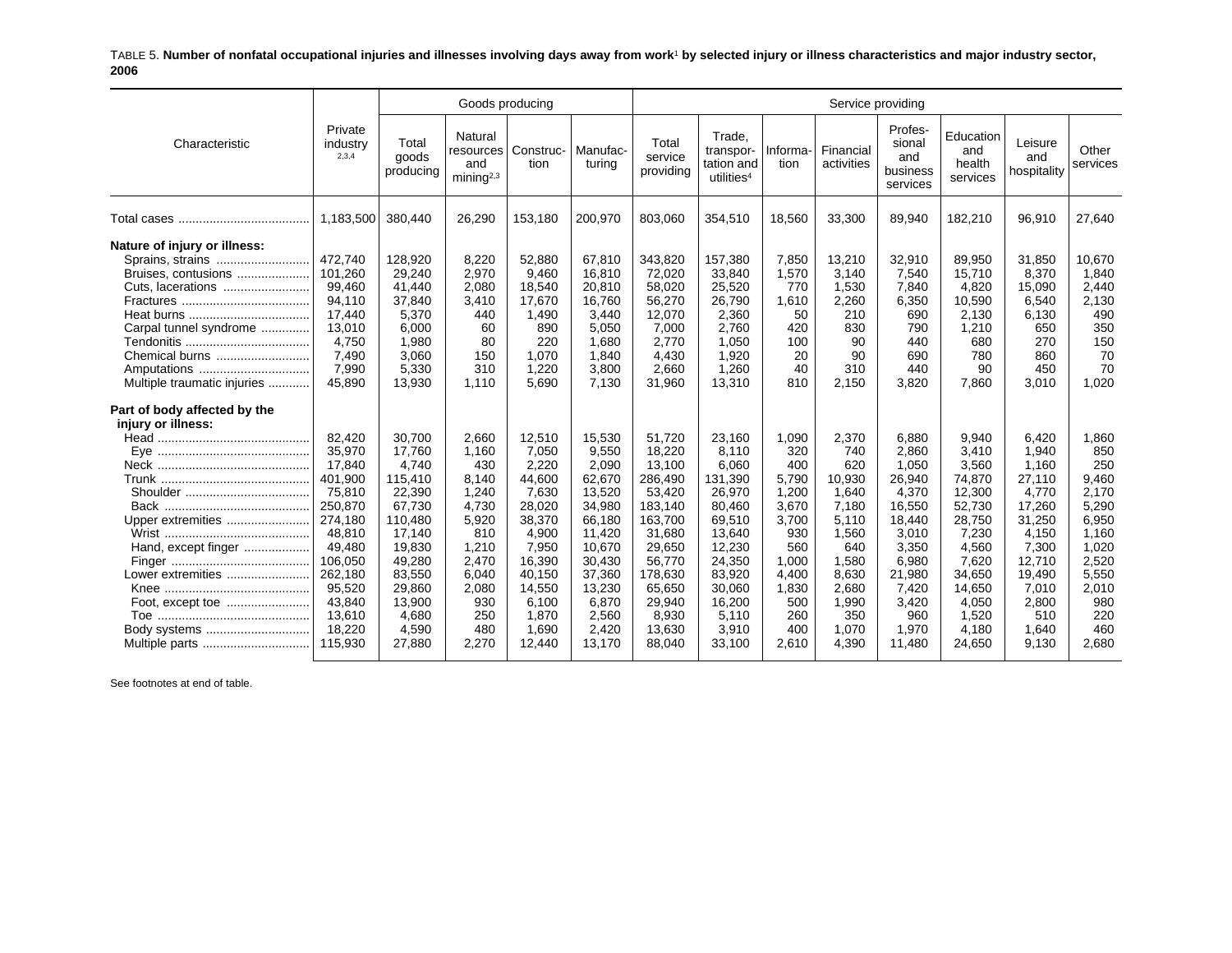TABLE 5. **Number of nonfatal occupational injuries and illnesses involving days away from work**1 **by selected injury or illness characteristics and major industry sector, 2006** — Continued

|                                                                                                                                                                                                                                                                                                                                                                                   |                                                                                                                           |                                                                                                                      | Goods producing                                                                                      |                                                                                                                 |                                                                                                                   |                                                                                                                          |                                                                                                                     |                                                                                                    |                                                                                                        | Service providing                                                                                            |                                                                                                                |                                                                                                              |                                                                                                    |
|-----------------------------------------------------------------------------------------------------------------------------------------------------------------------------------------------------------------------------------------------------------------------------------------------------------------------------------------------------------------------------------|---------------------------------------------------------------------------------------------------------------------------|----------------------------------------------------------------------------------------------------------------------|------------------------------------------------------------------------------------------------------|-----------------------------------------------------------------------------------------------------------------|-------------------------------------------------------------------------------------------------------------------|--------------------------------------------------------------------------------------------------------------------------|---------------------------------------------------------------------------------------------------------------------|----------------------------------------------------------------------------------------------------|--------------------------------------------------------------------------------------------------------|--------------------------------------------------------------------------------------------------------------|----------------------------------------------------------------------------------------------------------------|--------------------------------------------------------------------------------------------------------------|----------------------------------------------------------------------------------------------------|
| Characteristic                                                                                                                                                                                                                                                                                                                                                                    | Private<br>industry<br>2,3,4                                                                                              | Total<br>goods<br>producing                                                                                          | Natural<br>and<br>mining $2,3$                                                                       | resources   Construc-<br>tion                                                                                   | Manufac-<br>turina                                                                                                | Total<br>service<br>providing                                                                                            | Trade,<br>transpor-<br>tation and<br>utilities <sup>4</sup>                                                         | Informa-<br>tion                                                                                   | Financial<br>activities                                                                                | Profes-<br>sional<br>and<br>business<br>services                                                             | Education<br>and<br>health<br>services                                                                         | Leisure<br>and<br>hospitality                                                                                | Other<br>services                                                                                  |
| Source of injury or illness:<br>Chemicals and chemical<br>Furniture and fixtures<br>Parts and materials<br>Worker motion or position<br>Floors, walkways, ground<br>Tools, instruments, and                                                                                                                                                                                       | 19,480<br>147,320<br>45,330<br>77,500<br>124,640<br>163,430<br>214.580                                                    | 6,830<br>32,250<br>8,450<br>39,270<br>74,160<br>55,990<br>56.770                                                     | 710<br>1,460<br>230<br>2,260<br>2,790<br>2,430<br>5.010                                              | 1,730<br>7,490<br>2,380<br>10,950<br>34,870<br>19,740<br>28.010                                                 | 4,380<br>23,300<br>5,830<br>26,070<br>36,490<br>33,820<br>23.760                                                  | 12,650<br>115,070<br>36,890<br>38,240<br>50,480<br>107,440<br>157,800                                                    | 4,530<br>73.160<br>14,280<br>17,670<br>33,270<br>48,230<br>59,230                                                   | 140<br>1,540<br>610<br>1,020<br>1,060<br>4,100<br>4.690                                            | 820<br>3,010<br>2,610<br>1,820<br>1,700<br>5,570<br>8.580                                              | 1,920<br>10,090<br>3,390<br>5,230<br>6,420<br>11,890<br>17,050                                               | 3,250<br>10.620<br>8,840<br>4.010<br>1,920<br>22,220<br>39,420                                                 | 1,690<br>14,200<br>6,090<br>6,540<br>2,660<br>11,440<br>24,110                                               | 290<br>2.440<br>1,070<br>1,940<br>3,460<br>3,990<br>4,730                                          |
| equipment<br>Health care patient                                                                                                                                                                                                                                                                                                                                                  | 82,240<br>101,320<br>52,660                                                                                               | 34,620<br>21,360                                                                                                     | 2,000<br>2,490                                                                                       | 18,340<br>8,380                                                                                                 | 14,280<br>10,490                                                                                                  | 47,620<br>79,970<br>52,650                                                                                               | 18,020<br>48,700<br>130                                                                                             | 1,180<br>1,860<br>$\overline{\phantom{0}}$                                                         | 1,820<br>3,160<br>140                                                                                  | 5,920<br>9,550<br>690                                                                                        | 8,590<br>9.640<br>51,480                                                                                       | 9,490<br>4,370<br>$\equiv$                                                                                   | 2,600<br>2,680<br>190                                                                              |
| Event or exposure leading to<br>injury or illness:<br>Contact with objects and<br>Struck by object<br>Struck against object<br>Caught in equipment or object<br>Fall to lower level<br>Fall on same level<br>Slip, trip, loss of balance without<br>Overexertion<br>Overexertion in lifting<br>Repetitive motion<br>Exposure to harmful<br>substances<br>Transportation accidents | 335,460<br>164,670<br>85,710<br>58,760<br>74,280<br>151,750<br>35,440<br>284,910<br>150,990<br>38,310<br>56.510<br>56,170 | 144,690<br>67,590<br>31,690<br>32,580<br>28,070<br>33,090<br>9,620<br>74,950<br>40,510<br>17,650<br>17,210<br>11,900 | 9,850<br>4,830<br>2,100<br>2,250<br>2,010<br>3,060<br>670<br>3,870<br>1,670<br>330<br>1.410<br>1,450 | 58,440<br>30,210<br>14,520<br>8,020<br>18,230<br>12,230<br>4,220<br>26.680<br>15,480<br>2,640<br>5.130<br>6,350 | 76,400<br>32,550<br>15,070<br>22,310<br>7.820<br>17,810<br>4,720<br>44,390<br>23,350<br>14,670<br>10,670<br>4,100 | 190,770<br>97,080<br>54,030<br>26,180<br>46,220<br>118,660<br>25,830<br>209,960<br>110,480<br>20,660<br>39,300<br>44,270 | 93,470<br>47,990<br>24,370<br>14,340<br>22,610<br>41,300<br>10,050<br>99.950<br>56,710<br>8,910<br>10,290<br>24,000 | 3,410<br>1,410<br>1,120<br>700<br>1.760<br>3,190<br>700<br>3.070<br>1,470<br>1,150<br>770<br>1,370 | 7,680<br>3,610<br>2,590<br>760<br>2,700<br>5,670<br>1,190<br>5.750<br>3,070<br>1,620<br>1,690<br>2,230 | 25,260<br>11,650<br>7,750<br>3.700<br>7,320<br>10,660<br>2,980<br>16,130<br>8,440<br>2,560<br>5.660<br>6,510 | 24,130<br>12,530<br>7,630<br>2,570<br>6.410<br>33,450<br>5,730<br>63,380<br>28,720<br>3,860<br>10.110<br>6,260 | 28,820<br>15,210<br>8,960<br>3,190<br>4,240<br>20,750<br>4,460<br>14,930<br>8,850<br>1,780<br>9.650<br>2,520 | 8,000<br>4,680<br>1,600<br>900<br>1,170<br>3,650<br>710<br>6,750<br>3,230<br>770<br>1,120<br>1,380 |
| Fires and explosions<br>Assaults and violent acts by                                                                                                                                                                                                                                                                                                                              | 2,270<br>15,970                                                                                                           | 1,120<br>460                                                                                                         | 110<br>100                                                                                           | 540<br>150                                                                                                      | 460<br>220                                                                                                        | 1,160<br>15,510                                                                                                          | 500<br>1,660                                                                                                        | $\overline{\phantom{0}}$<br>100                                                                    | 20<br>850                                                                                              | 320<br>860                                                                                                   | 120<br>10,400                                                                                                  | 170<br>1,310                                                                                                 | 330                                                                                                |

 $1$  Days-away-from-work cases include those that resulted in days away from work, some of which also included job transfer or restriction.

 $2$  Excludes farms with fewer than 11 employees.

3 Data for Mining (Sector 21 in the *North American Industry Classification System--* United States, 2002) include establishments not governed by the Mine Safety and Health Administration rules and reporting, such as those in Oil and Gas Extraction and related support activities. Data for mining operators in coal, metal, and nonmetal mining are provided to BLS by the Mine Safety and Health Administration, U.S. Department of Labor. Independent mining contractors are excluded from the coal, metal, and nonmetal mining industries. These data do not reflect the changes the Occupational Safety and Health Administration made to its recordkeeping requirements effective January 1, 2002; therefore, estimates for these industries are not comparable to estimates in other industries.

 $<sup>4</sup>$  Data for employers in rail transportation are provided to BLS by the Federal Railroad</sup> Administration, U.S. Department of Transportation.

NOTE: Dash indicates data do not meet publication guidelines. Because of rounding and data exclusion of nonclassifiable responses, data may not sum to the totals.

SOURCE: Bureau of Labor Statistics, U.S. Department of Labor, Survey of Occupational Injuries and Illnesses in cooperation with participating State agencies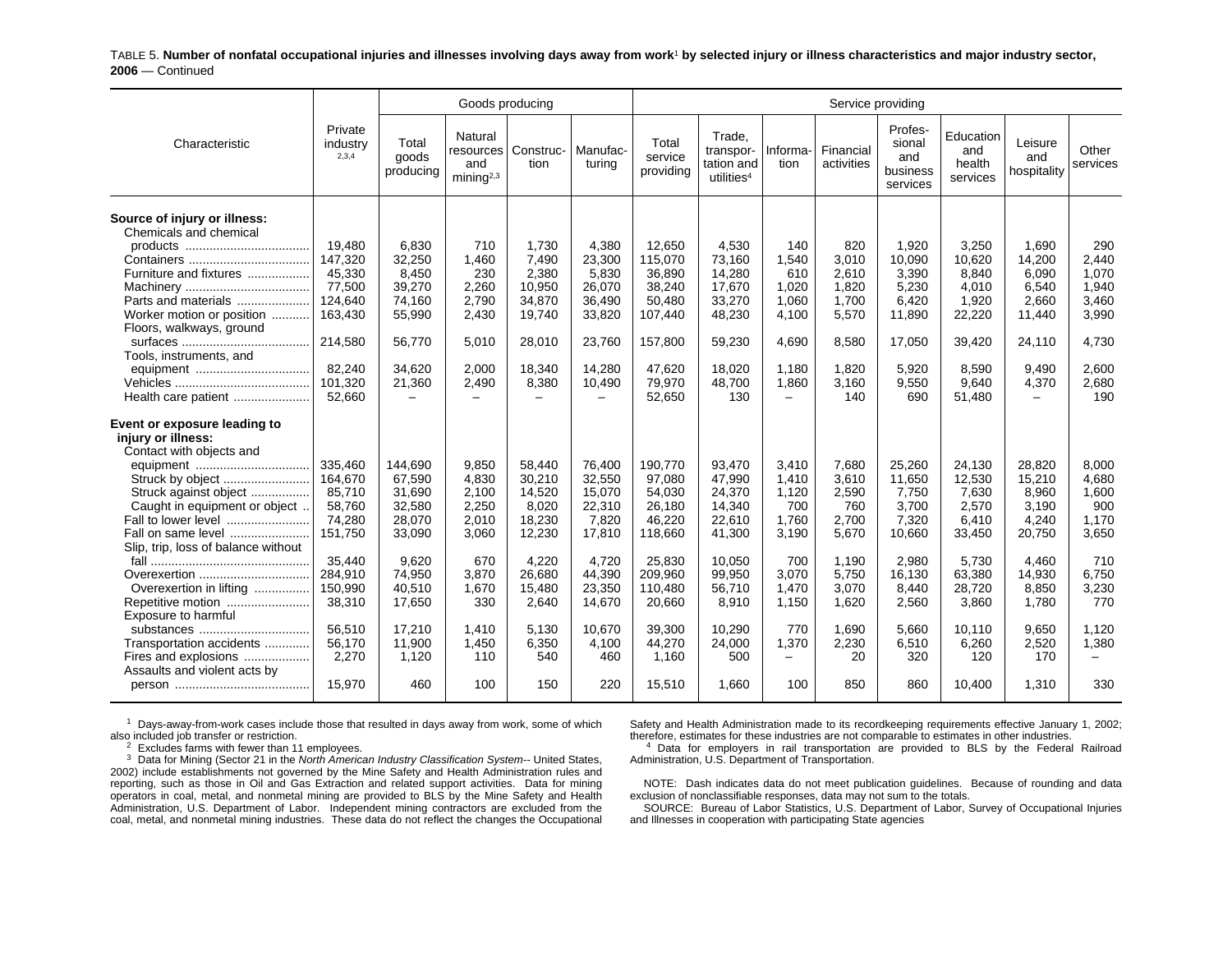TABLE 6. **Percent distribution of nonfatal occupational injuries and illnesses involving days away from work**1 **by selected injury or illness characteristics and major industry sector, 2006**

|                                                    |                              |                             | Goods producing                                      |                   |                    |                               |                                                             |                  | Service providing       |                                                  |                                        |                               |                   |
|----------------------------------------------------|------------------------------|-----------------------------|------------------------------------------------------|-------------------|--------------------|-------------------------------|-------------------------------------------------------------|------------------|-------------------------|--------------------------------------------------|----------------------------------------|-------------------------------|-------------------|
| Characteristic                                     | Private<br>industry<br>2,3,4 | Total<br>goods<br>producing | Natural<br>resources<br>and<br>mining <sup>2,3</sup> | Construc-<br>tion | Manufac-<br>turing | Total<br>service<br>providing | Trade.<br>transpor-<br>tation and<br>utilities <sup>4</sup> | Informa-<br>tion | Financial<br>activities | Profes-<br>sional<br>and<br>business<br>services | Education<br>and<br>health<br>services | Leisure<br>and<br>hospitality | Other<br>services |
| Total [1,183,500 cases]                            | 100.0                        | 100.0                       | 100.0                                                | 100.0             | 100.0              | 100.0                         | 100.0                                                       | 100.0            | 100.0                   | 100.0                                            | 100.0                                  | 100.0                         | 100.0             |
| Nature of injury or illness:                       |                              |                             |                                                      |                   |                    |                               |                                                             |                  |                         |                                                  |                                        |                               |                   |
| Sprains, strains<br>Bruises, contusions            | 39.9<br>8.6                  | 33.9<br>7.7                 | 31.3<br>11.3                                         | 34.5<br>6.2       | 33.7<br>8.4        | 42.8<br>9.0                   | 44.4<br>9.5                                                 | 42.3<br>8.5      | 39.7<br>9.4             | 36.6<br>8.4                                      | 49.4<br>8.6                            | 32.9<br>8.6                   | 38.6<br>6.7       |
|                                                    | 8.4                          | 10.9                        | 7.9                                                  | 12.1              | 10.4               | 7.2                           | 7.2                                                         |                  | 4.6                     | 8.7                                              | 2.6                                    | 15.6                          | 8.8               |
| Cuts, lacerations                                  | 8.0                          | 9.9                         | 13.0                                                 | 11.5              | 8.3                | 7.0                           | 7.6                                                         | 4.1<br>8.7       | 6.8                     | 7.1                                              | 5.8                                    | 6.7                           | 7.7               |
|                                                    | 1.5                          | 1.4                         | 1.7                                                  | 1.0               | 1.7                | 1.5                           | .7                                                          | .3               | .6                      | .8                                               | 1.2                                    | 6.3                           | 1.8               |
| Carpal tunnel syndrome                             | 1.1                          | 1.6                         | .2                                                   | .6                | 2.5                | .9                            | .8                                                          | 2.3              | 2.5                     | .9                                               | .7                                     | .7                            | 1.3               |
|                                                    | .4                           | .5                          | .3                                                   | $\cdot$ 1         | .8                 | .3                            | .3                                                          | .5               | .3                      | $.5\,$                                           | $\cdot$                                | .3                            | $.5\,$            |
| Chemical burns                                     | .6                           | .8                          | .6                                                   | $\cdot$ 7         | .9                 | .6                            | $.5\,$                                                      | $\cdot$ 1        | .3                      | .8                                               | .4                                     | .9                            | $\cdot$ 3         |
| Amputations                                        | .7                           | 1.4                         | 1.2                                                  | .8                | 1.9                | .3                            | .4                                                          | .2               | .9                      | .5                                               | (5)                                    | .5                            | .3                |
| Multiple traumatic injuries                        | 3.9                          | 3.7                         | 4.2                                                  | 3.7               | 3.5                | 4.0                           | 3.8                                                         | 4.4              | 6.5                     | 4.2                                              | 4.3                                    | 3.1                           | 3.7               |
| Part of body affected by the<br>injury or illness: |                              |                             |                                                      |                   |                    |                               |                                                             |                  |                         |                                                  |                                        |                               |                   |
|                                                    | 7.0                          | 8.1                         | 10.1                                                 | 8.2               | 7.7                | 6.4                           | 6.5                                                         | 5.9              | 7.1                     | 7.6                                              | 5.5                                    | 6.6                           | 6.7               |
|                                                    | 3.0                          | 4.7                         | 4.4                                                  | 4.6               | 4.8                | 2.3                           | 2.3                                                         | 1.7              | 2.2                     | 3.2                                              | 1.9                                    | 2.0                           | 3.1               |
|                                                    | 1.5                          | 1.2                         | 1.6                                                  | 1.4               | 1.0                | 1.6                           | 1.7                                                         | 2.2              | 1.9                     | 1.2                                              | 2.0                                    | 1.2                           | .9                |
|                                                    | 34.0                         | 30.3                        | 31.0                                                 | 29.1              | 31.2               | 35.7                          | 37.1                                                        | 31.2             | 32.8                    | 30.0                                             | 41.1                                   | 28.0                          | 34.2              |
|                                                    | 6.4                          | 5.9                         | 4.7                                                  | 5.0               | 6.7                | 6.7                           | 7.6                                                         | 6.5              | 4.9                     | 4.9                                              | 6.8                                    | 4.9                           | 7.9               |
|                                                    | 21.2                         | 17.8                        | 18.0                                                 | 18.3              | 17.4               | 22.8                          | 22.7                                                        | 19.8             | 21.6                    | 18.4                                             | 28.9                                   | 17.8                          | 19.1              |
| Upper extremities                                  | 23.2                         | 29.0                        | 22.5                                                 | 25.0              | 32.9               | 20.4                          | 19.6                                                        | 19.9             | 15.3                    | 20.5                                             | 15.8                                   | 32.2                          | 25.1              |
|                                                    | 4.1                          | 4.5                         | 3.1                                                  | 3.2               | 5.7                | 3.9                           | 3.8                                                         | 5.0              | 4.7                     | 3.3                                              | 4.0                                    | 4.3                           | 4.2               |
| Hand, except finger                                | 4.2                          | 5.2                         | 4.6                                                  | 5.2               | 5.3                | 3.7                           | 3.4                                                         | 3.0              | 1.9                     | 3.7                                              | 2.5                                    | 7.5                           | 3.7               |
|                                                    | 9.0                          | 13.0                        | 9.4                                                  | 10.7              | 15.1               | 7.1                           | 6.9                                                         | 5.4              | 4.7                     | 7.8                                              | 4.2                                    | 13.1                          | 9.1               |
| Lower extremities                                  | 22.2                         | 22.0                        | 23.0                                                 | 26.2              | 18.6               | 22.2                          | 23.7                                                        | 23.7             | 25.9                    | 24.4                                             | 19.0                                   | 20.1                          | 20.1              |
|                                                    | 8.1                          | 7.8                         | 7.9                                                  | 9.5               | 6.6                | 8.2                           | 8.5                                                         | 9.9              | 8.0                     | 8.2                                              | 8.0                                    | 7.2                           | 7.3               |
| Foot, except toe                                   | 3.7                          | 3.7                         | 3.5                                                  | 4.0               | 3.4                | 3.7                           | 4.6                                                         | 2.7              | 6.0                     | 3.8                                              | 2.2                                    | 2.9                           | 3.5               |
|                                                    | 1.1                          | 1.2                         | 1.0                                                  | 1.2               | 1.3                | 1.1                           | 1.4                                                         | 1.4              | 1.1                     | 1.1                                              | $\boldsymbol{.8}$                      | .5                            | .8                |
| Body systems                                       | 1.5                          | 1.2                         | 1.8                                                  | 1.1               | 1.2                | 1.7                           | 1.1                                                         | 2.2              | 3.2                     | 2.2                                              | 2.3                                    | 1.7                           | 1.7               |
| Multiple parts                                     | 9.8                          | 7.3                         | 8.6                                                  | 8.1               | 6.6                | 11.0                          | 9.3                                                         | 14.1             | 13.2                    | 12.8                                             | 13.5                                   | 9.4                           | 9.7               |
|                                                    |                              |                             |                                                      |                   |                    |                               |                                                             |                  |                         |                                                  |                                        |                               |                   |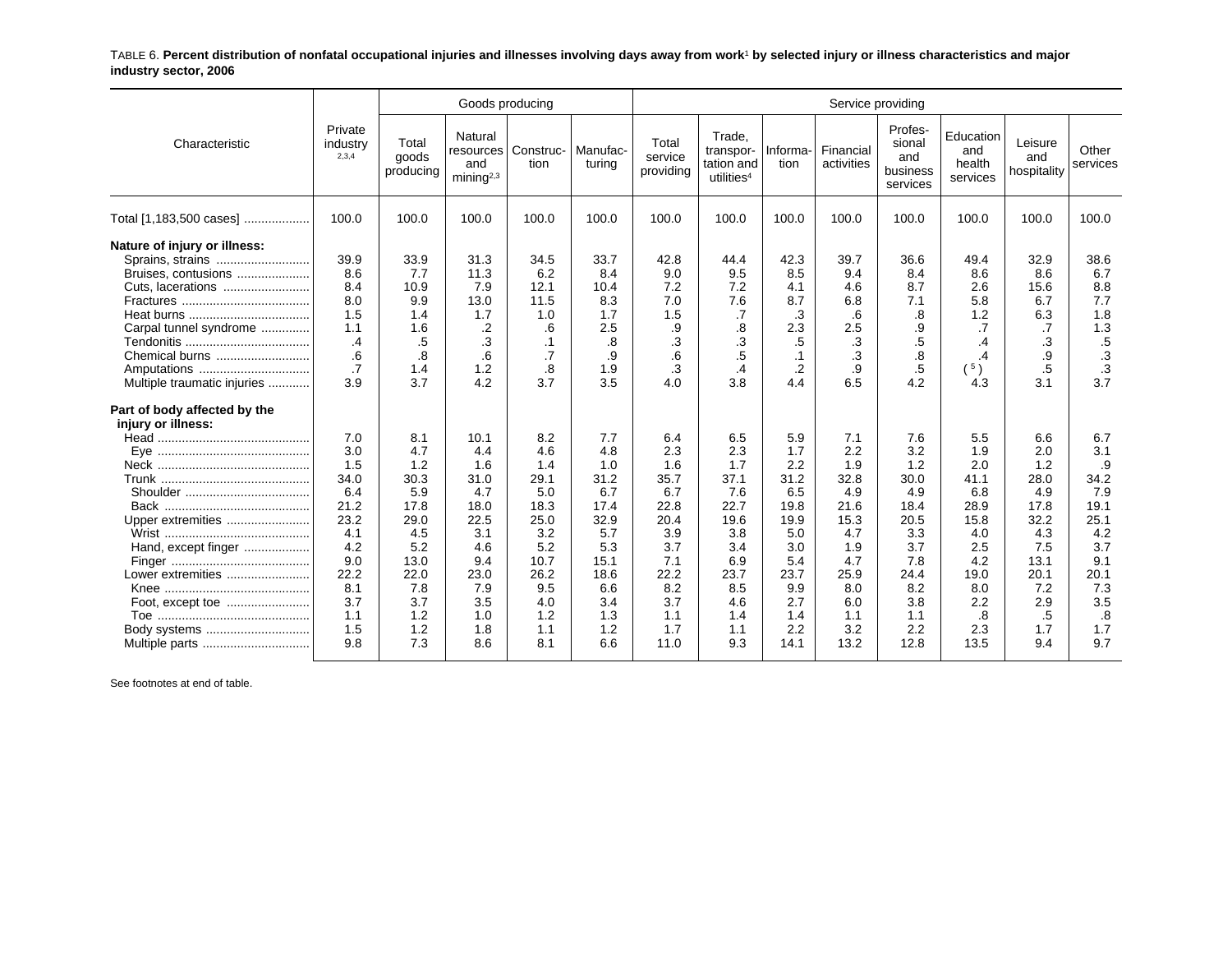TABLE 6. **Percent distribution of nonfatal occupational injuries and illnesses involving days away from work**1 **by selected injury or illness characteristics and major industry sector, 2006** — Continued

|                                                                                |                              |                             | Goods producing                                       |                                 |                    |                               |                                                             |                                  | Service providing       |                                                  |                                        |                               |                   |
|--------------------------------------------------------------------------------|------------------------------|-----------------------------|-------------------------------------------------------|---------------------------------|--------------------|-------------------------------|-------------------------------------------------------------|----------------------------------|-------------------------|--------------------------------------------------|----------------------------------------|-------------------------------|-------------------|
| Characteristic                                                                 | Private<br>industry<br>2,3,4 | Total<br>goods<br>producing | Natural<br>resources<br>and<br>minin a <sup>2,3</sup> | Construc-<br>tion               | Manufac-<br>turina | Total<br>service<br>providing | Trade.<br>transpor-<br>tation and<br>utilities <sup>4</sup> | Informa-<br>tion                 | Financial<br>activities | Profes-<br>sional<br>and<br>business<br>services | Education<br>and<br>health<br>services | Leisure<br>and<br>hospitality | Other<br>services |
| Source of injury or illness:<br>Chemicals and chemical                         |                              |                             |                                                       |                                 |                    |                               |                                                             |                                  |                         |                                                  |                                        |                               |                   |
|                                                                                | 1.6<br>12.4                  | 1.8<br>8.5                  | 2.7<br>5.6                                            | 1.1<br>4.9                      | 2.2<br>11.6        | 1.6<br>14.3                   | 1.3<br>20.6                                                 | 0.8<br>8.3                       | 2.5<br>9.0              | 2.1<br>11.2                                      | 1.8<br>5.8                             | 1.7<br>14.7                   | 1.0<br>8.8        |
| Furniture and fixtures                                                         | 3.8                          | 2.2                         | .9                                                    | 1.6                             | 2.9                | 4.6                           | 4.0                                                         | 3.3                              | 7.8                     | 3.8                                              | 4.9                                    | 6.3                           | 3.9               |
|                                                                                | 6.5                          | 10.3                        | 8.6                                                   | 7.1                             | 13.0               | 4.8                           | 5.0                                                         | 5.5                              | 5.5                     | 5.8                                              | 2.2                                    | 6.7                           | 7.0               |
| Parts and materials                                                            | 10.5                         | 19.5                        | 10.6                                                  | 22.8                            | 18.2               | 6.3                           | 9.4                                                         | 5.7                              | 5.1                     | 7.1                                              | 1.1                                    | 2.7                           | 12.5              |
| Worker motion or position                                                      | 13.8                         | 14.7                        | 9.2                                                   | 12.9                            | 16.8               | 13.4                          | 13.6                                                        | 22.1                             | 16.7                    | 13.2                                             | 12.2                                   | 11.8                          | 14.4              |
| Floors, walkways, ground                                                       |                              |                             |                                                       |                                 |                    |                               |                                                             |                                  |                         |                                                  |                                        |                               |                   |
|                                                                                | 18.1                         | 14.9                        | 19.1                                                  | 18.3                            | 11.8               | 19.6                          | 16.7                                                        | 25.3                             | 25.8                    | 19.0                                             | 21.6                                   | 24.9                          | 17.1              |
| Tools, instruments, and                                                        |                              |                             |                                                       |                                 |                    |                               |                                                             |                                  |                         |                                                  |                                        |                               |                   |
| equipment                                                                      | 6.9<br>8.6                   | 9.1                         | 7.6                                                   | 12.0                            | 7.1                | 5.9                           | 5.1                                                         | 6.4                              | 5.5                     | 6.6                                              | 4.7                                    | 9.8                           | 9.4               |
| Health care patient                                                            | 4.4                          | 5.6<br>$-$                  | 9.5<br>$\overline{\phantom{0}}$                       | 5.5<br>$\overline{\phantom{0}}$ | 5.2<br>$\equiv$    | 10.0<br>6.6                   | 13.7<br>(5)                                                 | 10.0<br>$\overline{\phantom{m}}$ | 9.5<br>$\overline{.4}$  | 10.6<br>.8                                       | 5.3<br>28.3                            | 4.5<br>$\equiv$               | 9.7<br>.7         |
|                                                                                |                              |                             |                                                       |                                 |                    |                               |                                                             |                                  |                         |                                                  |                                        |                               |                   |
| Event or exposure leading to<br>injury or illness:<br>Contact with objects and |                              |                             |                                                       |                                 |                    |                               |                                                             |                                  |                         |                                                  |                                        |                               |                   |
|                                                                                | 28.3                         | 38.0                        | 37.5                                                  | 38.2                            | 38.0               | 23.8                          | 26.4                                                        | 18.4                             | 23.1                    | 28.1                                             | 13.2                                   | 29.7                          | 28.9              |
| Struck by object                                                               | 13.9                         | 17.8                        | 18.4                                                  | 19.7                            | 16.2               | 12.1                          | 13.5                                                        | 7.6                              | 10.8                    | 13.0                                             | 6.9                                    | 15.7                          | 16.9              |
| Struck against object                                                          | 7.2                          | 8.3                         | 8.0                                                   | 9.5                             | 7.5                | 6.7                           | 6.9                                                         | 6.0                              | 7.8                     | 8.6                                              | 4.2                                    | 9.2                           | 5.8               |
| Caught in equipment or object                                                  | 5.0                          | 8.6                         | 8.6                                                   | 5.2                             | 11.1               | 3.3                           | 4.0                                                         | 3.8                              | 2.3                     | 4.1                                              | 1.4                                    | 3.3                           | 3.3               |
| Fall to lower level                                                            | 6.3<br>12.8                  | 7.4<br>8.7                  | 7.6                                                   | 11.9                            | 3.9<br>8.9         | 5.8                           | 6.4<br>11.6                                                 | 9.5<br>17.2                      | 8.1                     | 8.1                                              | 3.5                                    | 4.4                           | 4.2<br>13.2       |
| Fall on same level<br>Slip, trip, loss of balance without                      |                              |                             | 11.6                                                  | 8.0                             |                    | 14.8                          |                                                             |                                  | 17.0                    | 11.9                                             | 18.4                                   | 21.4                          |                   |
|                                                                                | 3.0                          | 2.5                         | 2.5                                                   | 2.8                             | 2.3                | 3.2                           | 2.8                                                         | 3.8                              | 3.6                     | 3.3                                              | 3.1                                    | 4.6                           | 2.6               |
| Overexertion                                                                   | 24.1                         | 19.7                        | 14.7                                                  | 17.4                            | 22.1               | 26.1                          | 28.2                                                        | 16.5                             | 17.3                    | 17.9                                             | 34.8                                   | 15.4                          | 24.4              |
| Overexertion in lifting                                                        | 12.8                         | 10.6                        | 6.4                                                   | 10.1                            | 11.6               | 13.8                          | 16.0                                                        | 7.9                              | 9.2                     | 9.4                                              | 15.8                                   | 9.1                           | 11.7              |
| Repetitive motion                                                              | 3.2                          | 4.6                         | 1.3                                                   | 1.7                             | 7.3                | 2.6                           | 2.5                                                         | 6.2                              | 4.9                     | 2.8                                              | 2.1                                    | 1.8                           | 2.8               |
| Exposure to harmful                                                            |                              |                             |                                                       |                                 |                    |                               |                                                             |                                  |                         |                                                  |                                        |                               |                   |
| substances                                                                     | 4.8                          | 4.5                         | 5.4                                                   | 3.3                             | 5.3                | 4.9                           | 2.9                                                         | 4.1                              | 5.1                     | 6.3                                              | 5.5                                    | 10.0                          | 4.1               |
| Transportation accidents                                                       | 4.7                          | 3.1                         | 5.5                                                   | 4.1                             | 2.0                | 5.5                           | 6.8                                                         | 7.4                              | 6.7                     | 7.2                                              | 3.4                                    | 2.6                           | 5.0               |
| Fires and explosions                                                           | .2                           | .3                          | .4                                                    | .4                              | $\cdot$            | $\cdot$ 1                     | $\cdot$ 1                                                   | $\overline{\phantom{a}}$         | $\cdot$ 1               | .4                                               | $\cdot$ 1                              | .2                            |                   |
| Assaults and violent acts by                                                   |                              |                             |                                                       |                                 |                    |                               |                                                             |                                  |                         |                                                  |                                        |                               |                   |
|                                                                                | 1.3                          | $\cdot$ 1                   | .4                                                    | $\cdot$ 1                       | .1                 | 1.9                           | .5                                                          | .5                               | 2.6                     | 1.0                                              | 5.7                                    | 1.4                           | 1.2               |

 $1$  Days-away-from-work cases include those that resulted in days away from work, some of which also included job transfer or restriction.

 $2$  Excludes farms with fewer than 11 employees.

3 Data for Mining (Sector 21 in the *North American Industry Classification System--* United States, 2002) include establishments not governed by the Mine Safety and Health Administration rules and reporting, such as those in Oil and Gas Extraction and related support activities. Data for mining operators in coal, metal, and nonmetal mining are provided to BLS by the Mine Safety and Health Administration, U.S. Department of Labor. Independent mining contractors are excluded from the coal, metal, and nonmetal mining industries. These data do not reflect the changes the Occupational Safety and Health Administration made to its recordkeeping requirements effective January 1, 2002;

therefore, estimates for these industries are not comparable to estimates in other industries.

4 Data for employers in rail transportation are provided to BLS by the Federal Railroad Administration, U.S. Department of Transportation.

<sup>5</sup> Data too small to be displayed.

NOTE: Dash indicates data do not meet publication guidelines. Because of rounding and data exclusion of nonclassifiable responses, percentages may not add to 100.

SOURCE: Bureau of Labor Statistics, U.S. Department of Labor, Survey of Occupational Injuries and Illnesses in cooperation with participating State agencies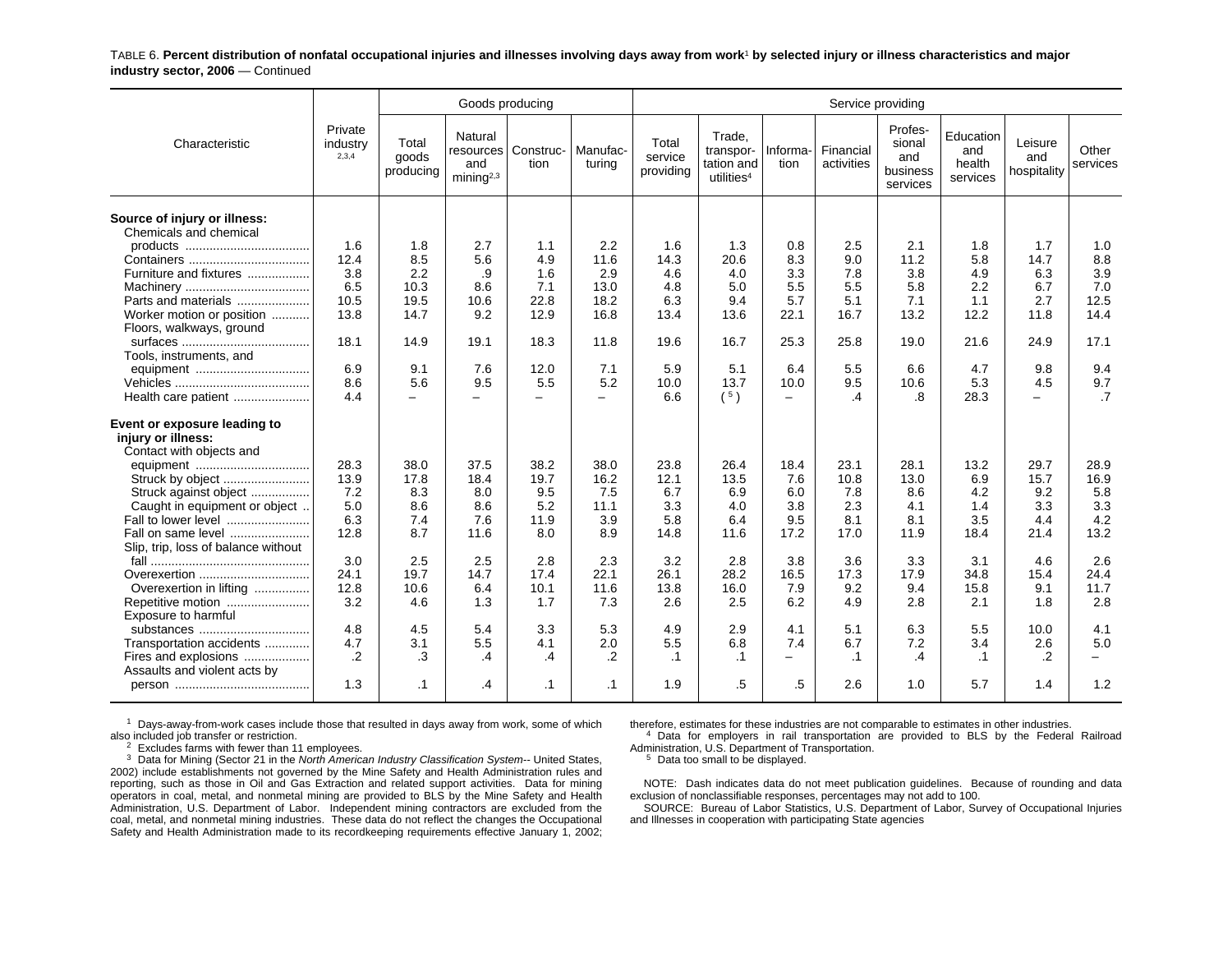TABLE 7. **Incidence rates**1 **for nonfatal occupational injuries and illnesses involving days away from work**2 **per 10,000 full-time workers for selected characteristics and major industry sector, 2006**

|                                                    |                              |                             | Goods producing                                      |                   |                    |                               |                                                             |                  | Service providing       |                                                  |                                        |                               |                   |
|----------------------------------------------------|------------------------------|-----------------------------|------------------------------------------------------|-------------------|--------------------|-------------------------------|-------------------------------------------------------------|------------------|-------------------------|--------------------------------------------------|----------------------------------------|-------------------------------|-------------------|
| Characteristic                                     | Private<br>industry<br>3,4,5 | Total<br>goods<br>producing | Natural<br>resources<br>and<br>minima <sup>3,4</sup> | Construc-<br>tion | Manufac-<br>turing | Total<br>service<br>providing | Trade.<br>transpor-<br>tation and<br>utilities <sup>5</sup> | Informa-<br>tion | Financial<br>activities | Profes-<br>sional<br>and<br>business<br>services | Education<br>and<br>health<br>services | Leisure<br>and<br>hospitality | Other<br>services |
| Total [1,183,500 cases]                            | 127.8                        | 167.2                       | 170.2                                                | 219.5             | 141.2              | 115.0                         | 160.2                                                       | 67.4             | 45.0                    | 69.4                                             | 139.1                                  | 114.3                         | 91.2              |
| Nature of injury or illness:<br>Sprains, strains   | 51.1                         | 56.7                        | 53.2                                                 | 75.8              | 47.7               | 49.2                          | 71.1                                                        | 28.5             | 17.9                    | 25.4                                             | 68.7                                   | 37.6                          | 35.2              |
| Bruises, contusions                                | 10.9                         | 12.9                        | 19.2                                                 | 13.6              | 11.8               | 10.3                          | 15.3                                                        | 5.7              | 4.2                     | 5.8                                              | 12.0                                   | 9.9                           | 6.1               |
| Cuts, lacerations                                  | 10.7                         | 18.2                        | 13.5                                                 | 26.6              | 14.6               | 8.3                           | 11.5                                                        | 2.8              | 2.1                     | 6.1                                              | 3.7                                    | 17.8                          | 8.1               |
|                                                    | 10.2                         | 16.6                        | 22.1                                                 | 25.3              | 11.8               | 8.1                           | 12.1                                                        | 5.9              | 3.1                     | 4.9                                              | 8.1                                    | 7.7                           | 7.0               |
|                                                    | 1.9                          | 2.4                         | 2.8                                                  | 2.1               | 2.4                | 1.7                           | 1.1                                                         | .2               | .3                      | .5                                               | 1.6                                    | 7.2                           | 1.6               |
| Carpal tunnel syndrome                             | 1.4                          | 2.6                         | .4                                                   | 1.3               | 3.5                | 1.0                           | 1.2                                                         | 1.5              | 1.1                     | .6                                               | .9                                     | .8                            | 1.2               |
|                                                    | .5                           | .9                          | .5                                                   | .3                | 1.2                | $\cdot$                       | .5                                                          | .4               | .1                      | .3                                               | .5                                     | .3                            | .5                |
| Chemical burns                                     | .8                           | 1.3                         | 1.0                                                  | 1.5               | 1.3                | .6                            | .9                                                          | $\cdot$ 1        | $\cdot$ 1               | .5                                               | .6                                     | 1.0                           | $\cdot$ .2        |
| Amputations                                        | .9                           | 2.3                         | 2.0                                                  | 1.7               | 2.7                | .4                            | .6                                                          | .2               | .4                      | .3                                               | $\cdot$ 1                              | .5                            | $\cdot$           |
| Multiple traumatic injuries                        | 5.0                          | 6.1                         | 7.2                                                  | 8.2               | 5.0                | 4.6                           | 6.0                                                         | 2.9              | 2.9                     | 2.9                                              | 6.0                                    | 3.6                           | 3.4               |
| Part of body affected by the<br>injury or illness: |                              |                             |                                                      |                   |                    |                               |                                                             |                  |                         |                                                  |                                        |                               |                   |
|                                                    | 8.9                          | 13.5                        | 17.2                                                 | 17.9              | 10.9               | 7.4                           | 10.5                                                        | 4.0              | 3.2                     | 5.3                                              | 7.6                                    | 7.6                           | 6.1               |
|                                                    | 3.9                          | 7.8                         | 7.5                                                  | 10.1              | 6.7                | 2.6                           | 3.7                                                         | 1.2              | 1.0                     | 2.2                                              | 2.6                                    | 2.3                           | 2.8               |
|                                                    | 1.9                          | 2.1                         | 2.8                                                  | 3.2               | 1.5                | 1.9                           | 2.7                                                         | 1.4              | .8                      | .8                                               | 2.7                                    | 1.4                           | .8                |
|                                                    | 43.4                         | 50.7                        | 52.7                                                 | 63.9              | 44.0               | 41.0                          | 59.4                                                        | 21.0             | 14.8                    | 20.8                                             | 57.2                                   | 32.0                          | 31.2              |
|                                                    | 8.2                          | 9.8                         | 8.0                                                  | 10.9              | 9.5                | 7.6                           | 12.2                                                        | 4.4              | 2.2                     | 3.4                                              | 9.4                                    | 5.6                           | 7.1               |
|                                                    | 27.1                         | 29.8                        | 30.6                                                 | 40.2              | 24.6               | 26.2                          | 36.4                                                        | 13.3             | 9.7                     | 12.8                                             | 40.3                                   | 20.4                          | 17.4              |
| Upper extremities                                  | 29.6                         | 48.6                        | 38.4                                                 | 55.0              | 46.5               | 23.4                          | 31.4                                                        | 13.4             | 6.9                     | 14.2                                             | 21.9                                   | 36.9                          | 22.9              |
|                                                    | 5.3                          | 7.5                         | 5.2                                                  | 7.0               | 8.0                | 4.5                           | 6.2                                                         | 3.4              | 2.1                     | 2.3                                              | 5.5                                    | 4.9                           | 3.8               |
| Hand, except finger                                | 5.3                          | 8.7                         | 7.8                                                  | 11.4              | 7.5                | 4.2                           | 5.5                                                         | 2.0              | .9                      | 2.6                                              | 3.5                                    | 8.6                           | 3.4               |
|                                                    | 11.5                         | 21.7                        | 16.0                                                 | 23.5              | 21.4               | 8.1                           | 11.0                                                        | 3.6              | 2.1                     | 5.4                                              | 5.8                                    | 15.0                          | 8.3               |
| Lower extremities                                  | 28.3                         | 36.7                        | 39.1                                                 | 57.5              | 26.3               | 25.6                          | 37.9                                                        | 16.0             | 11.7                    | 17.0                                             | 26.5                                   | 23.0                          | 18.3              |
|                                                    | 10.3                         | 13.1                        | 13.5                                                 | 20.9              | 9.3                | 9.4                           | 13.6                                                        | 6.6              | 3.6                     | 5.7                                              | 11.2                                   | 8.3                           | 6.6               |
|                                                    | 4.7                          | 6.1                         | 6.0                                                  | 8.7               | 4.8                | 4.3                           | 7.3                                                         | 1.8              | 2.7                     | 2.6                                              | 3.1                                    | 3.3                           | 3.2               |
|                                                    | 1.5                          | 2.1                         | 1.6                                                  | 2.7               | 1.8                | 1.3                           | 2.3                                                         | .9               | .5                      | $\cdot$                                          | 1.2                                    | .6                            | .7                |
| Body systems                                       | 2.0<br>12.5                  | 2.0<br>12.3                 | 3.1<br>14.7                                          | 2.4<br>17.8       | 1.7<br>9.3         | 2.0<br>12.6                   | 1.8<br>15.0                                                 | 1.5<br>9.5       | 1.4<br>5.9              | 1.5<br>8.9                                       | 3.2<br>18.8                            | 1.9<br>10.8                   | 1.5<br>8.8        |
| Multiple parts                                     |                              |                             |                                                      |                   |                    |                               |                                                             |                  |                         |                                                  |                                        |                               |                   |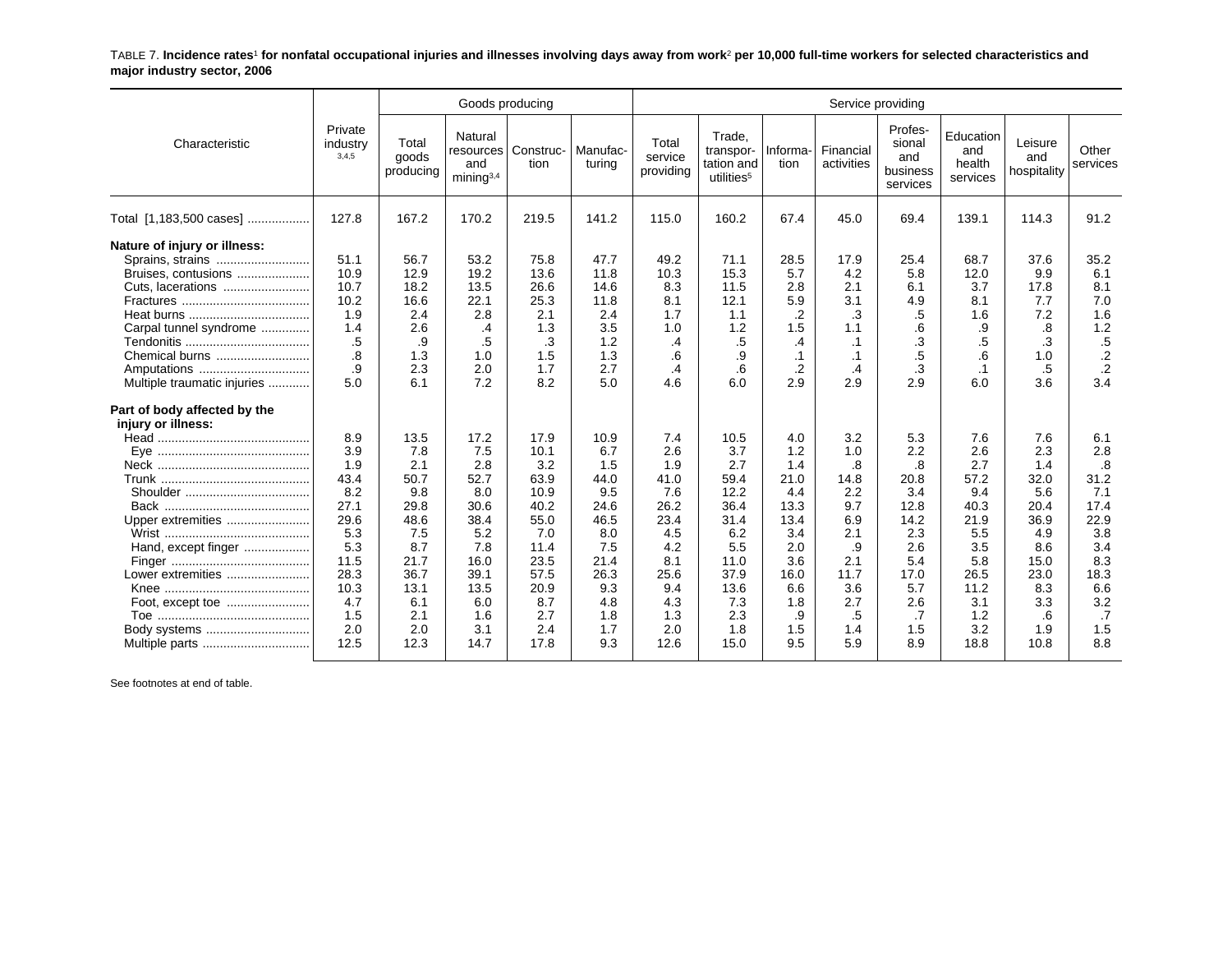TABLE 7. **Incidence rates**1 **for nonfatal occupational injuries and illnesses involving days away from work**2 **per 10,000 full-time workers for selected characteristics and major industry sector, 2006** — Continued

|                                                                                |                              |                             | Goods producing                                        |                          |                          |                               |                                                             |                          | Service providing       |                                                  |                                        |                               |                   |
|--------------------------------------------------------------------------------|------------------------------|-----------------------------|--------------------------------------------------------|--------------------------|--------------------------|-------------------------------|-------------------------------------------------------------|--------------------------|-------------------------|--------------------------------------------------|----------------------------------------|-------------------------------|-------------------|
| Characteristic                                                                 | Private<br>industry<br>3,4,5 | Total<br>goods<br>producing | Natural<br>resources  <br>and<br>mining <sup>3,4</sup> | Construc-<br>tion        | Manufac-<br>turina       | Total<br>service<br>providing | Trade,<br>transpor-<br>tation and<br>utilities <sup>5</sup> | Informa-<br>tion         | Financial<br>activities | Profes-<br>sional<br>and<br>business<br>services | Education<br>and<br>health<br>services | Leisure<br>and<br>hospitality | Other<br>services |
| Source of injury or illness:<br>Chemicals and chemical                         |                              |                             |                                                        |                          |                          |                               |                                                             |                          |                         |                                                  |                                        |                               |                   |
|                                                                                | 2.1                          | 3.0                         | 4.6                                                    | 2.5                      | 3.1                      | 1.8                           | 2.0                                                         | 0.5                      | 1.1                     | 1.5                                              | 2.5                                    | 2.0                           | 1.0               |
|                                                                                | 15.9                         | 14.2                        | 9.5                                                    | 10.7                     | 16.4                     | 16.5                          | 33.1                                                        | 5.6                      | 4.1                     | 7.8                                              | 8.1                                    | 16.7                          | 8.1               |
| Furniture and fixtures                                                         | 4.9<br>8.4                   | 3.7<br>17.3                 | 1.5<br>14.6                                            | 3.4<br>15.7              | 4.1<br>18.3              | 5.3<br>5.5                    | 6.5<br>8.0                                                  | 2.2<br>3.7               | 3.5<br>2.5              | 2.6<br>4.0                                       | 6.8<br>3.1                             | 7.2<br>7.7                    | 3.5<br>6.4        |
| Parts and materials                                                            | 13.5                         | 32.6                        | 18.1                                                   | 50.0                     | 25.6                     | 7.2                           | 15.0                                                        | 3.8                      | 2.3                     | 5.0                                              | 1.5                                    | 3.1                           | 11.4              |
| Worker motion or position                                                      | 17.6                         | 24.6                        | 15.7                                                   | 28.3                     | 23.8                     | 15.4                          | 21.8                                                        | 14.9                     | 7.5                     | 9.2                                              | 17.0                                   | 13.5                          | 13.2              |
| Floors, walkways, ground                                                       |                              |                             |                                                        |                          |                          |                               |                                                             |                          |                         |                                                  |                                        |                               |                   |
|                                                                                | 23.2                         | 25.0                        | 32.4                                                   | 40.1                     | 16.7                     | 22.6                          | 26.8                                                        | 17.0                     | 11.6                    | 13.2                                             | 30.1                                   | 28.4                          | 15.6              |
| Tools, instruments, and                                                        |                              |                             |                                                        |                          |                          |                               |                                                             |                          |                         |                                                  |                                        |                               |                   |
|                                                                                | 8.9                          | 15.2                        | 13.0                                                   | 26.3                     | 10.0                     | 6.8                           | 8.1                                                         | 4.3                      | 2.5                     | 4.6                                              | 6.6                                    | 11.2                          | 8.6               |
|                                                                                | 10.9                         | 9.4                         | 16.1                                                   | 12.0                     | 7.4                      | 11.4                          | 22.0                                                        | 6.8                      | 4.3                     | 7.4                                              | 7.4                                    | 5.2                           | 8.8               |
| Health care patient                                                            | 5.7                          | $-$                         | $\overline{\phantom{0}}$                               | $\overline{\phantom{m}}$ | $\overline{\phantom{0}}$ | 7.5                           | $\cdot$ 1                                                   | $\qquad \qquad -$        | .2                      | .5                                               | 39.3                                   | $\overline{\phantom{0}}$      | .6                |
| Event or exposure leading to<br>injury or illness:<br>Contact with objects and |                              |                             |                                                        |                          |                          |                               |                                                             |                          |                         |                                                  |                                        |                               |                   |
| equipment                                                                      | 36.2                         | 63.6                        | 63.8                                                   | 83.8                     | 53.7                     | 27.3                          | 42.2                                                        | 12.4                     | 10.4                    | 19.5                                             | 18.4                                   | 34.0                          | 26.4              |
| Struck by object                                                               | 17.8                         | 29.7                        | 31.3                                                   | 43.3                     | 22.9                     | 13.9                          | 21.7                                                        | 5.1                      | 4.9                     | 9.0                                              | 9.6                                    | 17.9                          | 15.4              |
| Struck against object                                                          | 9.3                          | 13.9                        | 13.6                                                   | 20.8                     | 10.6                     | 7.7                           | 11.0                                                        | 4.1                      | 3.5                     | 6.0                                              | 5.8                                    | 10.6                          | 5.3               |
| Caught in equipment or object<br>Fall to lower level                           | 6.3<br>8.0                   | 14.3<br>12.3                | 14.5<br>13.0                                           | 11.5<br>26.1             | 15.7<br>5.5              | 3.7<br>6.6                    | 6.5<br>10.2                                                 | 2.6<br>6.4               | 1.0<br>3.7              | 2.9<br>5.7                                       | 2.0<br>4.9                             | 3.8<br>5.0                    | 3.0<br>3.9        |
| Fall on same level                                                             | 16.4                         | 14.5                        | 19.8                                                   | 17.5                     | 12.5                     | 17.0                          | 18.7                                                        | 11.6                     | 7.7                     | 8.2                                              | 25.5                                   | 24.5                          | 12.0              |
| Slip, trip, loss of balance without                                            |                              |                             |                                                        |                          |                          |                               |                                                             |                          |                         |                                                  |                                        |                               |                   |
|                                                                                | 3.8                          | 4.2                         | 4.4                                                    | 6.1                      | 3.3                      | 3.7                           | 4.5                                                         | 2.6                      | 1.6                     | 2.3                                              | 4.4                                    | 5.3                           | 2.3               |
| Overexertion                                                                   | 30.8                         | 32.9                        | 25.1                                                   | 38.2                     | 31.2                     | 30.1                          | 45.2                                                        | 11.1                     | 7.8                     | 12.4                                             | 48.4                                   | 17.6                          | 22.3              |
| Overexertion in lifting                                                        | 16.3                         | 17.8                        | 10.8                                                   | 22.2                     | 16.4                     | 15.8                          | 25.6                                                        | 5.3                      | 4.2                     | 6.5                                              | 21.9                                   | 10.4                          | 10.7              |
| Repetitive motion                                                              | 4.1                          | 7.8                         | 2.1                                                    | 3.8                      | 10.3                     | 3.0                           | 4.0                                                         | 4.2                      | 2.2                     | 2.0                                              | 2.9                                    | 2.1                           | 2.5               |
| Exposure to harmful                                                            |                              |                             |                                                        |                          |                          |                               |                                                             |                          |                         |                                                  |                                        |                               |                   |
| substances                                                                     | 6.1                          | 7.6                         | 9.1                                                    | 7.4                      | 7.5                      | 5.6                           | 4.7                                                         | 2.8                      | 2.3                     | 4.4                                              | 7.7                                    | 11.4                          | 3.7               |
| Transportation accidents                                                       | 6.1                          | 5.2                         | 9.4                                                    | 9.1                      | 2.9                      | 6.3                           | 10.8                                                        | 5.0                      | 3.0                     | 5.0                                              | 4.8                                    | 3.0                           | 4.5               |
| Fires and explosions<br>Assaults and violent acts by                           | $\cdot$ .2                   | .5                          | .7                                                     | .8                       | .3                       | .2                            | $\cdot$                                                     | $\overline{\phantom{m}}$ | $($ $^6)$               | $\cdot$ .2                                       | $\cdot$ 1                              | $\cdot$                       |                   |
|                                                                                | 1.7                          | $\cdot$                     | .6                                                     | $\overline{2}$           | $\overline{2}$           | 2.2                           | .8                                                          | .4                       | 1.1                     | .7                                               | 7.9                                    | 1.5                           | 1.1               |
|                                                                                |                              |                             |                                                        |                          |                          |                               |                                                             |                          |                         |                                                  |                                        |                               |                   |

 $1$  Incidence rates represent the number of injuries and illnesses per 10,000 full-time workers and were calculated as: (N/EH) x 20,000,000 where

 $N = number of injuries and illnesses$ <br> $EH = total hours worked by all emplo$  $=$  total hours worked by all employees during the calendar year 20,000,000 <sup>=</sup> base for 10,000 equivalent full-time workers (working 40 hours per week, 50 weeks per year)

 $2$  Days-away-from-work cases include those that resulted in days away from work, some of which also included job transfer or restriction.

 $3$  Excludes farms with fewer than 11 employees.

4 Data for Mining (Sector 21 in the *North American Industry Classification System--* United States,

2002) include establishments not governed by the Mine Safety and Health Administration rules and

reporting, such as those in Oil and Gas Extraction and related support activities. Data for mining operators in coal, metal, and nonmetal mining are provided to BLS by the Mine Safety and Health Administration, U.S. Department of Labor. Independent mining contractors are excluded from the coal, metal, and nonmetal mining industries. These data do not reflect the changes the Occupational Safety and Health Administration made to its recordkeeping requirements effective January 1, 2002; therefore, estimates for these industries are not comparable to estimates in other industries.

<sup>5</sup> Data for employers in rail transportation are provided to BLS by the Federal Railroad Administration, U.S. Department of Transportation.

 $6$  Data too small to be displayed.

NOTE: Dash indicates data do not meet publication guidelines.

SOURCE: Bureau of Labor Statistics, U.S. Department of Labor, Survey of Occupational Injuries and Illnesses in cooperation with participating State agencies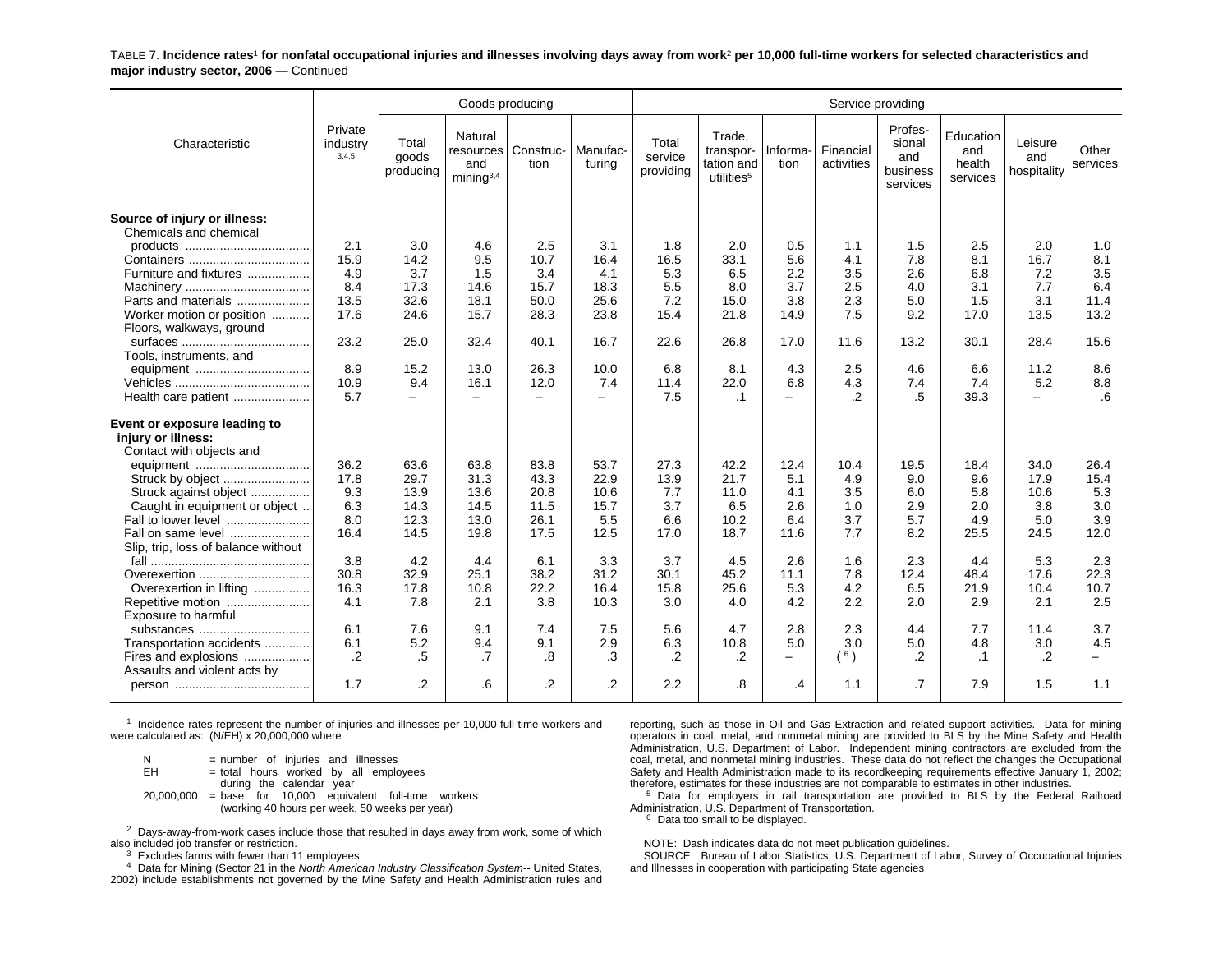|                                   |                |       |        | Percent of days-away-from-work cases involving - |                  |                   |                   |                    | Median                    |
|-----------------------------------|----------------|-------|--------|--------------------------------------------------|------------------|-------------------|-------------------|--------------------|---------------------------|
| Characteristic                    | Total<br>cases | 1 day | 2 days | $3 - 5$ days                                     | $6 - 10$<br>days | $11 - 20$<br>days | $21 - 30$<br>days | 31 days<br>or more | days<br>away<br>from work |
| Total [1,183,500 cases]           | 100.0          | 14.3  | 11.6   | 18.5                                             | 12.9             | 11.5              | 6.8               | 24.3               | $\overline{7}$            |
| Gender:                           |                |       |        |                                                  |                  |                   |                   |                    |                           |
|                                   | 100.0          | 14.0  | 11.1   | 18.4                                             | 12.9             | 11.5              | 7.2               | 24.9               | $\overline{7}$            |
|                                   | 100.0          | 15.0  | 12.6   | 18.9                                             | 12.9             | 11.4              | 6.1               | 23.0               | $\overline{7}$            |
| Age: $2$                          |                |       |        |                                                  |                  |                   |                   |                    |                           |
|                                   | 100.0          | 64.7  |        | 11.8                                             | 11.8             |                   | -                 |                    | 1                         |
|                                   | 100.0          | 19.7  | 14.8   | 25.6                                             | 15.4             | 10.3              | 4.1               | 10.0               | 4                         |
|                                   | 100.0          | 19.3  | 14.3   | 22.1                                             | 13.0             | 11.1              | 5.5               | 14.7               | 4                         |
|                                   | 100.0          | 15.7  | 13.2   | 19.9                                             | 13.2             | 10.6              | 6.2               | 21.2               | 6                         |
|                                   | 100.0          | 14.2  | 11.1   | 18.1                                             | 13.4             | 11.1              | 6.5               | 25.5               | $\overline{7}$            |
|                                   | 100.0          | 11.8  | 10.2   | 17.0                                             | 11.9             | 12.4              | 7.7               | 28.9               | 10                        |
|                                   | 100.0          | 10.6  | 9.2    | 15.1                                             | 12.9             | 12.9              | 8.5               | 30.9               | 12                        |
|                                   | 100.0          | 9.4   | 8.1    | 14.3                                             | 10.6             | 14.1              | 10.0              | 33.7               | 15                        |
| Length of service with employer:  |                |       |        |                                                  |                  |                   |                   |                    |                           |
| Less than 3 months                | 100.0          | 17.4  | 12.7   | 20.4                                             | 12.6             | 10.6              | 5.7               | 20.5               | 5                         |
|                                   | 100.0          | 16.0  | 13.1   | 19.3                                             | 13.2             | 10.9              | 6.1               | 21.4               | 6                         |
|                                   | 100.0          | 14.0  | 12.1   | 19.8                                             | 13.3             | 11.2              | 6.7               | 22.9               | $\overline{7}$            |
| More than 5 years                 | 100.0          | 12.1  | 9.6    | 15.9                                             | 12.6             | 12.6              | 8.0               | 29.3               | 10                        |
| Race or ethnic origin:            |                |       |        |                                                  |                  |                   |                   |                    |                           |
|                                   | 100.0          | 15.2  | 12.0   | 18.4                                             | 12.6             | 11.4              | 7.0               | 23.4               | $\overline{7}$            |
|                                   | 100.0          | 15.0  | 11.8   | 18.4                                             | 13.5             | 10.6              | 5.8               | 24.9               | $\overline{7}$            |
| Hispanic or Latino only           | 100.0          | 13.6  | 12.2   | 20.0                                             | 12.3             | 11.0              | 7.0               | 23.9               | $\overline{7}$            |
|                                   | 100.0          | 11.2  | 12.2   | 18.8                                             | 15.8             | 10.9              | 9.0               | 22.1               | $\overline{7}$            |
| Native Hawaiian or Pacific        |                |       |        |                                                  |                  |                   |                   |                    |                           |
| Islander only                     | 100.0          | 13.1  | 11.5   | 27.2                                             | 11.8             | 11.0              | 5.0               | 20.4               | 5                         |
| American Indian or Alaskan        |                |       |        |                                                  |                  |                   |                   |                    |                           |
| Native only                       | 100.0          | 16.6  | 16.6   | 19.7                                             | 7.9              | 8.7               | 6.7               | 23.7               | 5                         |
| Hispanic or Latino and other race | 100.0          | 33.8  | 8.8    | 16.2                                             | 7.4              | 13.2              | 7.4               | 11.8               | 3                         |
|                                   | 100.0          | 12.7  | 10.1   | 21.5                                             | 13.9             | 15.2              | 3.8               | 24.1               | 8                         |
| Not reported                      | 100.0          | 13.3  | 10.7   | 18.0                                             | 13.5             | 12.1              | 6.6               | 25.8               | 8                         |

TABLE 8. **Percent distribution of nonfatal occupational injuries and illnesses involving days away from work**1 **by selected worker characteristics and number of days away from work, 2006**

<sup>1</sup> Days-away-from-work cases include those that resulted in days away from work, some of which also included job transfer or restriction.<br><sup>2</sup> Information is not shown separately for injured workers under age 14;

Because of rounding and data exclusion of nonclassifiable responses, data

they accounted for fewer than 50 cases.

may not sum to the totals. SOURCE: Bureau of Labor Statistics, U.S. Department of Labor, Survey

NOTE: Dash indicates data do not meet publication guidelines.

of Occupational Injuries and Illnesses in cooperation with participating State agencies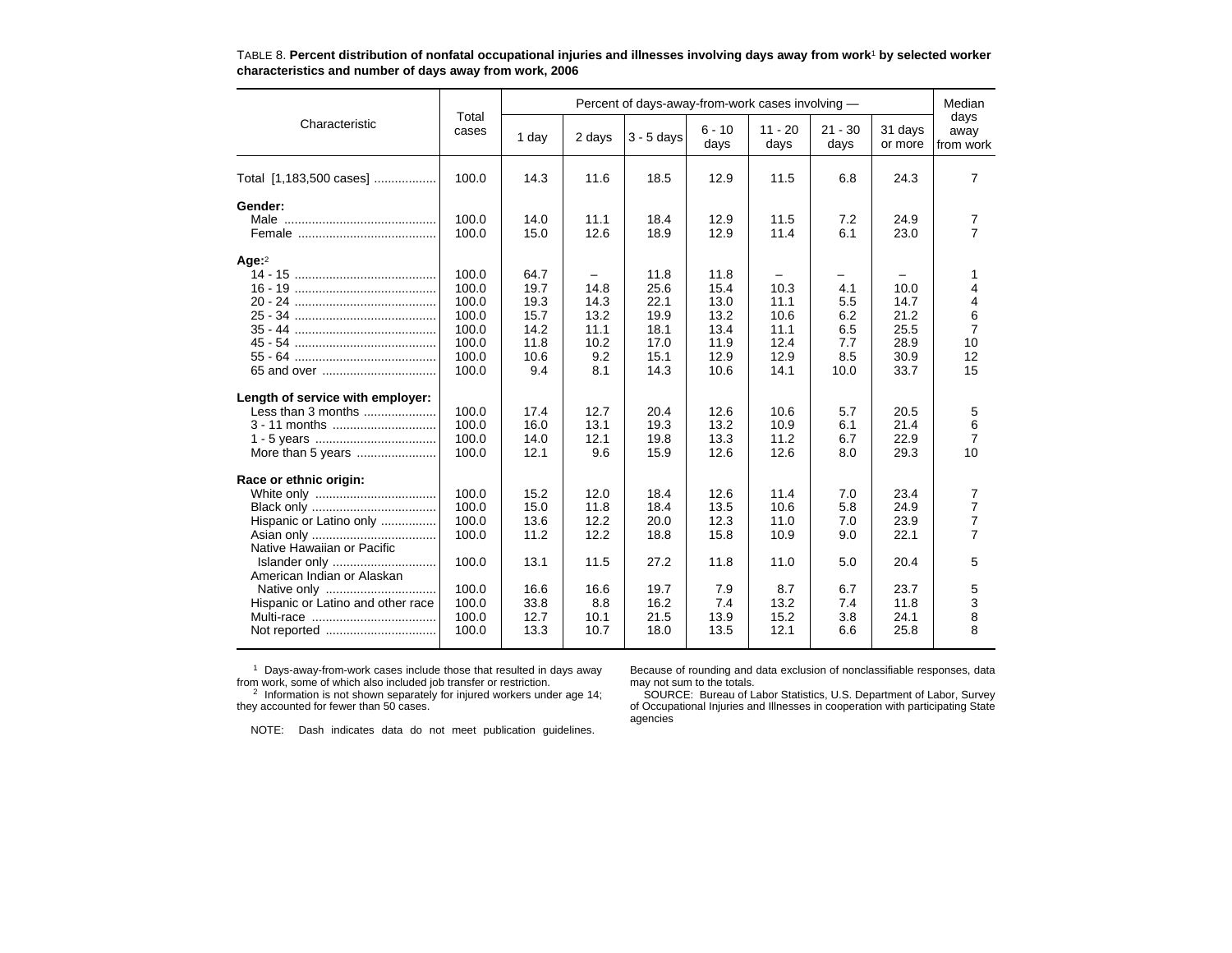|                                                             |                |       |        |                 |                  | Percent of days-away-from-work cases involving - |                   |                    | Median                    |
|-------------------------------------------------------------|----------------|-------|--------|-----------------|------------------|--------------------------------------------------|-------------------|--------------------|---------------------------|
| Occupation                                                  | Total<br>cases | 1 day | 2 days | $3 - 5$<br>days | $6 - 10$<br>days | $11 - 20$<br>days                                | $21 - 30$<br>days | 31 days<br>or more | days<br>away<br>from work |
| Total [1,183,500 cases]                                     | 100.0          | 14.3  | 11.6   | 18.5            | 12.9             | 11.5                                             | 6.8               | 24.3               | 7                         |
| Management occupations<br>Business and financial operations | 100.0          | 14.5  | 12.2   | 29.7            | 10.9             | 11.9                                             | 5.3               | 15.6               | 5                         |
|                                                             | 100.0          | 17.2  | 10.3   | 18.0            | 8.8              | 15.7                                             | 7.0               | 22.8               | 8                         |
| Computer and mathematical occupations                       | 100.0          | 18.3  | 12.5   | 16.5            | 10.4             | 12.9                                             | 7.5               | 21.9               | 6                         |
| Architecture and engineering occupations                    | 100.0          | 19.6  | 14.4   | 22.3            | 8.2              | 9.5                                              | 7.6               | 18.3               | 4                         |
| Life, physical, and social science                          |                |       |        |                 |                  |                                                  |                   |                    |                           |
|                                                             | 100.0          | 23.1  | 18.0   | 9.9             | 14.3             | 5.8                                              | 5.4               | 23.5               | 5                         |
| Community and social services                               |                |       |        |                 |                  |                                                  |                   |                    |                           |
|                                                             | 100.0          | 13.8  | 12.5   | 19.5            | 20.8             | 11.7                                             | 5.0               | 16.7               | 6                         |
|                                                             | 100.0          | 7.2   | 4.1    | 42.3            | 30.9             | 4.1                                              | 2.1               | 9.3                | 4                         |
| Education, training, and library                            |                |       |        |                 |                  |                                                  |                   |                    |                           |
|                                                             | 100.0          | 20.0  | 13.0   | 20.3            | 11.0             | 8.1                                              | 5.2               | 22.5               | 5                         |
| Arts, design, entertainment, sports, and                    |                |       |        |                 |                  |                                                  |                   |                    |                           |
|                                                             | 100.0          | 17.3  | 7.2    | 19.6            | 10.7             | 10.7                                             | 6.6               | 27.9               | 8                         |
| Healthcare practitioners and technical                      |                |       |        |                 |                  |                                                  |                   |                    |                           |
|                                                             | 100.0          | 16.6  | 15.0   | 17.8            | 12.9             | 11.1                                             | 6.0               | 20.4               | 6                         |
| Healthcare support occupations                              | 100.0          | 14.4  | 15.3   | 21.8            | 14.0             | 11.0                                             | 5.0               | 18.5               | 5                         |
| Protective service occupations                              | 100.0          | 13.4  | 12.2   | 16.0            | 16.2             | 9.2                                              | 7.9               | 25.0               | 9                         |
| Food preparation and serving related                        |                |       |        |                 |                  |                                                  |                   |                    |                           |
|                                                             | 100.0          | 15.0  | 14.5   | 22.2            | 14.2             | 10.7                                             | 6.7               | 16.7               | 5                         |
| Building and grounds cleaning and                           |                |       |        |                 |                  |                                                  |                   |                    |                           |
| maintenance occupations                                     | 100.0          | 14.2  | 11.1   | 20.8            | 14.0             | 10.9                                             | 6.9               | 22.1               | 7                         |
| Personal care and service occupations                       | 100.0          | 12.4  | 9.0    | 17.2            | 14.4             | 13.0                                             | 7.3               | 26.7               | 10                        |
| Sales and related occupations                               | 100.0          | 14.0  | 11.7   | 17.4            | 14.5             | 12.8                                             | 5.7               | 23.9               | 7                         |
| Office and administrative support                           |                |       |        |                 |                  |                                                  |                   |                    |                           |
|                                                             | 100.0          | 16.2  | 12.3   | 19.3            | 11.8             | 10.4                                             | 6.3               | 23.7               |                           |
|                                                             | 100.0          | 13.6  | 11.8   | 21.5            | 14.9             | 9.8                                              | 5.8               | 22.6               | 6<br>6                    |
| Farming, fishing, and forestry occupations                  | 100.0          | 12.5  |        | 16.8            | 12.8             |                                                  |                   | 27.6               | 10                        |
| Construction and extraction occupations                     |                |       | 11.1   |                 |                  | 11.6                                             | 7.7               |                    |                           |
| Installation, maintenance, and repair                       |                |       |        |                 |                  |                                                  |                   |                    |                           |
|                                                             | 100.0          | 15.3  | 10.5   | 17.4            | 13.0             | 12.0                                             | 7.4               | 24.4               | 8                         |
| Production occupations                                      | 100.0          | 16.4  | 11.4   | 17.3            | 12.0             | 11.4                                             | 6.9               | 24.6               | $\overline{7}$            |
| Transportation and material moving                          |                |       |        |                 |                  |                                                  |                   |                    |                           |
|                                                             | 100.0          | 12.0  | 9.8    | 17.5            | 12.3             | 12.1                                             | 7.5               | 28.9               | 10                        |

### TABLE 9. **Percent distribution of nonfatal occupational injuries and illnesses involving days away from work**1 **by major occupational group and number of days away from work, 2006**

1 Days-away-from-work cases include those that resulted in days away from work, some of which also included job transfer or restriction.

the totals.

 SOURCE: Bureau of Labor Statistics, U.S. Department of Labor, Survey of Occupational Injuries and Illnesses in cooperation with participating State agencies

NOTE: Dash indicates data do not meet publication guidelines. Because of rounding and data exclusion of nonclassifiable responses, data may not sum to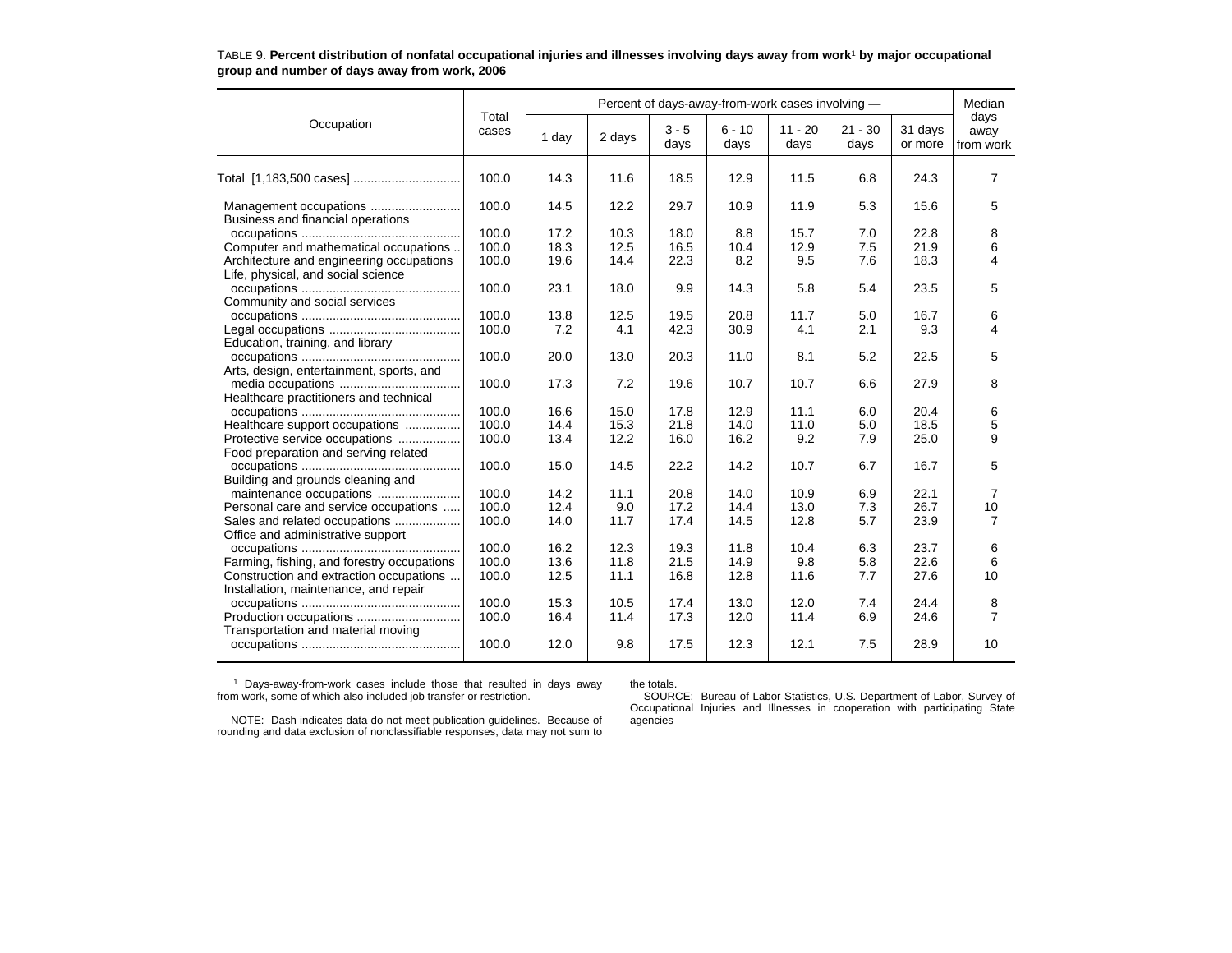|                                                                                                                                                                                                                                                                                                                                                                                                                                                                                                                                                                                                     |                                                                                                                                                                                  |                                                                                                                                                            |                                                                                                                                                          |                                                                                                                                                              |                                                                                                                                                              | Percent of days-away-from-work cases involving -                                                                                                          |                                                                                                                                           |                                                                                                                                                              | Median                                                                                                                                                               |
|-----------------------------------------------------------------------------------------------------------------------------------------------------------------------------------------------------------------------------------------------------------------------------------------------------------------------------------------------------------------------------------------------------------------------------------------------------------------------------------------------------------------------------------------------------------------------------------------------------|----------------------------------------------------------------------------------------------------------------------------------------------------------------------------------|------------------------------------------------------------------------------------------------------------------------------------------------------------|----------------------------------------------------------------------------------------------------------------------------------------------------------|--------------------------------------------------------------------------------------------------------------------------------------------------------------|--------------------------------------------------------------------------------------------------------------------------------------------------------------|-----------------------------------------------------------------------------------------------------------------------------------------------------------|-------------------------------------------------------------------------------------------------------------------------------------------|--------------------------------------------------------------------------------------------------------------------------------------------------------------|----------------------------------------------------------------------------------------------------------------------------------------------------------------------|
| Occupation                                                                                                                                                                                                                                                                                                                                                                                                                                                                                                                                                                                          | Total<br>cases                                                                                                                                                                   | 1 day                                                                                                                                                      | 2 days                                                                                                                                                   | $3 - 5$<br>days                                                                                                                                              | $6 - 10$<br>days                                                                                                                                             | $11 - 20$<br>days                                                                                                                                         | $21 - 30$<br>days                                                                                                                         | 31 days<br>or more                                                                                                                                           | days<br>away<br>from work                                                                                                                                            |
|                                                                                                                                                                                                                                                                                                                                                                                                                                                                                                                                                                                                     | 100.0                                                                                                                                                                            | 14.3                                                                                                                                                       | 11.6                                                                                                                                                     | 18.5                                                                                                                                                         | 12.9                                                                                                                                                         | 11.5                                                                                                                                                      | 6.8                                                                                                                                       | 24.3                                                                                                                                                         | $\overline{7}$                                                                                                                                                       |
| Labor and freight, stock, and material<br>Truck drivers, heavy and tractor-trailer<br>Nursing aides, orderlies, and attendants<br>Janitors and cleaners, except maids and<br>Truck drivers, light or delivery services<br>Maintenance and repair workers, general<br>Stock clerks and order fillers<br>Maids and housekeeping cleaners<br>First line supervisors/managers of retail<br>Welders, cutters, solderers, and brazers<br>Automotive service technicians and<br>Combined food preparation and serving<br>Landscaping and groundskeeping workers<br>Plumbers, pipefitters, and steamfitters | 100.0<br>100.0<br>100.0<br>100.0<br>100.0<br>100.0<br>100.0<br>100.0<br>100.0<br>100.0<br>100.0<br>100.0<br>100.0<br>100.0<br>100.0<br>100.0<br>100.0<br>100.0<br>100.0<br>100.0 | 14.8<br>8.3<br>14.7<br>14.9<br>14.6<br>13.2<br>11.7<br>12.1<br>16.6<br>14.7<br>15.4<br>11.5<br>12.0<br>13.2<br>20.6<br>19.6<br>14.0<br>16.3<br>14.3<br>9.6 | 10.7<br>8.5<br>16.4<br>12.0<br>9.5<br>12.0<br>10.3<br>9.2<br>12.4<br>12.4<br>14.6<br>10.7<br>13.4<br>15.8<br>13.1<br>10.7<br>16.1<br>9.6<br>12.0<br>13.7 | 19.3<br>16.1<br>21.5<br>18.6<br>17.6<br>17.6<br>17.2<br>18.0<br>17.6<br>19.2<br>17.6<br>23.3<br>19.4<br>16.9<br>16.7<br>16.3<br>22.1<br>24.9<br>19.0<br>19.0 | 12.4<br>12.5<br>14.5<br>11.7<br>15.1<br>15.4<br>12.2<br>10.9<br>11.8<br>13.1<br>14.0<br>13.0<br>12.4<br>14.4<br>10.6<br>12.8<br>12.9<br>13.0<br>12.9<br>17.0 | 11.1<br>11.9<br>10.5<br>11.2<br>15.3<br>11.9<br>10.8<br>13.9<br>11.9<br>9.9<br>12.0<br>11.0<br>12.3<br>8.8<br>12.3<br>13.2<br>14.2<br>11.1<br>11.7<br>8.9 | 7.3<br>8.1<br>4.8<br>7.0<br>5.2<br>8.5<br>9.1<br>6.1<br>7.9<br>7.6<br>6.0<br>5.7<br>6.3<br>5.9<br>6.2<br>9.7<br>4.1<br>5.5<br>5.6<br>12.4 | 24.3<br>34.8<br>17.7<br>24.6<br>22.7<br>21.6<br>28.6<br>29.7<br>21.8<br>23.3<br>20.4<br>24.8<br>24.2<br>24.9<br>20.6<br>17.6<br>16.5<br>19.6<br>24.6<br>19.4 | 7<br>14<br>5<br>$\overline{7}$<br>8<br>7<br>10<br>10<br>6<br>$\overline{7}$<br>6<br>$\overline{7}$<br>7<br>$\overline{7}$<br>5<br>7<br>5<br>5<br>$\overline{7}$<br>8 |
| Customer service representatives                                                                                                                                                                                                                                                                                                                                                                                                                                                                                                                                                                    | 100.0<br>100.0<br>100.0<br>100.0<br>100.0                                                                                                                                        | 11.2<br>12.3<br>20.2<br>11.2<br>14.4                                                                                                                       | 19.2<br>14.2<br>14.4<br>10.9<br>14.4                                                                                                                     | 23.4<br>15.9<br>17.8<br>14.2<br>23.2                                                                                                                         | 13.2<br>10.4<br>13.0<br>13.0<br>13.7                                                                                                                         | 11.3<br>13.0<br>12.4<br>10.9<br>7.6                                                                                                                       | 5.0<br>5.1<br>5.9<br>9.3<br>6.9                                                                                                           | 16.7<br>29.0<br>16.4<br>30.5<br>19.9                                                                                                                         | 5<br>9<br>5<br>11<br>5                                                                                                                                               |
| First line supervisors/managers of<br>construction trades and extraction workers                                                                                                                                                                                                                                                                                                                                                                                                                                                                                                                    | 100.0                                                                                                                                                                            | 14.0                                                                                                                                                       | 8.3                                                                                                                                                      | 17.1                                                                                                                                                         | 11.9                                                                                                                                                         | 14.8                                                                                                                                                      | 7.1                                                                                                                                       | 26.8                                                                                                                                                         | 10                                                                                                                                                                   |

#### TABLE 10. **Percent distribution of nonfatal occupational injuries and illnesses involving days away from work**1 **by selected occupation and number of days away from work, 2006**

1 Days-away-from-work cases include those that resulted in days away from work, some of which also included job transfer or restriction.

#### the totals.

SOURCE: Bureau of Labor Statistics, U.S. Department of Labor, Survey of Occupational Injuries and Illnesses in cooperation with participating State agencies

NOTE: Dash indicates data do not meet publication guidelines. Because of rounding and data exclusion of nonclassifiable responses, data may not sum to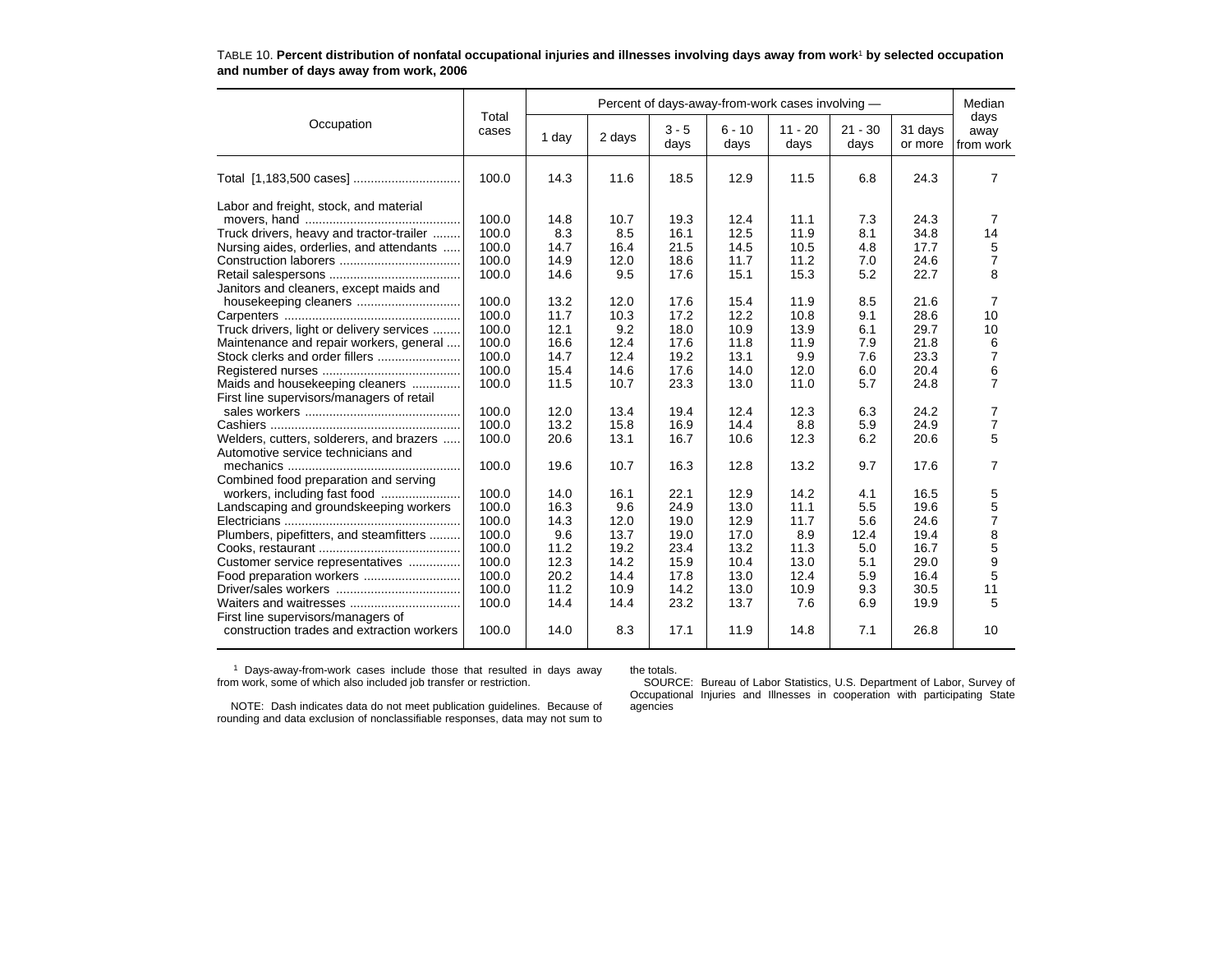|                              |                |       |        |                 | Percent of days-away-from-work cases involving - |                   |                   |                    | Median                    |
|------------------------------|----------------|-------|--------|-----------------|--------------------------------------------------|-------------------|-------------------|--------------------|---------------------------|
| Characteristic               | Total<br>cases | 1 day | 2 days | $3 - 5$<br>days | $6 - 10$<br>days                                 | $11 - 20$<br>days | $21 - 30$<br>days | 31 days<br>or more | days<br>away<br>from work |
| Total [1,183,500 cases]      | 100.0          | 14.3  | 11.6   | 18.5            | 12.9                                             | 11.5              | 6.8               | 24.3               | 7                         |
| Nature of injury or illness: |                |       |        |                 |                                                  |                   |                   |                    |                           |
|                              | 100.0          | 11.6  | 10.6   | 19.6            | 14.4                                             | 12.1              | 6.6               | 25.1               | 8                         |
| Bruises, contusions          | 100.0          | 20.3  | 16.6   | 23.2            | 12.0                                             | 9.3               | 4.9               | 13.6               | 4                         |
|                              | 100.0          | 23.5  | 15.5   | 19.5            | 14.0                                             | 10.8              | 5.9               | 10.8               | 4                         |
|                              | 100.0          | 5.0   | 5.3    | 10.7            | 9.2                                              | 13.7              | 8.9               | 47.2               | 28                        |
|                              | 100.0          | 19.4  | 11.7   | 21.6            | 14.7                                             | 13.4              | 6.4               | 13.0               | 5                         |
| Carpal tunnel syndrome       | 100.0          | 2.8   | 4.8    | 7.9             | 11.9                                             | 15.7              | 11.7              | 45.2               | 27                        |
|                              | 100.0          | 10.1  | 6.3    | 12.8            | 13.1                                             | 14.9              | 12.6              | 30.3               | 14                        |
| Chemical burns               | 100.0          | 24.4  | 21.5   | 24.6            | 9.9                                              | 9.7               | 2.7               | 7.2                | 3                         |
| Amputations                  | 100.0          | 3.8   | 6.4    | 11.4            | 12.6                                             | 13.1              | 17.9              | 34.9               | 22                        |
| Multiple traumatic injuries  | 100.0          | 12.4  | 10.9   | 16.1            | 11.8                                             | 12.6              | 7.3               | 28.8               | 10                        |
| Part of body affected by the |                |       |        |                 |                                                  |                   |                   |                    |                           |
| injury or illness:           |                |       |        |                 |                                                  |                   |                   |                    |                           |
|                              | 100.0          | 32.2  | 19.7   | 22.6            | 10.0                                             | 5.5               | 2.6               | 7.5                | 2                         |
|                              | 100.0          | 39.9  | 23.7   | 21.2            | 7.2                                              | 3.8               | 1.2               | 3.1                | $\overline{2}$            |
|                              | 100.0          | 14.3  | 12.1   | 18.1            | 12.5                                             | 10.4              | 5.5               | 27.0               | $\overline{7}$            |
|                              | 100.0          | 10.9  | 10.5   | 19.4            | 14.0                                             | 12.2              | 7.1               | 25.9               | 8                         |
|                              | 100.0          | 8.5   | 7.4    | 14.5            | 10.9                                             | 12.7              | 6.4               | 39.6               | 16                        |
|                              | 100.0          | 11.9  | 11.8   | 21.3            | 15.7                                             | 11.4              | 6.0               | 21.9               | 7                         |
| Upper extremities            | 100.0          | 16.3  | 12.1   | 17.2            | 13.0                                             | 12.4              | 7.6               | 21.4               | $\overline{7}$            |
|                              | 100.0          | 10.0  | 8.1    | 14.2            | 12.5                                             | 14.3              | 8.2               | 32.7               | 14                        |
| Hand, except finger          | 100.0          | 19.9  | 15.3   | 18.5            | 13.3                                             | 10.4              | 6.1               | 16.4               | 5                         |
|                              | 100.0          | 18.4  | 13.7   | 19.5            | 13.6                                             | 12.3              | 7.4               | 15.2               | 5                         |
| Lower extremities            | 100.0          | 11.8  | 10.1   | 17.5            | 12.8                                             | 12.0              | 7.4               | 28.4               | 10                        |
|                              | 100.0          | 8.6   | 8.2    | 14.4            | 13.5                                             | 12.8              | 9.0               | 33.5               | 14                        |
|                              | 100.0          | 13.8  | 9.8    | 18.5            | 12.3                                             | 12.4              | 6.8               | 26.6               | 8                         |
|                              | 100.0          | 13.8  | 16.4   | 17.8            | 13.4                                             | 11.8              | 5.4               | 21.6               | 6                         |
|                              | 100.0          | 27.5  | 16.2   | 21.4            | 10.0                                             | 8.7               | 2.8               | 13.4               | 3                         |
| Multiple parts               | 100.0          | 11.8  | 10.8   | 17.8            | 12.2                                             | 11.2              | 6.5               | 29.8               | 9                         |
|                              |                |       |        |                 |                                                  |                   |                   |                    |                           |

#### TABLE 11. **Percent distribution of nonfatal occupational injuries and illnesses involving days away from work**1 **by selected injury or illness characteristics and number of days away from work, 2006**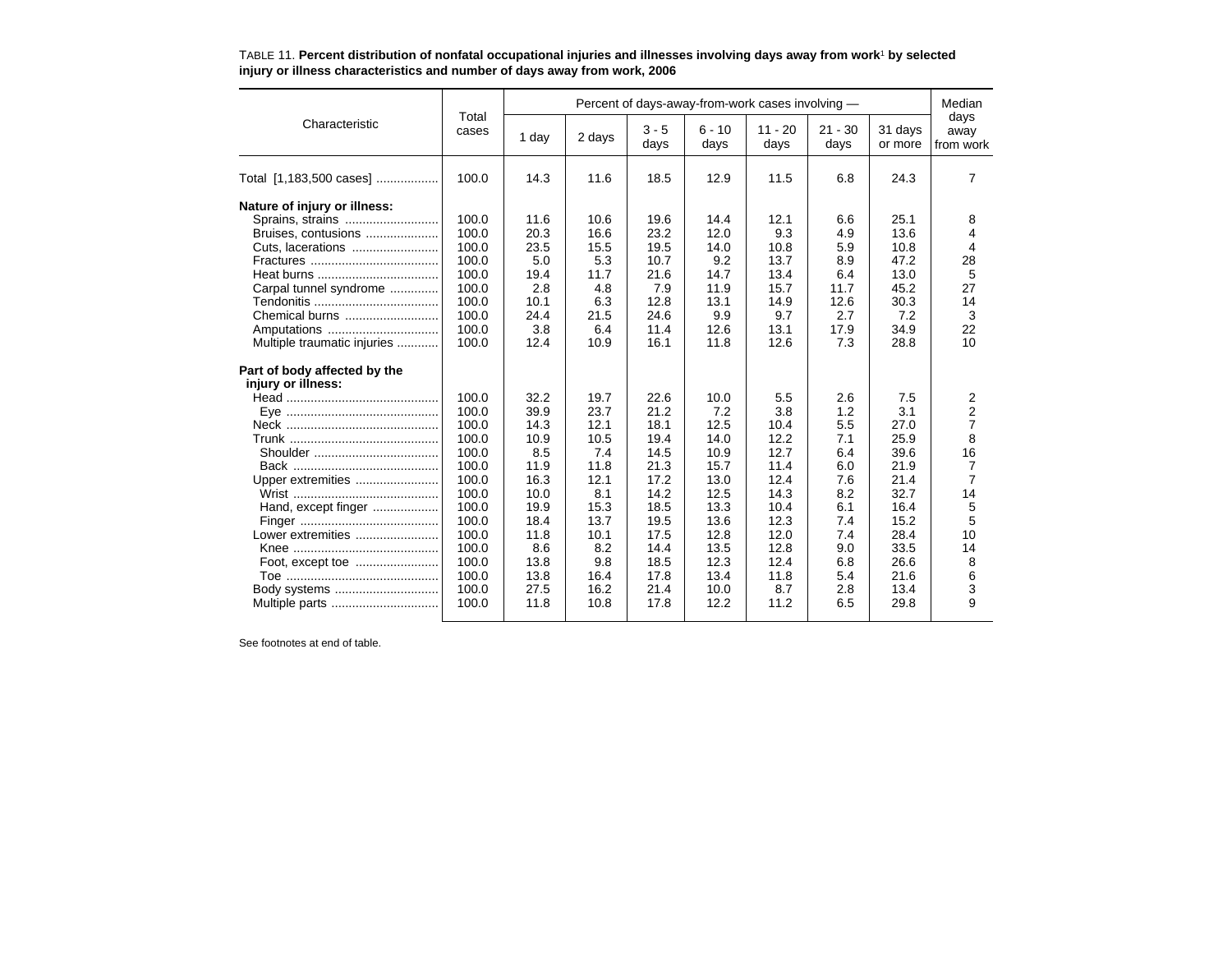|                                     | Total          |              |              |                 | Percent of days-away-from-work cases involving - |                   |                   |                    | Median                    |
|-------------------------------------|----------------|--------------|--------------|-----------------|--------------------------------------------------|-------------------|-------------------|--------------------|---------------------------|
| Characteristic                      | cases          | 1 day        | 2 days       | $3 - 5$<br>days | $6 - 10$<br>days                                 | $11 - 20$<br>days | $21 - 30$<br>days | 31 days<br>or more | days<br>away<br>from work |
|                                     |                |              |              |                 |                                                  |                   |                   |                    |                           |
| Source of injury or illness:        |                |              |              |                 |                                                  |                   |                   |                    |                           |
| Chemicals and chemical              |                |              |              |                 |                                                  |                   |                   |                    |                           |
|                                     | 100.0<br>100.0 | 28.8<br>13.1 | 19.0<br>10.6 | 24.7<br>18.9    | 9.7<br>13.2                                      | 7.6<br>12.6       | 2.4<br>7.2        | 7.8<br>24.3        | 3<br>8                    |
|                                     |                |              |              |                 |                                                  |                   |                   |                    |                           |
| Furniture and fixtures              | 100.0          | 16.7         | 12.0         | 18.8            | 14.4                                             | 11.0              | 5.9               | 21.2               | 6                         |
|                                     | 100.0          | 14.1         | 11.2         | 19.3            | 13.5                                             | 12.8              | 7.1               | 22.1               | 7                         |
| Parts and materials                 | 100.0          | 15.1         | 11.3         | 19.0            | 12.3                                             | 12.3              | 7.3               | 22.7               | $\overline{7}$            |
| Worker motion or position           | 100.0          | 10.1         | 9.3          | 17.7            | 14.8                                             | 12.2              | 7.7               | 28.0               | 10                        |
| Floors, walkways, ground            |                |              |              |                 |                                                  |                   |                   |                    |                           |
|                                     | 100.0          | 10.9         | 10.5         | 16.6            | 11.9                                             | 11.1              | 7.4               | 31.6               | 11                        |
| Tools, instruments, and             |                |              |              |                 |                                                  |                   |                   |                    |                           |
|                                     | 100.0          | 20.6         | 14.8         | 17.8            | 12.8                                             | 9.5               | 7.1               | 17.3               | 5                         |
|                                     | 100.0          | 11.4         | 10.9         | 18.8            | 12.2                                             | 11.4              | 6.8               | 28.5               | 9                         |
| Health care patient                 | 100.0          | 14.2         | 13.8         | 21.4            | 14.6                                             | 11.7              | 5.2               | 19.2               | 6                         |
| Event or exposure leading to        |                |              |              |                 |                                                  |                   |                   |                    |                           |
| injury or illness:                  |                |              |              |                 |                                                  |                   |                   |                    |                           |
| Contact with objects and            |                |              |              |                 |                                                  |                   |                   |                    |                           |
|                                     | 100.0          | 20.0         | 13.8         | 19.4            | 12.0                                             | 10.6              | 6.3               | 17.8               | 5                         |
| Struck by object                    | 100.0          | 21.2         | 15.4         | 19.2            | 11.2                                             | 10.4              | 5.9               | 16.8               | 4                         |
| Struck against object               | 100.0          | 18.1         | 12.1         | 20.5            | 13.8                                             | 10.7              | 6.3               | 18.5               | 5                         |
| Caught in equipment or object       | 100.0          | 14.1         | 9.4          | 18.6            | 13.0                                             | 13.0              | 8.8               | 23.2               | 8                         |
| Fall to lower level                 | 100.0          | 9.8          | 9.4          | 14.6            | 11.5                                             | 11.2              | 6.9               | 36.5               | 14                        |
| Fall on same level                  | 100.0          | 11.7         | 11.1         | 17.5            | 12.5                                             | 10.9              | 7.5               | 28.8               | 9                         |
| Slip, trip, loss of balance without |                |              |              |                 |                                                  |                   |                   |                    |                           |
|                                     | 100.0          | 12.4         | 10.4         | 20.7            | 13.5                                             | 13.6              | 5.4               | 24.1               |                           |
| Overexertion                        | 100.0          | 11.0         | 10.3         | 18.6            | 14.0                                             | 12.9              | 7.3               | 25.9               | 7<br>9                    |
|                                     | 100.0          |              |              |                 |                                                  |                   |                   |                    | 8                         |
| Overexertion in lifting             |                | 11.2<br>7.1  | 10.7         | 19.2<br>12.2    | 13.9                                             | 13.2<br>14.2      | 7.6               | 24.2<br>38.1       | 19                        |
| Repetitive motion                   | 100.0          |              | 5.8          |                 | 12.5                                             |                   | 10.0              |                    |                           |
| Exposure to harmful                 |                |              |              |                 |                                                  |                   |                   |                    |                           |
| substances                          | 100.0          | 26.7         | 15.8         | 22.6            | 12.4                                             | 9.7               | 3.9               | 9.0                | 3                         |
| Transportation accidents            | 100.0          | 10.1         | 10.9         | 18.4            | 11.9                                             | 10.8              | 6.7               | 31.1               | 10                        |
| Fires and explosions                | 100.0          | 11.9         | 9.7          | 18.9            | 9.7                                              | 10.1              | 10.1              | 29.5               | 10                        |
| Assaults and violent acts by        |                |              |              |                 |                                                  |                   |                   |                    |                           |
|                                     | 100.0          | 17.2         | 13.0         | 20.0            | 13.8                                             | 12.7              | 4.4               | 18.9               | 5                         |
|                                     |                |              |              |                 |                                                  |                   |                   |                    |                           |

TABLE 11. **Percent distribution of nonfatal occupational injuries and illnesses involving days away from work**1 **by selected injury or illness characteristics and number of days away from work, 2006** — Continued

1 Days-away-from-work cases include those that resulted in days away from work, some of which also included job transfer or restriction.

NOTE: Dash indicates data do not meet publication guidelines. Because of rounding and data exclusion of nonclassifiable responses, data may not sum to the totals.

SOURCE: Bureau of Labor Statistics, U.S. Department of Labor, Survey of Occupational Injuries and Illnesses in cooperation with participating State agencies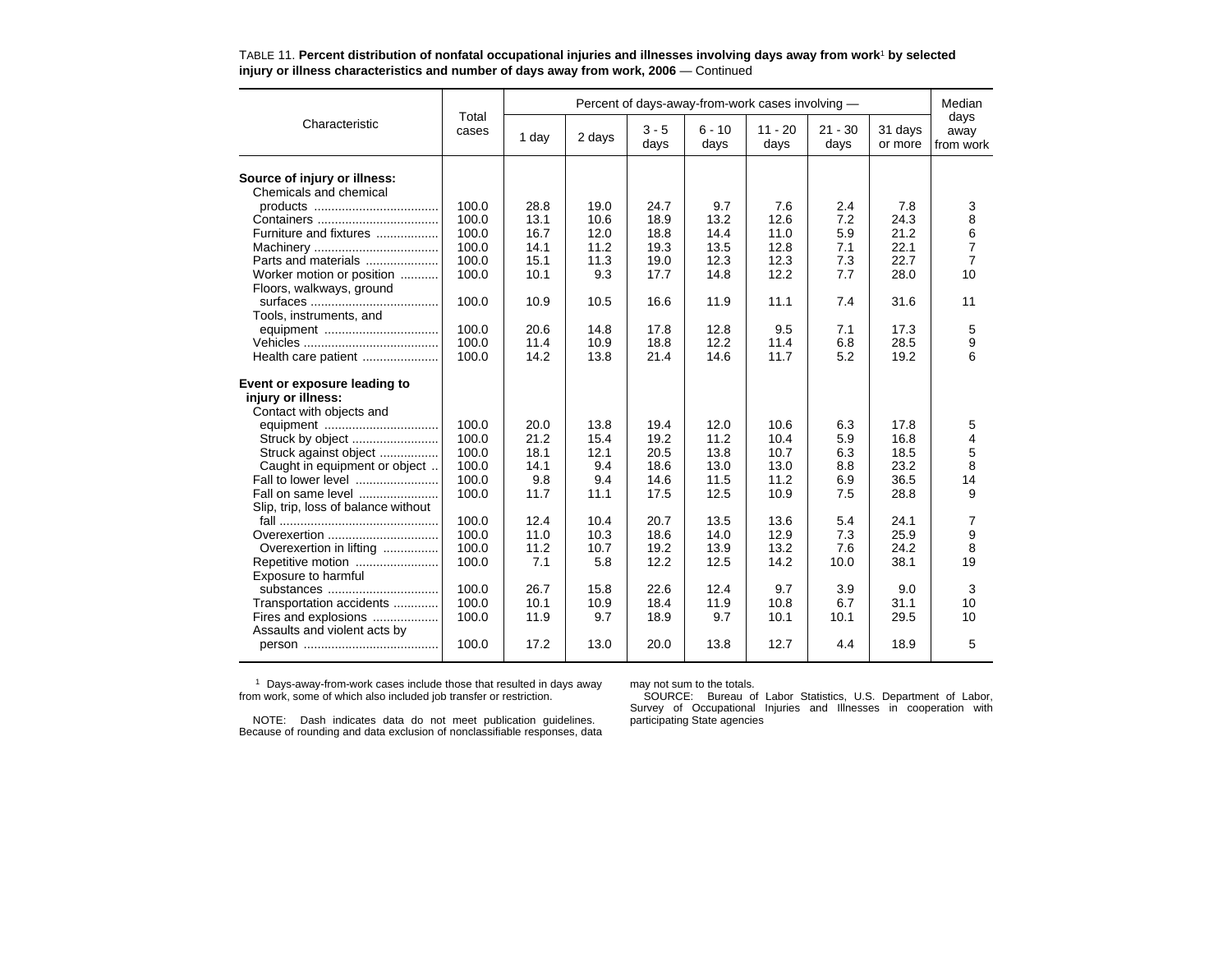|                                                                                                                                                                                               |                                                    |                                              |                                              |                                              |                                              | Percent of days-away-from-work cases involving - |                                        |                                              | Median                                               |
|-----------------------------------------------------------------------------------------------------------------------------------------------------------------------------------------------|----------------------------------------------------|----------------------------------------------|----------------------------------------------|----------------------------------------------|----------------------------------------------|--------------------------------------------------|----------------------------------------|----------------------------------------------|------------------------------------------------------|
| Industry                                                                                                                                                                                      | Total<br>cases                                     | 1 day                                        | 2 days                                       | $3 - 5$<br>days                              | $6 - 10$<br>days                             | $11 - 20$<br>days                                | $21 - 30$<br>days                      | 31 days<br>or more                           | days<br>away<br>from work                            |
| Private industry <sup>2</sup> [1,183,500 cases]                                                                                                                                               | 100.0                                              | 14.3                                         | 11.6                                         | 18.5                                         | 12.9                                         | 11.5                                             | 6.8                                    | 24.3                                         | 7                                                    |
| Goods producing:<br>Total goods producing<br>Natural resources and mining <sup>2,3</sup><br>Service providing:<br>Total service providing<br>Trade, transportation and utilities <sup>4</sup> | 100.0<br>100.0<br>100.0<br>100.0<br>100.0<br>100.0 | 14.2<br>12.7<br>12.6<br>15.7<br>14.4<br>13.0 | 11.3<br>10.1<br>11.1<br>11.5<br>11.7<br>10.3 | 17.3<br>17.1<br>17.2<br>17.3<br>19.2<br>17.6 | 12.5<br>12.8<br>12.9<br>12.1<br>13.1<br>12.9 | 11.8<br>11.5<br>11.7<br>11.9<br>11.4<br>12.1     | 7.0<br>6.9<br>7.3<br>6.8<br>6.7<br>7.2 | 25.9<br>28.9<br>27.1<br>24.7<br>23.5<br>26.9 | 8<br>$\begin{array}{c} 9 \\ 9 \\ 7 \end{array}$<br>9 |
| Financial activities<br>Professional and business services<br>Education and health services<br>Leisure and hospitality                                                                        | 100.0<br>100.0<br>100.0<br>100.0<br>100.0<br>100.0 | 13.8<br>16.4<br>16.4<br>15.6<br>13.8<br>16.7 | 9.3<br>11.6<br>11.6<br>14.2<br>12.8<br>11.8  | 17.9<br>20.2<br>20.2<br>19.8<br>22.3<br>20.2 | 12.7<br>12.5<br>12.0<br>14.1<br>13.5<br>12.7 | 13.2<br>10.0<br>9.6<br>11.0<br>11.5<br>10.1      | 5.6<br>7.6<br>7.3<br>5.4<br>6.7<br>6.9 | 27.5<br>21.7<br>22.9<br>19.9<br>19.2<br>21.6 | 8<br>6<br>6<br>6<br>6<br>6                           |

TABLE 12. **Percent distribution of nonfatal occupational injuries and illnesses involving days away from work**1 **by major industry sector and number of days away from work, 2006**

<sup>1</sup> Days-away-from-work cases include those that resulted in days away from work, some of which also included job transfer or restriction.

 $2$  Excludes farms with fewer than 11 employees.

3 Data for Mining (Sector 21 in the *North American Industry Classification System--* United States, 2002) include establishments not governed by the Mine Safety and Health Administration rules and reporting, such as those in Oil and Gas Extraction and related support activities. Data for mining operators in coal, metal, and nonmetal mining are provided to BLS by the Mine Safety and Health Administration, U.S. Department of Labor. Independent mining contractors are excluded from the coal, metal, and nonmetal mining industries. These data do not reflect the changes the Occupational Safety and Health Administration made to

its recordkeeping requirements effective January 1, 2002; therefore, estimates for these industries are not comparable to estimates in other industries.

<sup>4</sup> Data for employers in rail transportation are provided to BLS by the Federal Railroad Administration, U.S. Department of Transportation.

NOTE: Dash indicates data do not meet publication guidelines. Because of rounding and data exclusion of nonclassifiable responses, data may not sum to the totals.

SOURCE: Bureau of Labor Statistics, U.S. Department of Labor, Survey of Occupational Injuries and Illnesses in cooperation with participating State agencies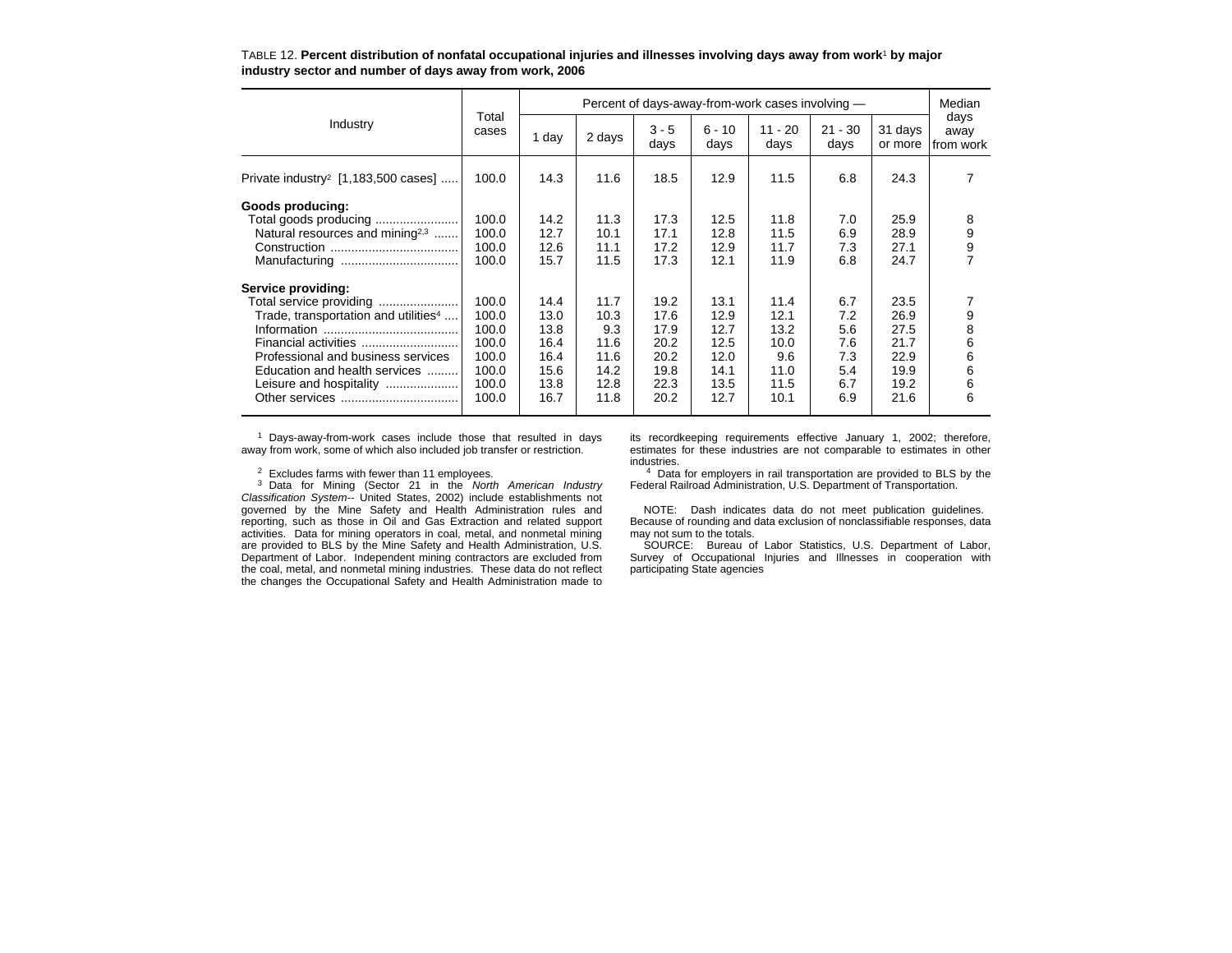#### TABLE 13. **Number of nonfatal occupational injuries and illnesses involving days away from work**1 **by time, hours on the job, day of week, and major industry sector, 2006**

|                                                                                                                                                                                                                                                                                                                            |                                                                                                            |                                                                                                     | Goods producing                                                                       |                                                                                                                      |                                                                                                   |                                                                                                           |                                                                                                      |                                                                                  | Service providing                                                                     |                                                                                              |                                                                                                      |                                                                                            |                                                                                  |
|----------------------------------------------------------------------------------------------------------------------------------------------------------------------------------------------------------------------------------------------------------------------------------------------------------------------------|------------------------------------------------------------------------------------------------------------|-----------------------------------------------------------------------------------------------------|---------------------------------------------------------------------------------------|----------------------------------------------------------------------------------------------------------------------|---------------------------------------------------------------------------------------------------|-----------------------------------------------------------------------------------------------------------|------------------------------------------------------------------------------------------------------|----------------------------------------------------------------------------------|---------------------------------------------------------------------------------------|----------------------------------------------------------------------------------------------|------------------------------------------------------------------------------------------------------|--------------------------------------------------------------------------------------------|----------------------------------------------------------------------------------|
| Characteristic                                                                                                                                                                                                                                                                                                             | Private<br>industry<br>2,3,4                                                                               | Total<br>goods<br>producing                                                                         | Natural<br>and<br>mining <sup>2,3</sup>                                               | resources   Construc-<br>tion                                                                                        | Manufac-<br>turing                                                                                | Total<br>service<br>providing                                                                             | Trade,<br>transpor-<br>tation and<br>utilities <sup>4</sup>                                          | Informa-<br>tion                                                                 | Financial<br>activities                                                               | Profes-<br>sional<br>and<br>business<br>services                                             | Education<br>and<br>health<br>services                                                               | Leisure<br>and<br>hospitality                                                              | Other<br>services                                                                |
|                                                                                                                                                                                                                                                                                                                            | 1.183.500                                                                                                  | 380,440                                                                                             | 26,290                                                                                | 153,180                                                                                                              | 200,970                                                                                           | 803,060                                                                                                   | 354,510                                                                                              | 18,560                                                                           | 33,300                                                                                | 89,940                                                                                       | 182,210                                                                                              | 96,910                                                                                     | 27,640                                                                           |
| Time of event:<br>12:01 A.M. to 4:00 A.M.<br>4:01 A.M. to 8:00 A.M.<br>8:01 A.M. to 12:00 noon<br>12:01 P.M. to 4:00 P.M.<br>4:01 P.M. to 8:00 P.M.<br>.<br>8:01 P.M. to 12:00 midnight<br>Not reported                                                                                                                    | 37,060<br>111.570<br>353,700<br>266,850<br>121,050<br>69,890<br>223,380                                    | 11,010<br>39,580<br>122,450<br>88,070<br>26,950<br>16,220<br>76,160                                 | 920<br>2,640<br>8,650<br>6,470<br>2,370<br>1,060<br>4.170                             | 540<br>12.670<br>60,200<br>41,440<br>5,440<br>870<br>32,020                                                          | 9,550<br>24,270<br>53,590<br>40,160<br>19,140<br>14,290<br>39,980                                 | 26,050<br>72,000<br>231,250<br>178,780<br>94,100<br>53,670<br>147,210                                     | 13,360<br>33,610<br>98,320<br>81,190<br>41,540<br>22,690<br>63,810                                   | 800<br>1,390<br>6,000<br>4,900<br>1,660<br>900<br>2,910                          | 230<br>2,540<br>10,970<br>8,310<br>2,570<br>1,040<br>7,640                            | 2,310<br>6,970<br>29,430<br>21,030<br>7,620<br>4,380<br>18,190                               | 7,120<br>19,410<br>52,070<br>38,120<br>23,840<br>12,180<br>29,480                                    | 1,990<br>6.090<br>24,150<br>18,240<br>14,280<br>11,930<br>20,220                           | 250<br>1,980<br>10,310<br>7,000<br>2,590<br>530<br>4,980                         |
| Hours on the job before event<br>occurred:<br>Before shift began<br>1 hour to less than 2 hours<br>2 hours to less than 4 hours<br>4 hours to less than 6 hours<br>6 hours to less than 8 hours<br>8 hours to less than 10 hours<br>10 hours to less than 12 hours<br>12 hours to less than 16 hours<br>More than 16 hours | 6.060<br>94,200<br>113,980<br>248,980<br>190,880<br>170,410<br>84.610<br>22,930<br>8,140<br>710<br>242,590 | 1,180<br>25,800<br>32,470<br>79,210<br>58,940<br>58,980<br>31,620<br>8,340<br>1,710<br>80<br>82,130 | 30<br>1.200<br>1,620<br>4,280<br>3,530<br>3,710<br>2,220<br>870<br>150<br>30<br>8,640 | 240<br>8.860<br>12,290<br>34,570<br>23,210<br>25,090<br>13.460<br>2,580<br>470<br>$\overline{\phantom{0}}$<br>32,400 | 910<br>15,740<br>18,550<br>40,350<br>32,200<br>30,170<br>15,940<br>4,890<br>1,090<br>30<br>41,090 | 4,880<br>68,400<br>81,510<br>169,770<br>131,940<br>111,440<br>52.990<br>14,590<br>6,430<br>630<br>160,470 | 1,820<br>27,690<br>36,640<br>75,970<br>55,710<br>48,260<br>25,140<br>7,480<br>2,980<br>330<br>72,490 | 150<br>1,290<br>1,580<br>4,520<br>3,290<br>2,760<br>1,350<br>420<br>110<br>3,100 | 260<br>3,500<br>2,930<br>6.160<br>5,040<br>4,260<br>2,630<br>390<br>290<br>-<br>7,840 | 460<br>6,420<br>9,480<br>17,920<br>14,910<br>13,330<br>6,570<br>1,190<br>670<br>20<br>18,950 | 1,820<br>18,330<br>18,810<br>38,690<br>30,280<br>25,940<br>11.030<br>3,950<br>1,860<br>210<br>31,300 | 280<br>8,570<br>9,670<br>20,390<br>18,340<br>12,610<br>4,090<br>780<br>360<br>70<br>21,760 | 100<br>2,600<br>2,400<br>6,120<br>4,380<br>4,280<br>2,180<br>380<br>160<br>5,030 |
| Day of week:<br>Wednesday                                                                                                                                                                                                                                                                                                  | 68.000<br>214,420<br>208,540<br>217,500<br>202,920<br>182,780<br>89,340                                    | 10,470<br>75,270<br>74,300<br>73,620<br>69,590<br>58,700<br>18,490                                  | 1,310<br>5,000<br>4,290<br>4,670<br>4,490<br>4,160<br>2,370                           | 3,130<br>31,240<br>31,080<br>29,740<br>27,380<br>24,710<br>5,910                                                     | 6,030<br>39,030<br>38,930<br>39,210<br>37,720<br>29,840<br>10,210                                 | 57,530<br>139,150<br>134,240<br>143,880<br>133,330<br>124,080<br>70,840                                   | 22.960<br>61,620<br>59,820<br>64,590<br>60,620<br>55,120<br>29,780                                   | 830<br>3,240<br>3,440<br>3,510<br>3,130<br>3,060<br>1,330                        | 1.330<br>6,160<br>5,190<br>6,510<br>6,620<br>5,230<br>2,260                           | 3,200<br>19,230<br>16,030<br>18,630<br>14,660<br>13,310<br>4,870                             | 15,270<br>30,390<br>31,490<br>30,740<br>30,200<br>27,270<br>16,850                                   | 12,310<br>13,440<br>13,160<br>14,640<br>13,260<br>15,860<br>14,240                         | 1,630<br>5,060<br>5,110<br>5,270<br>4,840<br>4,220<br>1,510                      |

 $1$  Days-away-from-work cases include those that resulted in days away from work, some of which also included job transfer or restriction.

 $2$  Excludes farms with fewer than 11 employees.

3 Data for Mining (Sector 21 in the *North American Industry Classification System--* United States, 2002) include establishments not governed by the Mine Safety and Health Administration rules and reporting, such as those in Oil and Gas Extraction and related support activities. Data for mining operators in coal, metal, and nonmetal mining are provided to BLS by the Mine Safety and Health Administration, U.S. Department of Labor. Independent mining contractors are excluded from the coal, metal, and nonmetal mining industries. These data do not reflect the changes the Occupational

Safety and Health Administration made to its recordkeeping requirements effective January 1, 2002; therefore, estimates for these industries are not comparable to estimates in other industries.

4 Data for employers in rail transportation are provided to BLS by the Federal Railroad Administration, U.S. Department of Transportation.

NOTE: Dash indicates data do not meet publication guidelines. Because of rounding and data exclusion of nonclassifiable responses, data may not sum to the totals.

SOURCE: Bureau of Labor Statistics, U.S. Department of Labor, Survey of Occupational Injuries and Illnesses in cooperation with participating State agencies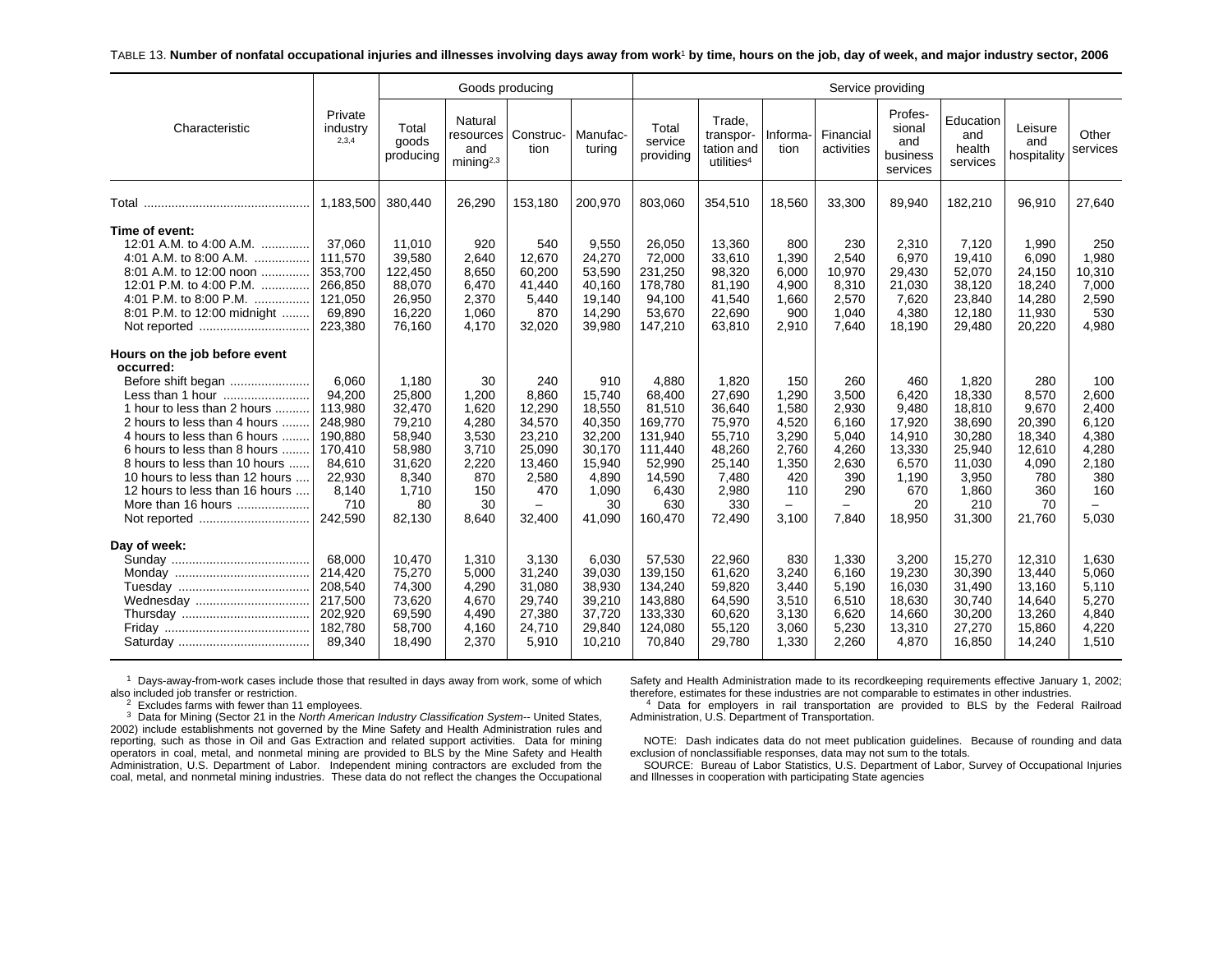TABLE 14. **Percent distribution of nonfatal occupational injuries and illnesses involving days away from work**1 **by time, hours on the job, day of week, and major industry sector, 2006**

|                                                                                                                                                                                                                                                                                                                                                                |                                                                                   |                                                                                 | Goods producing                                                                   |                                                                                         |                                                                            |                                                                                    |                                                                                    |                                                                      |                                                                       | Service providing                                                           |                                                                                       |                                                                                   |                                                                             |
|----------------------------------------------------------------------------------------------------------------------------------------------------------------------------------------------------------------------------------------------------------------------------------------------------------------------------------------------------------------|-----------------------------------------------------------------------------------|---------------------------------------------------------------------------------|-----------------------------------------------------------------------------------|-----------------------------------------------------------------------------------------|----------------------------------------------------------------------------|------------------------------------------------------------------------------------|------------------------------------------------------------------------------------|----------------------------------------------------------------------|-----------------------------------------------------------------------|-----------------------------------------------------------------------------|---------------------------------------------------------------------------------------|-----------------------------------------------------------------------------------|-----------------------------------------------------------------------------|
| Characteristic                                                                                                                                                                                                                                                                                                                                                 | Total<br>cases                                                                    | Total<br>goods<br>producing                                                     | Natural<br>resources<br>and<br>minin a <sup>2,3</sup>                             | Construc-<br>tion                                                                       | Manufac-<br>turing                                                         | Total<br>service<br>providing                                                      | Trade.<br>transpor-<br>tation and<br>utilities <sup>4</sup>                        | Informa-<br>tion                                                     | Financial<br>activities                                               | Profes-<br>sional<br>and<br>business<br>services                            | Education<br>and<br>health<br>services                                                | Leisure<br>and<br>hospitality                                                     | Other<br>services                                                           |
| Total [1,183,500 cases]                                                                                                                                                                                                                                                                                                                                        | 100.0                                                                             | 100.0                                                                           | 100.0                                                                             | 100.0                                                                                   | 100.0                                                                      | 100.0                                                                              | 100.0                                                                              | 100.0                                                                | 100.0                                                                 | 100.0                                                                       | 100.0                                                                                 | 100.0                                                                             | 100.0                                                                       |
| Time of event:<br>12:01 A.M. to 4:00 A.M.<br>4:01 A.M. to 8:00 A.M.<br>8:01 A.M. to 12:00 noon<br>12:01 P.M. to 4:00 P.M.<br>4:01 P.M. to 8:00 P.M.<br>.<br>8:01 P.M. to 12:00 midnight                                                                                                                                                                        | 3.1<br>9.4<br>29.9<br>22.5<br>10.2<br>5.9<br>18.9                                 | 2.9<br>10.4<br>32.2<br>23.1<br>7.1<br>4.3<br>20.0                               | 3.5<br>10.0<br>32.9<br>24.6<br>9.0<br>4.0<br>15.9                                 | .4<br>8.3<br>39.3<br>27.1<br>3.6<br>.6<br>20.9                                          | 4.8<br>12.1<br>26.7<br>20.0<br>9.5<br>7.1<br>19.9                          | 3.2<br>9.0<br>28.8<br>22.3<br>11.7<br>6.7<br>18.3                                  | 3.8<br>9.5<br>27.7<br>22.9<br>11.7<br>6.4<br>18.0                                  | 4.3<br>7.5<br>32.3<br>26.4<br>8.9<br>4.8<br>15.7                     | .7<br>7.6<br>32.9<br>25.0<br>7.7<br>3.1<br>22.9                       | 2.6<br>7.7<br>32.7<br>23.4<br>8.5<br>4.9<br>20.2                            | 3.9<br>10.7<br>28.6<br>20.9<br>13.1<br>6.7<br>16.2                                    | 2.1<br>6.3<br>24.9<br>18.8<br>14.7<br>12.3<br>20.9                                | .9<br>7.2<br>37.3<br>25.3<br>9.4<br>1.9<br>18.0                             |
| Hours on the job before event<br>occurred:<br>Before shift began<br>Less than 1 hour<br>1 hour to less than 2 hours<br>2 hours to less than 4 hours<br>4 hours to less than 6 hours<br>6 hours to less than 8 hours<br>8 hours to less than 10 hours<br>10 hours to less than 12 hours<br>12 hours to less than 16 hours<br>More than 16 hours<br>Not reported | .5<br>8.0<br>9.6<br>21.0<br>16.1<br>14.4<br>7.1<br>1.9<br>.7<br>$\cdot$ 1<br>20.5 | .3<br>6.8<br>8.5<br>20.8<br>15.5<br>15.5<br>8.3<br>2.2<br>$\cdot$<br>.0<br>21.6 | .1<br>4.6<br>6.2<br>16.3<br>13.4<br>14.1<br>8.4<br>3.3<br>.6<br>$\cdot$ 1<br>32.9 | .2<br>5.8<br>8.0<br>22.6<br>15.2<br>16.4<br>8.8<br>1.7<br>.3<br>$\qquad \qquad$<br>21.2 | .5<br>7.8<br>9.2<br>20.1<br>16.0<br>15.0<br>7.9<br>2.4<br>.5<br>.0<br>20.4 | .6<br>8.5<br>10.1<br>21.1<br>16.4<br>13.9<br>6.6<br>1.8<br>.8<br>$\cdot$ 1<br>20.0 | .5<br>7.8<br>10.3<br>21.4<br>15.7<br>13.6<br>7.1<br>2.1<br>.8<br>$\cdot$ 1<br>20.4 | .8<br>7.0<br>8.5<br>24.4<br>17.7<br>14.9<br>7.3<br>2.3<br>.6<br>16.7 | .8<br>10.5<br>8.8<br>18.5<br>15.1<br>12.8<br>7.9<br>1.2<br>.9<br>23.5 | .5<br>7.1<br>10.5<br>19.9<br>16.6<br>14.8<br>7.3<br>1.3<br>.7<br>.0<br>21.1 | 1.0<br>10.1<br>10.3<br>21.2<br>16.6<br>14.2<br>6.1<br>2.2<br>1.0<br>$\cdot$ 1<br>17.2 | .3<br>8.8<br>10.0<br>21.0<br>18.9<br>13.0<br>4.2<br>.8<br>.4<br>$\cdot$ 1<br>22.5 | .4<br>9.4<br>8.7<br>22.1<br>15.8<br>15.5<br>7.9<br>1.4<br>.6<br>$-$<br>18.2 |
| Day of week:<br>Wednesday                                                                                                                                                                                                                                                                                                                                      | 5.7<br>18.1<br>17.6<br>18.4<br>17.1<br>15.4<br>7.5                                | 2.8<br>19.8<br>19.5<br>19.4<br>18.3<br>15.4<br>4.9                              | 5.0<br>19.0<br>16.3<br>17.8<br>17.1<br>15.8<br>9.0                                | 2.0<br>20.4<br>20.3<br>19.4<br>17.9<br>16.1<br>3.9                                      | 3.0<br>19.4<br>19.4<br>19.5<br>18.8<br>14.8<br>5.1                         | 7.2<br>17.3<br>16.7<br>17.9<br>16.6<br>15.5<br>8.8                                 | 6.5<br>17.4<br>16.9<br>18.2<br>17.1<br>15.5<br>8.4                                 | 4.5<br>17.5<br>18.5<br>18.9<br>16.9<br>16.5<br>7.2                   | 4.0<br>18.5<br>15.6<br>19.5<br>19.9<br>15.7<br>6.8                    | 3.6<br>21.4<br>17.8<br>20.7<br>16.3<br>14.8<br>5.4                          | 8.4<br>16.7<br>17.3<br>16.9<br>16.6<br>15.0<br>9.2                                    | 12.7<br>13.9<br>13.6<br>15.1<br>13.7<br>16.4<br>14.7                              | 5.9<br>18.3<br>18.5<br>19.1<br>17.5<br>15.3<br>5.5                          |

 $1$  Days-away-from-work cases include those that resulted in days away from work, some of which also included job transfer or restriction.

 $2$  Excludes farms with fewer than 11 employees.

3 Data for Mining (Sector 21 in the *North American Industry Classification System--* United States, 2002) include establishments not governed by the Mine Safety and Health Administration rules and reporting, such as those in Oil and Gas Extraction and related support activities. Data for mining operators in coal, metal, and nonmetal mining are provided to BLS by the Mine Safety and Health Administration, U.S. Department of Labor. Independent mining contractors are excluded from the coal, metal, and nonmetal mining industries. These data do not reflect the changes the Occupational

Safety and Health Administration made to its recordkeeping requirements effective January 1, 2002; therefore, estimates for these industries are not comparable to estimates in other industries.

<sup>4</sup> Data for employers in rail transportation are provided to BLS by the Federal Railroad Administration, U.S. Department of Transportation.

NOTE: Dash indicates data do not meet publication guidelines. Because of rounding and data exclusion of nonclassifiable responses, data may not sum to the totals.

SOURCE: Bureau of Labor Statistics, U.S. Department of Labor, Survey of Occupational Injuries and Illnesses in cooperation with participating State agencies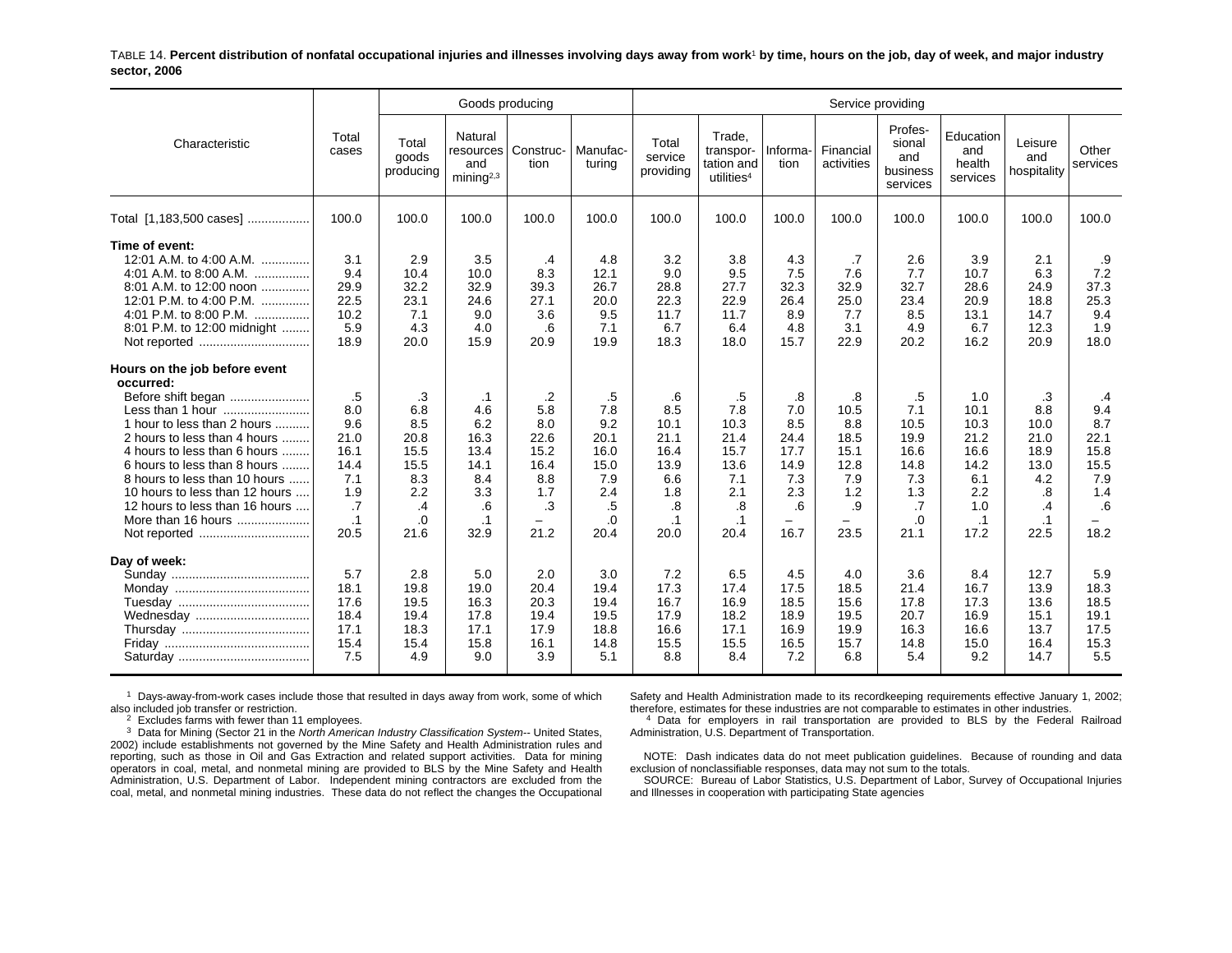|                                                                                                                                                                                                                                                                                            |                                                                                                 |                                                                                      |                                                                                      |                                                                                      |                                                                                      | Percent of days-away-from-work cases involving -                                    |                                                                           |                                                                                      | Median                                                                                                  |
|--------------------------------------------------------------------------------------------------------------------------------------------------------------------------------------------------------------------------------------------------------------------------------------------|-------------------------------------------------------------------------------------------------|--------------------------------------------------------------------------------------|--------------------------------------------------------------------------------------|--------------------------------------------------------------------------------------|--------------------------------------------------------------------------------------|-------------------------------------------------------------------------------------|---------------------------------------------------------------------------|--------------------------------------------------------------------------------------|---------------------------------------------------------------------------------------------------------|
| Characteristic                                                                                                                                                                                                                                                                             | Total<br>cases                                                                                  | 1 day                                                                                | 2 days                                                                               | $3 - 5$<br>days                                                                      | $6 - 10$<br>days                                                                     | $11 - 20$<br>days                                                                   | $21 - 30$<br>days                                                         | 31 days<br>or more                                                                   | days<br>away<br>from work                                                                               |
| Total [1,183,500 cases]                                                                                                                                                                                                                                                                    | 100.0                                                                                           | 14.3                                                                                 | 11.6                                                                                 | 18.5                                                                                 | 12.9                                                                                 | 11.5                                                                                | 6.8                                                                       | 24.3                                                                                 | 7                                                                                                       |
| Time of event:<br>12:01 A.M. to 4:00 A.M.<br>4:01 A.M. to 8:00 A.M.<br>8:01 A.M. to 12:00 noon<br>4:01 P.M. to 8:00 P.M.<br>8:01 P.M. to 12:00 midnight<br>Hours on the job before event<br>occurred:<br>Before shift began<br>1 hour to less than 2 hours<br>2 hours to less than 4 hours | 100.0<br>100.0<br>100.0<br>100.0<br>100.0<br>100.0<br>100.0<br>100.0<br>100.0<br>100.0<br>100.0 | 14.1<br>13.4<br>15.1<br>15.7<br>14.3<br>13.6<br>12.2<br>14.0<br>15.8<br>14.8<br>14.3 | 11.4<br>10.9<br>11.8<br>12.0<br>12.0<br>12.1<br>10.8<br>17.7<br>11.1<br>12.0<br>12.1 | 16.8<br>17.2<br>19.2<br>18.3<br>20.7<br>19.0<br>17.5<br>15.7<br>18.8<br>18.8<br>19.2 | 12.1<br>14.0<br>12.5<br>12.7<br>12.9<br>13.6<br>13.4<br>11.4<br>13.9<br>13.1<br>13.1 | 12.0<br>11.6<br>11.3<br>11.1<br>11.9<br>11.9<br>11.9<br>9.2<br>11.4<br>10.9<br>11.8 | 6.6<br>6.6<br>7.0<br>6.5<br>6.2<br>6.8<br>7.4<br>8.6<br>6.1<br>6.6<br>6.7 | 27.0<br>26.4<br>23.3<br>23.8<br>22.1<br>22.9<br>26.8<br>23.4<br>23.0<br>24.0<br>22.7 | 8<br>8<br>$\overline{7}$<br>$\overline{7}$<br>6<br>$\overline{7}$<br>9<br>6<br>7<br>7<br>$\overline{7}$ |
| 4 hours to less than 6 hours<br>6 hours to less than 8 hours<br>8 hours to less than 10 hours<br>10 hours to less than 12 hours<br>12 hours to less than 16 hours<br>More than 16 hours                                                                                                    | 100.0<br>100.0<br>100.0<br>100.0<br>100.0<br>100.0<br>100.0                                     | 15.8<br>15.0<br>14.4<br>13.5<br>12.7<br>11.3<br>12.0                                 | 11.9<br>11.4<br>11.6<br>11.2<br>11.9<br>5.6<br>10.8                                  | 18.9<br>18.2<br>19.1<br>18.4<br>20.1<br>11.3<br>17.5                                 | 12.5<br>12.7<br>11.7<br>12.7<br>13.3<br>7.0<br>13.2                                  | 11.0<br>11.6<br>11.6<br>11.7<br>10.9<br>12.7<br>11.8                                | 6.9<br>6.7<br>6.7<br>6.0<br>8.1<br>7.0<br>7.4                             | 23.0<br>24.3<br>25.0<br>26.5<br>22.9<br>45.1<br>27.3                                 | $\overline{7}$<br>7<br>$\overline{7}$<br>7<br>$\overline{7}$<br>23<br>9                                 |
| Day of week:                                                                                                                                                                                                                                                                               | 100.0<br>100.0<br>100.0<br>100.0<br>100.0<br>100.0<br>100.0                                     | 12.9<br>14.4<br>14.2<br>14.4<br>16.4<br>12.2<br>15.0                                 | 12.0<br>11.2<br>11.6<br>13.6<br>10.3<br>10.7<br>11.8                                 | 16.9<br>17.5<br>19.6<br>17.8<br>19.5<br>18.9<br>18.6                                 | 14.4<br>13.7<br>14.1<br>11.6<br>12.3<br>12.8<br>12.0                                 | 11.6<br>11.3<br>11.2<br>11.9<br>11.3<br>11.9<br>11.3                                | 7.0<br>7.2<br>6.3<br>6.6<br>6.3<br>7.6<br>7.1                             | 25.2<br>24.6<br>23.0<br>24.2<br>23.8<br>25.9<br>24.2                                 | 8<br>7<br>$\overline{7}$<br>7<br>$\overline{7}$<br>9<br>$\overline{7}$                                  |

TABLE 15. **Percent distribution of nonfatal occupational injuries and illnesses involving days away from work**1 **by time, hours on the job, day of week, and number of days away from work, 2006**

1 Days-away-from-work cases include those that resulted in days away from work, some of which also included job transfer or restriction.

Because of rounding and data exclusion of nonclassifiable responses, data may not sum to the totals.

NOTE: Dash indicates data do not meet publication guidelines.

SOURCE: Bureau of Labor Statistics, U.S. Department of Labor, Survey of Occupational Injuries and Illnesses in cooperation with participating State agencies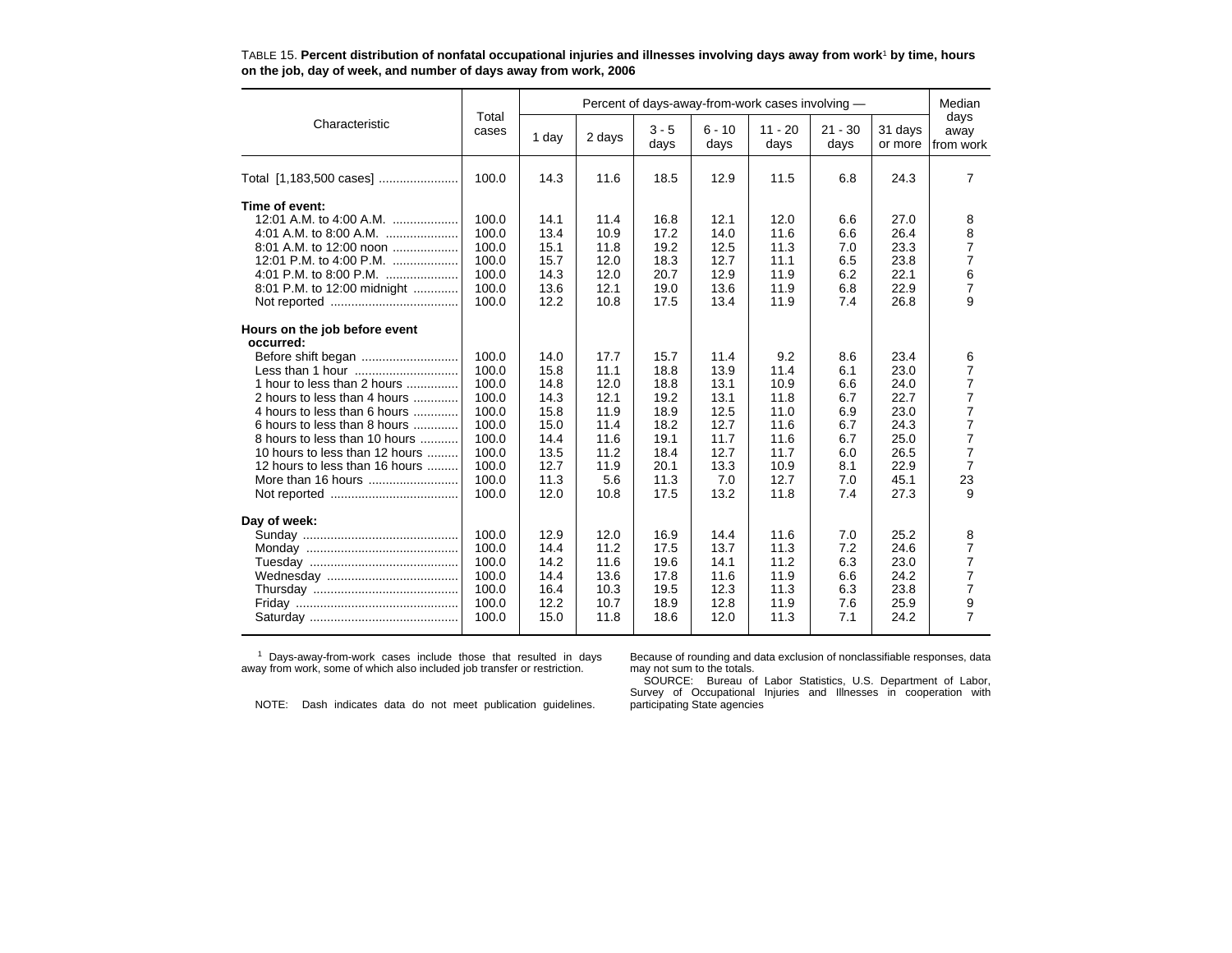TABLE 16. **Incidence rates**1 **for nonfatal occupational injuries and illnesses involving days away from work**2 **per 10,000 full-time workers by selected worker characteristic, major occupational group, and selected natures of injury or illness, 2006**

|                                                                                                                                                                                                             |                                                                                                                                                                                                                                                        |                                                                                                                                                                                                                                   |                                                                                                                                                                                                                |                                                                                                                                                                                                                                   | Nature of injury or illness <sup>3</sup>                                                                                                                                                                                            |                                                                                                                                                                                                                                                                     |                                                                                                                                                                                                                                                |                                                                                                                                                                               |
|-------------------------------------------------------------------------------------------------------------------------------------------------------------------------------------------------------------|--------------------------------------------------------------------------------------------------------------------------------------------------------------------------------------------------------------------------------------------------------|-----------------------------------------------------------------------------------------------------------------------------------------------------------------------------------------------------------------------------------|----------------------------------------------------------------------------------------------------------------------------------------------------------------------------------------------------------------|-----------------------------------------------------------------------------------------------------------------------------------------------------------------------------------------------------------------------------------|-------------------------------------------------------------------------------------------------------------------------------------------------------------------------------------------------------------------------------------|---------------------------------------------------------------------------------------------------------------------------------------------------------------------------------------------------------------------------------------------------------------------|------------------------------------------------------------------------------------------------------------------------------------------------------------------------------------------------------------------------------------------------|-------------------------------------------------------------------------------------------------------------------------------------------------------------------------------|
| Characteristic                                                                                                                                                                                              | Total<br>cases                                                                                                                                                                                                                                         | Sprains,<br>strains                                                                                                                                                                                                               | Fractures                                                                                                                                                                                                      | Cuts.<br>punctures                                                                                                                                                                                                                | <b>Bruises</b>                                                                                                                                                                                                                      | Heat<br>burns                                                                                                                                                                                                                                                       | Chemical<br>burns                                                                                                                                                                                                                              | Amputa-<br>tions                                                                                                                                                              |
|                                                                                                                                                                                                             | 127.8                                                                                                                                                                                                                                                  | 51.1                                                                                                                                                                                                                              | 10.2                                                                                                                                                                                                           | 12.4                                                                                                                                                                                                                              | 10.9                                                                                                                                                                                                                                | 1.9                                                                                                                                                                                                                                                                 | 0.8                                                                                                                                                                                                                                            | 0.9                                                                                                                                                                           |
| Gender:<br>Age: <sup>5</sup><br>$35 - 44$<br>$45 - 54$<br>55 - 64<br>Occupation:<br>Arts, design, entertainment, sports, and media occupations<br>Building and grounds cleaning and maintenance occupations | 142.8<br>106.4<br>134.2<br>142.9<br>126.1<br>131.5<br>123.6<br>122.1<br>106.0<br>38.4<br>14.4<br>11.3<br>25.6<br>39.6<br>99.0<br>13.7<br>52.0<br>50.9<br>104.3<br>279.2<br>108.7<br>110.9<br>243.8<br>116.2<br>70.2<br>54.3<br>152.1<br>270.9<br>212.8 | 54.9<br>45.5<br>42.8<br>51.2<br>50.7<br>56.5<br>50.6<br>47.8<br>31.3<br>14.0<br>5.4<br>3.1<br>8.3<br>10.5<br>35.6<br>9.1<br>18.8<br>25.3<br>55.3<br>152.0<br>39.3<br>33.6<br>96.9<br>49.6<br>31.1<br>22.0<br>46.8<br>93.7<br>86.7 | 12.2<br>7.2<br>8.4<br>10.9<br>8.6<br>8.3<br>10.8<br>14.1<br>18.4<br>5.3<br>1.2<br>2.2<br>2.2<br>1.7<br>7.9<br>-<br>6.3<br>4.4<br>6.1<br>9.7<br>9.5<br>5.2<br>14.2<br>8.3<br>6.3<br>4.2<br>14.0<br>30.9<br>16.2 | 17.4<br>5.4<br>25.2<br>21.9<br>14.3<br>11.4<br>8.7<br>7.8<br>8.2<br>2.4<br>.3<br>$\overline{.7}$<br>2.4<br>4.9<br>5.4<br>$\equiv$<br>1.6<br>1.9<br>2.7<br>5.3<br>7.0<br>25.3<br>22.5<br>5.2<br>4.3<br>3.0<br>16.7<br>43.5<br>24.5 | 11.2<br>10.5<br>13.1<br>12.8<br>10.9<br>10.6<br>10.3<br>10.5<br>12.3<br>2.9<br>1.2<br>$\overline{.7}$<br>2.4<br>3.3<br>14.4<br>.7<br>5.7<br>4.4<br>8.7<br>21.4<br>10.4<br>9.7<br>22.1<br>11.1<br>6.5<br>5.6<br>16.0<br>17.4<br>13.9 | 2.0<br>1.8<br>5.7<br>3.3<br>2.1<br>1.8<br>1.2<br>1.2<br>.8<br>.4<br>$\equiv$<br>$\equiv$<br>$\cdot$ 1<br>.4<br>$\equiv$<br>$\overline{\phantom{0}}$<br>$\cdot$ 1<br>$\cdot$<br>2.8<br>$\overline{\phantom{0}}$<br>9.7<br>1.1<br>.5<br>.8<br>.3<br>1.2<br>3.0<br>3.9 | 1.1<br>$\cdot$ 4<br>1.0<br>1.3<br>.9<br>.7<br>.8<br>.6<br>$\overline{2}$<br>$\cdot$ 1<br>-<br>-<br>$\cdot$<br>1.1<br>Ξ.<br>-<br>$\cdot$<br>$\cdot$<br>$\mathcal{A}$<br>.6<br>1.1<br>3.0<br>.2<br>$\overline{2}$<br>$\cdot$<br>.6<br>2.2<br>1.6 | 1.3<br>.3<br>.9<br>1.1<br>1.0<br>.8<br>.9<br>.6<br>.3<br>$\cdot$ 1<br>.2<br>.3<br>$\cdot$ 1<br>$.5\,$<br>.6<br>.8<br>$\cdot$ 1<br>$\cdot$ 1<br>$\cdot$ 1<br>1.4<br>2.5<br>1.6 |
|                                                                                                                                                                                                             | 188.7<br>301.3                                                                                                                                                                                                                                         | 61.2<br>133.7                                                                                                                                                                                                                     | 14.1<br>26.1                                                                                                                                                                                                   | 25.4<br>18.9                                                                                                                                                                                                                      | 15.5<br>29.6                                                                                                                                                                                                                        | 3.8<br>1.1                                                                                                                                                                                                                                                          | 1.5<br>1.9                                                                                                                                                                                                                                     | 3.7<br>1.5                                                                                                                                                                    |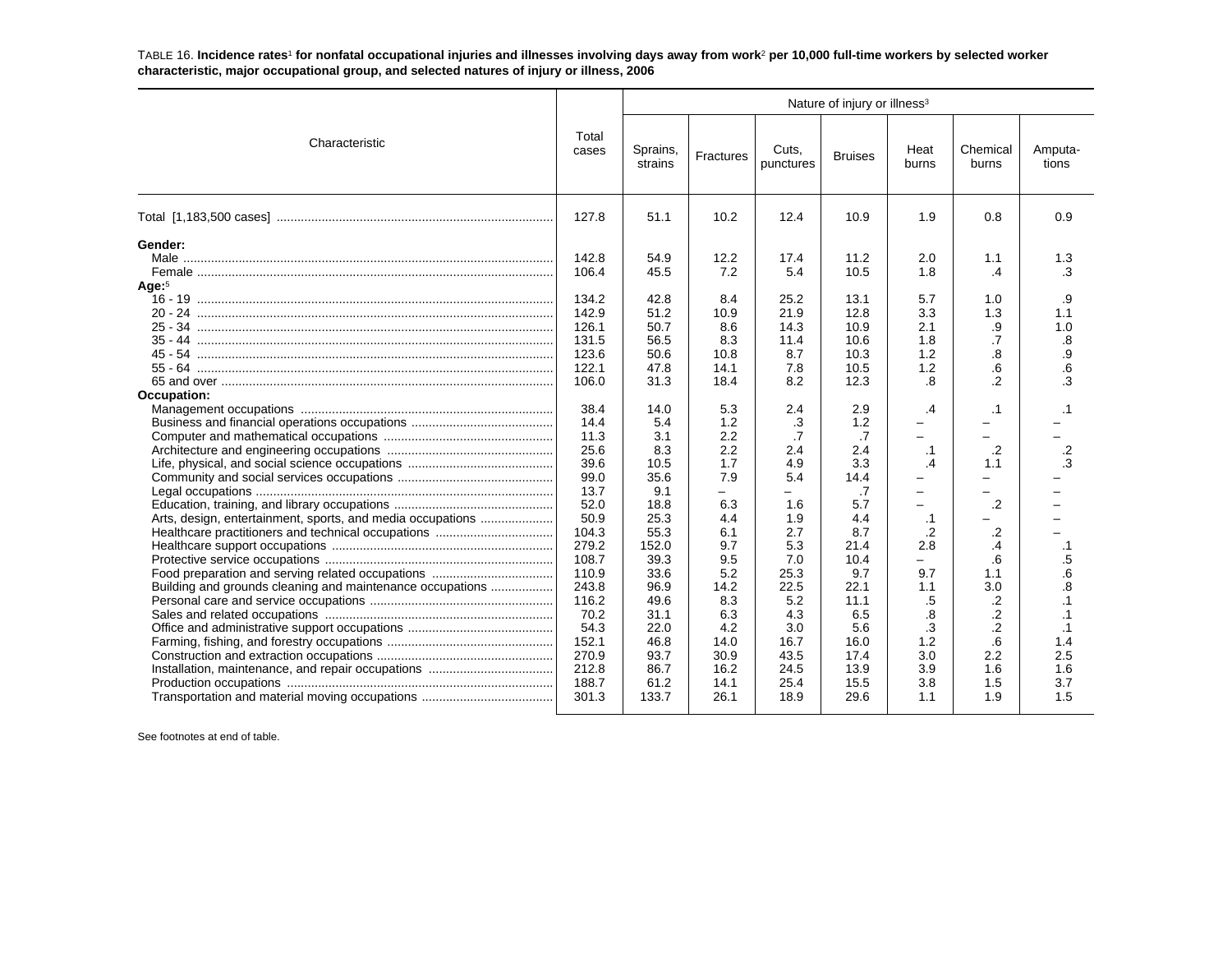TABLE 16. **Incidence rates**1 **for nonfatal occupational injuries and illnesses involving days away from work**2 **per 10,000 full-time workers by selected worker characteristic, major occupational group, and selected natures of injury or illness, 2006** — Continued

|                                                                                                                                                                       |                                                                                                                                                                                                                                                                    |                                                                                                                                                                                                                                                  |                                                                                                                                                                                                                           |                                                                                                                                                                                                                            | Nature of injury or illness <sup>3</sup>                                                                                                                                                                                                       |                                                                                                                                                                                                                                         |                                                                                                                                                                                                                        |                                                                                                                                                                                                                                             |
|-----------------------------------------------------------------------------------------------------------------------------------------------------------------------|--------------------------------------------------------------------------------------------------------------------------------------------------------------------------------------------------------------------------------------------------------------------|--------------------------------------------------------------------------------------------------------------------------------------------------------------------------------------------------------------------------------------------------|---------------------------------------------------------------------------------------------------------------------------------------------------------------------------------------------------------------------------|----------------------------------------------------------------------------------------------------------------------------------------------------------------------------------------------------------------------------|------------------------------------------------------------------------------------------------------------------------------------------------------------------------------------------------------------------------------------------------|-----------------------------------------------------------------------------------------------------------------------------------------------------------------------------------------------------------------------------------------|------------------------------------------------------------------------------------------------------------------------------------------------------------------------------------------------------------------------|---------------------------------------------------------------------------------------------------------------------------------------------------------------------------------------------------------------------------------------------|
| Characteristic                                                                                                                                                        | Carpal                                                                                                                                                                                                                                                             |                                                                                                                                                                                                                                                  |                                                                                                                                                                                                                           | Multiple traumatic injuries and disorders                                                                                                                                                                                  |                                                                                                                                                                                                                                                |                                                                                                                                                                                                                                         | Back pain and<br>pain, except back                                                                                                                                                                                     | All                                                                                                                                                                                                                                         |
|                                                                                                                                                                       | tunnel<br>syndrome                                                                                                                                                                                                                                                 | Tendonitis                                                                                                                                                                                                                                       | Total                                                                                                                                                                                                                     | With fractures,<br>burns, and<br>other injuries                                                                                                                                                                            | With sprains and<br>bruises                                                                                                                                                                                                                    | Total                                                                                                                                                                                                                                   | Back pain,<br>hurt back only                                                                                                                                                                                           | other<br>natures <sup>4</sup>                                                                                                                                                                                                               |
|                                                                                                                                                                       | 1.4                                                                                                                                                                                                                                                                | 0.5                                                                                                                                                                                                                                              | 5.0                                                                                                                                                                                                                       | 1.1                                                                                                                                                                                                                        | 1.9                                                                                                                                                                                                                                            | 11.3                                                                                                                                                                                                                                    | 3.8                                                                                                                                                                                                                    | 21.4                                                                                                                                                                                                                                        |
| Gender:<br>Age <sup>5</sup><br>Occupation:<br>Arts, design, entertainment, sports, and media occupations<br>Building and grounds cleaning and maintenance occupations | .9<br>2.1<br>$\cdot$ 1<br>.3<br>.9<br>1.6<br>2.2<br>2.0<br>.8<br>.5<br>$\cdot{9}$<br>.5<br>.6<br>.9<br>$\overline{\phantom{0}}$<br>.6<br>$\cdot$<br>$.5\,$<br>.7<br>$\cdot$<br>.8<br>1.0<br>.7<br>.7<br>$\boldsymbol{.8}$<br>1.5<br>.3<br>1.9<br>1.6<br>4.9<br>1.3 | $\cdot$<br>.6<br>.1<br>.3<br>.6<br>.6<br>.7<br>$.5\,$<br>$\overline{2}$<br>$\cdot$ 1<br>(6)<br>$\overline{\phantom{0}}$<br>1.3<br>$\overline{\phantom{m}}$<br>.2<br>.4<br>.7<br>$\cdot$ 3<br>.9<br>.2<br>3.<br>.4<br>8.<br>.4<br>.6<br>1.7<br>.6 | 5.2<br>4.6<br>4.4<br>4.5<br>4.3<br>4.8<br>5.1<br>6.5<br>7.3<br>1.5<br>1.2<br>$.5\,$<br>1.1<br>.7<br>7.6<br>1.0<br>2.8<br>1.6<br>4.4<br>8.2<br>7.8<br>2.4<br>11.9<br>4.4<br>2.9<br>2.3<br>7.6<br>9.7<br>7.2<br>6.2<br>13.6 | 1.4<br>.7<br>1.3<br>.8<br>1.0<br>1.1<br>1.0<br>1.7<br>2.6<br>.4<br>$\cdot$<br>$\cdot$ 1<br>$\cdot$ 1<br>1.5<br>.6<br>.3<br>$.5\,$<br>.7<br>1.9<br>$\cdot$<br>2.6<br>.7<br>.6<br>$\cdot$<br>2.6<br>2.9<br>2.1<br>1.6<br>3.6 | 1.7<br>2.3<br>1.5<br>2.2<br>1.7<br>1.9<br>1.9<br>2.6<br>2.2<br>.6<br>$\overline{.4}$<br>$\cdot$ 1<br>$\cdot$<br>$\overline{A}$<br>4.0<br>1.4<br>1.0<br>2.1<br>4.9<br>2.5<br>1.4<br>6.0<br>2.5<br>1.0<br>1.1<br>2.5<br>3.4<br>2.4<br>1.7<br>4.7 | 11.4<br>11.4<br>10.4<br>11.0<br>10.4<br>12.5<br>11.9<br>11.0<br>8.4<br>3.1<br>1.3<br>1.4<br>1.4<br>1.6<br>12.2<br>1.1<br>8.7<br>4.0<br>9.8<br>38.6<br>11.8<br>8.1<br>26.8<br>10.2<br>6.8<br>5.2<br>10.0<br>20.0<br>16.7<br>14.1<br>27.2 | 3.9<br>3.7<br>4.1<br>3.3<br>3.9<br>4.8<br>3.6<br>2.9<br>2.2<br>1.2<br>.3<br>$\cdot$ .2<br>$.5\,$<br>.3<br>2.9<br>2.5<br>.7<br>4.0<br>16.5<br>2.5<br>2.9<br>9.5<br>3.0<br>2.1<br>1.6<br>2.4<br>7.1<br>4.8<br>4.0<br>9.7 | 24.8<br>16.7<br>22.3<br>24.4<br>21.5<br>21.9<br>20.5<br>19.4<br>17.8<br>7.9<br>2.9<br>2.1<br>5.3<br>13.9<br>15.5<br>.9<br>7.6<br>8.6<br>15.7<br>39.5<br>20.7<br>14.0<br>42.8<br>25.7<br>10.1<br>9.5<br>36.7<br>45.8<br>38.4<br>36.7<br>45.8 |

1 Incidence rates represent the number of injuries and illnesses per 10,000 full-time workers and were calculated as: (N/EH) x 20,000,000 where

| N  | = number of injuries and illnesses                          |
|----|-------------------------------------------------------------|
| EH | = total hours worked by all employees                       |
|    | during the calendar year                                    |
|    | $20,000,000$ = base for 10,000 equivalent full-time workers |
|    | (working 40 hours per week, 50 weeks per year)              |

 $2$  Days-away-from-work cases include those that resulted in days away from work, some of which also included job transfer or restriction.

<sup>3</sup> Data shown in columns correspond to the following Nature codes: Sprains, strains = 021; Fractures = 012; Cuts, punctures = 034, 037; Bruises = 043; Heat burns = 053; Chemical burns = 051; Amputations = 031; Carpal tunnel syndrome = 1241; Tendonitis = 1733; Multiple traumatic injuries and illnesses, Total = 080-089; With fractures, burns, and other injuries = 083, 084; With sprains and bruises = 082; Back pain and pain, except back, Total = 0972, 0973; Back pain, hurt back only = 0972; All other natures = all remaining codes, including 9999 (Nonclassifiable). These codes are based on the 1992 Occupational Injury and Illness Classification System developed by the Bureau of Labor Statistics.

4 Includes nonclassifiable responses.

 $5$  Information is not shown separately for injured workers under age 14; they accounted for fewer than 50 cases.

 $6$  Data too small to be displayed.

NOTE: Dash indicates data do not meet publication guidelines. Because of rounding and data exclusion of nonclassifiable responses, data may not sum to the totals.

SOURCE: Bureau of Labor Statistics, U.S. Department of Labor, Survey of Occupational Injuries and Illnesses in cooperation with participating State agencies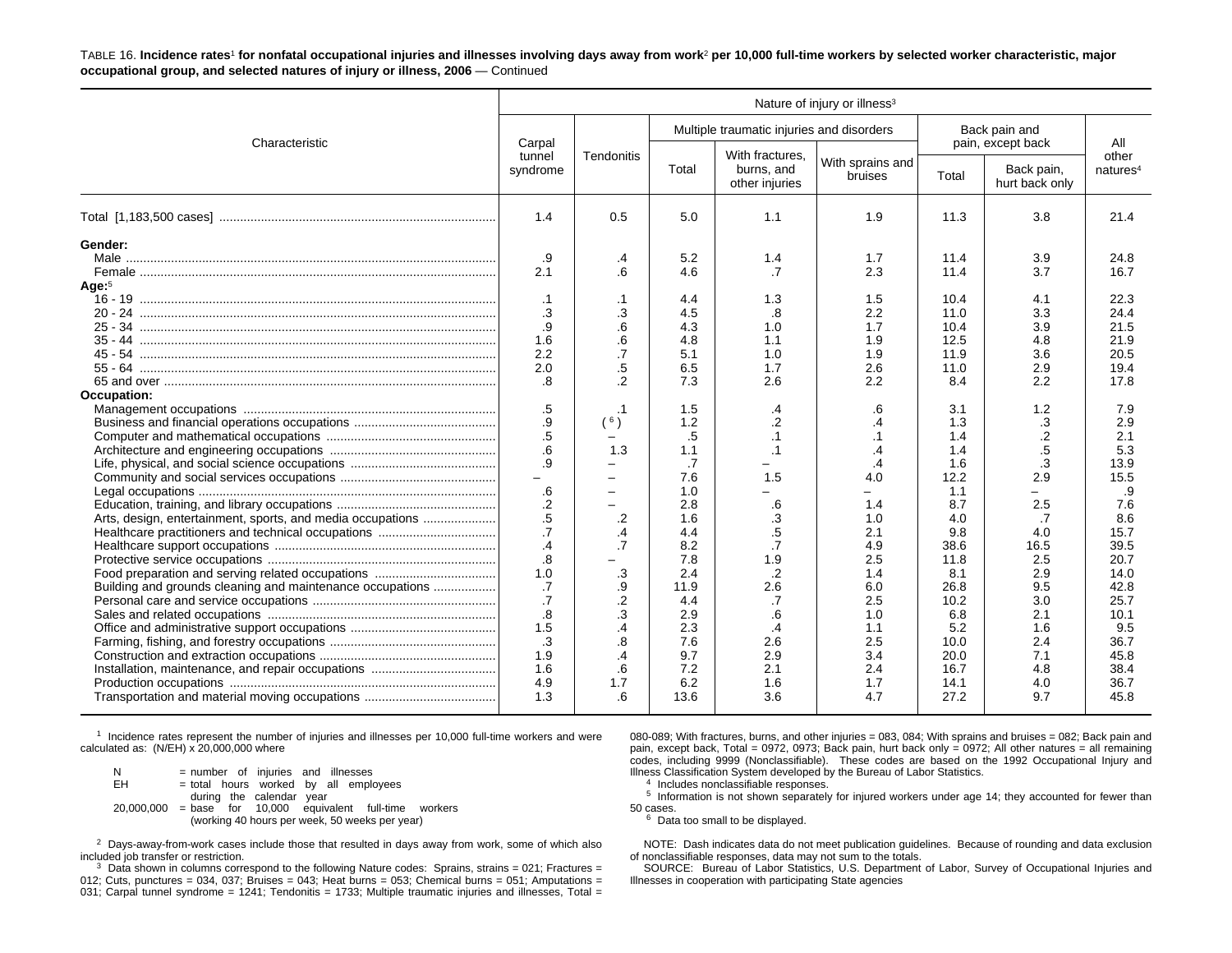TABLE 17. **Incidence rates**1 **for nonfatal occupational injuries and illnesses involving days away from work**2 **per 10,000 full-time workers by selected worker characteristic, major occupational group, and selected parts of body, 2006**

| Head<br>Eyes                                                                                                                   | Neck                                                                                                                             |                                                                                                                                                          | Trunk                                                                                                                                                 |                                                                                                                                           |                                                                                                                                                      |                                                                                                                                                   |                                                                                                                                                      |                                                                                                                                                |  |
|--------------------------------------------------------------------------------------------------------------------------------|----------------------------------------------------------------------------------------------------------------------------------|----------------------------------------------------------------------------------------------------------------------------------------------------------|-------------------------------------------------------------------------------------------------------------------------------------------------------|-------------------------------------------------------------------------------------------------------------------------------------------|------------------------------------------------------------------------------------------------------------------------------------------------------|---------------------------------------------------------------------------------------------------------------------------------------------------|------------------------------------------------------------------------------------------------------------------------------------------------------|------------------------------------------------------------------------------------------------------------------------------------------------|--|
|                                                                                                                                |                                                                                                                                  |                                                                                                                                                          |                                                                                                                                                       |                                                                                                                                           |                                                                                                                                                      |                                                                                                                                                   | Upper extremities                                                                                                                                    |                                                                                                                                                |  |
|                                                                                                                                |                                                                                                                                  | Total                                                                                                                                                    | <b>Back</b>                                                                                                                                           | Shoulder                                                                                                                                  | Total                                                                                                                                                | Finger                                                                                                                                            | Hand                                                                                                                                                 | Wrist                                                                                                                                          |  |
| 3.9                                                                                                                            | 1.9                                                                                                                              | 43.4                                                                                                                                                     | 27.1                                                                                                                                                  | 8.2                                                                                                                                       | 29.6                                                                                                                                                 | 11.5                                                                                                                                              | 5.3                                                                                                                                                  | 5.3                                                                                                                                            |  |
| 5.3<br>1.8<br>4.6<br>5.7                                                                                                       | 1.9<br>1.9<br>.9<br>1.7                                                                                                          | 48.9<br>35.6<br>34.0<br>40.3                                                                                                                             | 29.6<br>23.5<br>23.0<br>26.5                                                                                                                          | 8.9<br>7.1<br>5.2<br>6.4                                                                                                                  | 33.9<br>23.5<br>45.9<br>40.4                                                                                                                         | 14.8<br>6.7<br>21.8<br>19.0                                                                                                                       | 6.5<br>3.8<br>10.2<br>8.4                                                                                                                            | 4.5<br>6.5<br>6.2<br>4.9                                                                                                                       |  |
| 4.0<br>2.9<br>1.9<br>.8                                                                                                        | 2.3<br>1.9<br>1.8<br>.8                                                                                                          | 47.9<br>43.6<br>42.6<br>31.9                                                                                                                             | 31.7<br>25.5<br>20.6<br>13.9                                                                                                                          | 8.3<br>9.4<br>10.9<br>9.0                                                                                                                 | 28.4<br>26.8<br>24.5<br>21.7                                                                                                                         | 10.3<br>9.2<br>7.8<br>7.8                                                                                                                         | 4.7<br>4.3<br>3.8<br>2.9                                                                                                                             | 4.8<br>5.2<br>5.7<br>5.7<br>4.5                                                                                                                |  |
| 1.4<br>$\cdot$<br>.6<br>4.2<br>1.2<br>1.5<br>1.0<br>1.5<br>5.2<br>1.7<br>2.2<br>6.6<br>1.0<br>1.0<br>.7<br>8.8<br>12.1<br>10.7 | .6<br>.3<br>.6<br>.3<br>1.5<br>2.0<br>-<br>.9<br>1.1<br>2.8<br>4.8<br>1.1<br>1.1<br>2.7<br>2.6<br>1.5<br>.9<br>1.2<br>3.4<br>2.1 | 13.0<br>4.0<br>2.1<br>9.1<br>5.7<br>24.2<br>3.8<br>14.4<br>15.1<br>45.1<br>138.5<br>26.9<br>28.1<br>85.1<br>36.6<br>24.2<br>18.3<br>45.9<br>79.4<br>72.5 | 7.1<br>2.9<br>1.3<br>4.6<br>3.3<br>17.7<br>2.4<br>9.6<br>6.3<br>33.3<br>100.0<br>14.7<br>18.5<br>54.3<br>21.4<br>15.6<br>11.6<br>28.5<br>49.5<br>44.8 | 2.5<br>.6<br>.6<br>1.4<br>1.7<br>2.2<br>.4<br>1.9<br>3.9<br>6.9<br>21.1<br>4.8<br>5.0<br>14.9<br>8.9<br>4.4<br>3.4<br>5.9<br>13.9<br>13.9 | 6.1<br>2.5<br>2.9<br>5.9<br>9.2<br>15.2<br>1.1<br>7.7<br>8.4<br>14.9<br>38.6<br>14.4<br>44.9<br>46.9<br>22.8<br>13.1<br>10.5<br>31.8<br>71.4<br>51.3 | 1.8<br>$\cdot$<br>.8<br>1.7<br>4.4<br>7.1<br>$-$<br>1.1<br>2.8<br>3.8<br>10.8<br>4.4<br>21.0<br>17.3<br>6.2<br>3.3<br>2.7<br>14.8<br>31.2<br>20.9 | .8<br>.3<br>$\cdot$<br>$\overline{.7}$<br>2.1<br>2.4<br>-<br>1.8<br>.7<br>2.2<br>5.6<br>1.8<br>9.9<br>8.7<br>5.0<br>2.3<br>1.6<br>5.5<br>15.0<br>9.4 | 1.6<br>1.4<br>.8<br>2.5<br>1.6<br>2.1<br>.7<br>2.6<br>1.8<br>3.6<br>9.8<br>3.4<br>5.4<br>8.3<br>5.8<br>3.3<br>3.1<br>3.7<br>8.9<br>6.8<br>10.9 |  |
|                                                                                                                                | 5.2<br>9.9<br>6.5                                                                                                                | 2.1<br>1.9<br>5.6                                                                                                                                        | 42.7<br>56.0<br>114.9                                                                                                                                 | 29.3<br>30.9<br>68.7                                                                                                                      | 6.5<br>12.0<br>24.3                                                                                                                                  | 30.5<br>65.6<br>53.3                                                                                                                              | 12.6<br>30.2<br>18.3                                                                                                                                 | 6.1<br>11.3<br>8.7                                                                                                                             |  |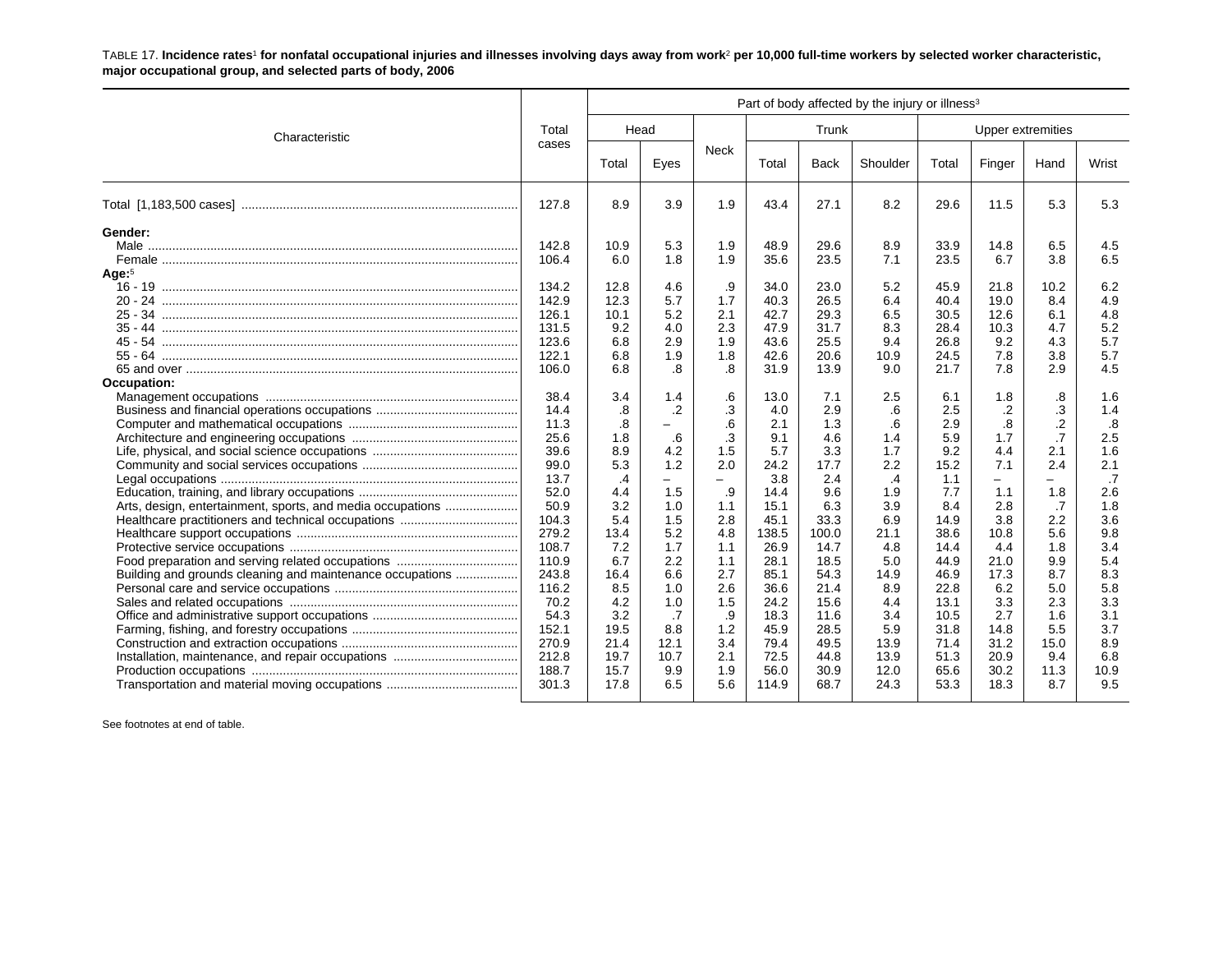|                                                            | Part of body affected by the injury or illness <sup>3</sup> |                   |            |            |               |                            |  |  |  |
|------------------------------------------------------------|-------------------------------------------------------------|-------------------|------------|------------|---------------|----------------------------|--|--|--|
| Characteristic                                             |                                                             | Lower extremities |            | Body       | Multiple      | All<br>other               |  |  |  |
|                                                            | Total                                                       | Knee              | Foot, toe  | systems    | body<br>parts | body<br>parts <sup>4</sup> |  |  |  |
|                                                            | 28.3                                                        | 10.3              | 6.2        | 2.0        | 12.5          | 1.2                        |  |  |  |
| Gender:                                                    |                                                             |                   |            |            |               |                            |  |  |  |
|                                                            | 32.6                                                        | 11.5              | 7.7        | 1.7        | 11.6          | 1.1                        |  |  |  |
|                                                            | 22.1                                                        | 8.6               | 4.1        | 2.3        | 13.9          | 1.2                        |  |  |  |
| Age <sup>5</sup>                                           |                                                             |                   |            |            |               |                            |  |  |  |
|                                                            | 30.4                                                        | 7.4               | 9.3        | 1.6        | 7.5           | .9                         |  |  |  |
|                                                            | 35.3                                                        | 8.2               | 10.4       | 2.5        | 9.2           | 1.2                        |  |  |  |
|                                                            | 26.9                                                        | 8.4               | 6.5        | 1.8        | 10.8          | 1.2                        |  |  |  |
|                                                            | 27.7<br>27.6                                                | 10.5<br>12.3      | 5.3<br>5.3 | 2.3<br>2.0 | 12.8<br>14.1  | .9<br>.9                   |  |  |  |
|                                                            | 28.0                                                        | 12.5              | 5.4        | 1.5        | 15.9          | .9                         |  |  |  |
|                                                            | 26.3                                                        | 10.4              | 5.2        | .6         | 16.0          | 1.9                        |  |  |  |
| Occupation:                                                |                                                             |                   |            |            |               |                            |  |  |  |
|                                                            | 9.0                                                         | 3.9               | 1.1        | 1.0        | 4.6           | .7                         |  |  |  |
|                                                            | 3.0                                                         | 1.4               | .5         | 1.1        | 2.5           | $\cdot$ 1                  |  |  |  |
|                                                            | 2.3                                                         | .8                | .4         | .6         | 1.8           | $\cdot$ .2                 |  |  |  |
|                                                            | 4.8                                                         | 2.0               | .8         | .6         | 2.7           | $\cdot$ 3                  |  |  |  |
|                                                            | 10.9                                                        | 4.0               | 4.8        | .6         | 2.7           |                            |  |  |  |
|                                                            | 28.2                                                        | 9.3               | 2.7        | 1.7        | 22.0          | .5                         |  |  |  |
|                                                            | .5                                                          |                   | $\equiv$   |            | 7.6           |                            |  |  |  |
|                                                            | 16.6                                                        | 6.5               | 2.4        | 1.1        | 6.5           | $\cdot$                    |  |  |  |
| Arts, design, entertainment, sports, and media occupations | 15.1                                                        | 5.7               | 2.6        | .7         | 5.0           | 2.2                        |  |  |  |
|                                                            | 18.8                                                        | 8.9               | 2.6        | 2.5        | 13.8          | .9                         |  |  |  |
|                                                            | 42.2                                                        | 18.2              | 7.2        | 5.6        | 33.6          | 2.4                        |  |  |  |
|                                                            | 34.4                                                        | 14.5              | 3.6        | 3.3        | 20.7          | .8                         |  |  |  |
|                                                            | 18.8                                                        | 7.5               | 3.6        | 1.3        | 9.6           | .5                         |  |  |  |
| Building and grounds cleaning and maintenance occupations  | 56.6                                                        | 20.7              | 11.6       | 4.4        | 30.1          | 1.8                        |  |  |  |
|                                                            | 26.5                                                        | 9.6               | 4.7        | 2.1        | 16.1          | 1.0                        |  |  |  |
|                                                            | 17.6                                                        | 6.4               | 4.7        | .8         | 8.1           | .7                         |  |  |  |
|                                                            | 13.3                                                        | 4.3               | 3.2        | 1.6        | 5.7           | .9                         |  |  |  |
|                                                            | 34.9                                                        | 10.7              | 6.6        | 2.5        | 13.8          | 2.4                        |  |  |  |
|                                                            | 69.0                                                        | 24.7              | 14.0       | 3.4        | 21.1          | 1.8                        |  |  |  |
|                                                            | 46.0                                                        | 18.7              | 9.2        | 3.1        | 17.0          | 1.0                        |  |  |  |
|                                                            | 33.4                                                        | 11.9              | 9.0        | 2.6        | 12.1          | 1.4                        |  |  |  |
|                                                            | 74.8                                                        | 24.4              | 18.4       | 2.6        | 29.8          | 2.6                        |  |  |  |

TABLE 17. **Incidence rates**1 **for nonfatal occupational injuries and illnesses involving days away from work**2 **per 10,000 full-time workers by selected worker characteristic, major occupational group, and selected parts of body, 2006** — Continued

<sup>1</sup> Incidence rates represent the number of injuries and illnesses per 10,000 full-time workers and were calculated as: (N/EH) x 20,000,000 where

| = number of injuries and illnesses               |
|--------------------------------------------------|
| = total hours worked by all employees            |
| during the calendar year                         |
| $=$ base for 10,000 equivalent full-time workers |
| (working 40 hours per week, 50 weeks per year)   |
|                                                  |

<sup>2</sup> Days-away-from-work cases include those that resulted in days away from work, some of which also included job transfer or restriction.

<sup>3</sup> Data shown in columns correspond to the following Part of body codes: Head, Total = 00-09; Eyes = 032; Neck = 10-19; Trunk, Total = 20-29; Back = 23; Shoulder = 21; Upper extremities, Total =  $30-39$ ; Finger =  $34$ ; Hand =  $33$ ; Wrist = 32; Lower extremities, Total = 40-49; Knee = 412; Foot, toe = 43, 44; Body systems = 5; Multiple body parts =  $8$ ; All other body parts = remaining codes, including 9999 (Nonclassifiable). These codes are based on the 1992 Occupational Injury and Illness Classification System developed by the Bureau of Labor Statistics.

4 Includes nonclassifiable responses.

<sup>5</sup> Information is not shown separately for injured workers under age 14; they accounted for fewer than 50 cases.

NOTE: Dash indicates data do not meet publication guidelines. Because of rounding and data exclusion of nonclassifiable responses, data may not sum to the totals.

 SOURCE: Bureau of Labor Statistics, U.S. Department of Labor, Survey of Occupational Injuries and Illnesses in cooperation with participating State agencies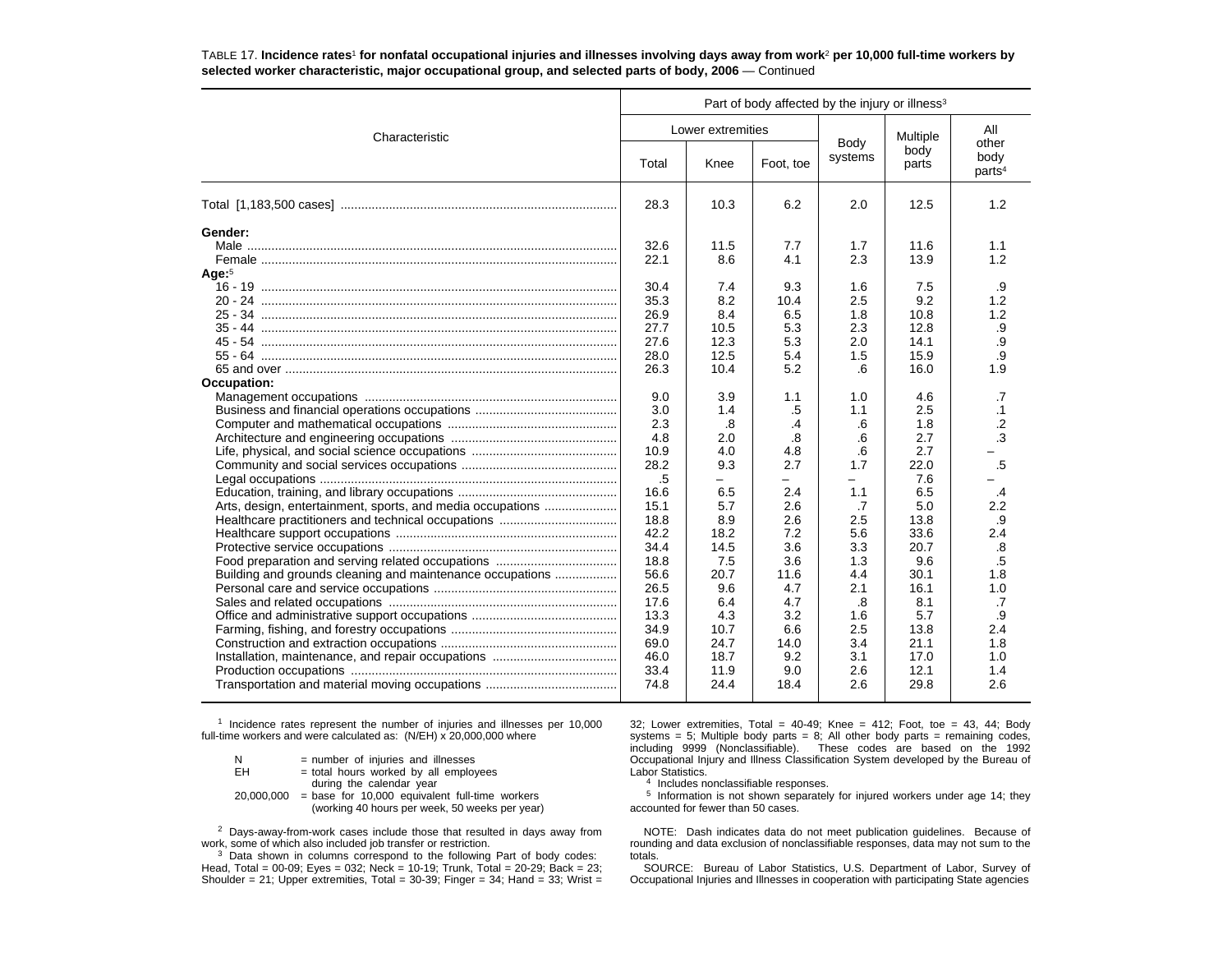TABLE 18. **Incidence rates**1 **for nonfatal occupational injuries and illnesses involving days away from work**2 **per 10,000 full-time workers by selected worker characteristic, major occupational group, and selected sources of injury or illness, 2006**

|                                                                                                                                                                                                                                                                                                                                                                                        |                                                                                                                                                                                                                                                                          | Source of injury or illness <sup>3</sup>                                                                                                                                                                                               |                                                                                                                                                                                                                                        |                                                                                                                                                                                                              |                                                                                                                                                                                                                                       |                                                                                                                                                                                                                                                                         |                                                                                                                                                                                                                                              |                                                                                                                                                                                                                                                 |                                                                                                                                                                                                                                        |                                                                                                                                                                                                                                    |                                                                                                                                                                                                                                                                   |                                                                                                                                                                                                                                               |
|----------------------------------------------------------------------------------------------------------------------------------------------------------------------------------------------------------------------------------------------------------------------------------------------------------------------------------------------------------------------------------------|--------------------------------------------------------------------------------------------------------------------------------------------------------------------------------------------------------------------------------------------------------------------------|----------------------------------------------------------------------------------------------------------------------------------------------------------------------------------------------------------------------------------------|----------------------------------------------------------------------------------------------------------------------------------------------------------------------------------------------------------------------------------------|--------------------------------------------------------------------------------------------------------------------------------------------------------------------------------------------------------------|---------------------------------------------------------------------------------------------------------------------------------------------------------------------------------------------------------------------------------------|-------------------------------------------------------------------------------------------------------------------------------------------------------------------------------------------------------------------------------------------------------------------------|----------------------------------------------------------------------------------------------------------------------------------------------------------------------------------------------------------------------------------------------|-------------------------------------------------------------------------------------------------------------------------------------------------------------------------------------------------------------------------------------------------|----------------------------------------------------------------------------------------------------------------------------------------------------------------------------------------------------------------------------------------|------------------------------------------------------------------------------------------------------------------------------------------------------------------------------------------------------------------------------------|-------------------------------------------------------------------------------------------------------------------------------------------------------------------------------------------------------------------------------------------------------------------|-----------------------------------------------------------------------------------------------------------------------------------------------------------------------------------------------------------------------------------------------|
| Characteristic                                                                                                                                                                                                                                                                                                                                                                         | Total<br>cases                                                                                                                                                                                                                                                           | Chemicals<br>and<br>chemical<br>products                                                                                                                                                                                               | Contain-<br>ers                                                                                                                                                                                                                        | Furniture<br>and<br>fixtures                                                                                                                                                                                 | Machinery                                                                                                                                                                                                                             | Parts<br>and<br>materials                                                                                                                                                                                                                                               | Worker<br>motion<br>or<br>position                                                                                                                                                                                                           | Floors.<br>walkways<br>or<br>ground<br>surfaces                                                                                                                                                                                                 | Handtools                                                                                                                                                                                                                              | Vehicles                                                                                                                                                                                                                           | Health<br>care<br>patient                                                                                                                                                                                                                                         | All<br>other<br>sources <sup>4</sup>                                                                                                                                                                                                          |
|                                                                                                                                                                                                                                                                                                                                                                                        | 127.8                                                                                                                                                                                                                                                                    | 2.1                                                                                                                                                                                                                                    | 15.9                                                                                                                                                                                                                                   | 4.9                                                                                                                                                                                                          | 8.4                                                                                                                                                                                                                                   | 13.5                                                                                                                                                                                                                                                                    | 17.6                                                                                                                                                                                                                                         | 23.2                                                                                                                                                                                                                                            | 6.1                                                                                                                                                                                                                                    | 10.9                                                                                                                                                                                                                               | 5.7                                                                                                                                                                                                                                                               | 19.5                                                                                                                                                                                                                                          |
| Gender:<br>Age: <sup>5</sup><br>Occupation:<br>Business and financial operations occupations<br>Arts, design, entertainment, sports, and media occupations<br>Healthcare practitioners and technical occupations<br>Food preparation and serving related occupations<br>Building and grounds cleaning and maintenance occupations<br>Installation, maintenance, and repair occupations | 142.8<br>106.4<br>134.2<br>142.9<br>126.1<br>131.5<br>123.6<br>122.1<br>106.0<br>38.4<br>14.4<br>11.3<br>25.6<br>39.6<br>99.0<br>13.7<br>52.0<br>50.9<br>104.3<br>279.2<br>108.7<br>110.9<br>243.8<br>116.2<br>70.2<br>54.3<br>152.1<br>270.9<br>212.8<br>188.7<br>301.3 | 2.3<br>1.8<br>2.8<br>2.9<br>2.4<br>1.9<br>2.3<br>1.2<br>.6<br>$\cdot$ 3<br>$\boldsymbol{.8}$<br>.5<br>.5<br>2.0<br>.6<br>-<br>.9<br>$\cdot$ 3<br>1.7<br>3.9<br>1.6<br>2.0<br>7.1<br>1.3<br>.7<br>.9<br>2.0<br>4.0<br>3.8<br>4.4<br>3.5 | 17.8<br>13.3<br>17.4<br>17.4<br>15.7<br>17.2<br>16.0<br>13.0<br>10.7<br>4.6<br>1.4<br>.3<br>1.1<br>2.5<br>3.0<br>2.0<br>1.9<br>1.7<br>3.2<br>9.7<br>2.9<br>20.6<br>28.4<br>10.5<br>14.6<br>12.2<br>8.9<br>12.8<br>13.1<br>20.7<br>59.4 | 4.5<br>5.5<br>5.5<br>4.7<br>4.9<br>5.5<br>4.5<br>4.7<br>4.5<br>1.9<br>.6<br>.5<br>8.<br>.6<br>8.1<br>1.7<br>2.8<br>4.6<br>11.9<br>1.8<br>6.2<br>20.1<br>3.9<br>5.2<br>2.2<br>1.2<br>4.2<br>5.7<br>5.2<br>9.9 | 11.1<br>4.5<br>12.5<br>13.3<br>9.2<br>7.8<br>6.9<br>6.5<br>4.5<br>1.3<br>.3<br>1.3<br>2.5<br>.8<br>$\overline{.4}$<br>$\cdot$ 1<br>.6<br>1.9<br>3.1<br>.9<br>11.6<br>16.1<br>1.4<br>2.5<br>2.1<br>9.2<br>19.2<br>20.7<br>26.8<br>12.8 | 21.0<br>2.8<br>14.8<br>17.8<br>14.0<br>14.7<br>12.0<br>10.1<br>7.1<br>2.3<br>.2<br>.7<br>2.5<br>1.1<br>1.6<br>$\overline{\phantom{m}}$<br>$\cdot$<br>1.1<br>$\boldsymbol{.8}$<br>1.4<br>2.1<br>1.1<br>11.2<br>1.8<br>3.8<br>1.8<br>11.1<br>63.4<br>41.6<br>33.3<br>31.8 | 18.4<br>16.7<br>11.3<br>15.3<br>16.0<br>19.3<br>19.6<br>18.6<br>12.7<br>5.3<br>2.8<br>2.0<br>5.3<br>6.9<br>12.2<br>5.0<br>9.2<br>11.5<br>13.5<br>24.1<br>16.7<br>10.9<br>32.3<br>13.8<br>10.7<br>9.8<br>22.5<br>33.3<br>30.7<br>32.3<br>38.2 | 21.4<br>25.7<br>20.5<br>19.7<br>18.7<br>21.4<br>24.7<br>33.0<br>39.5<br>10.4<br>4.1<br>3.8<br>3.8<br>4.7<br>31.2<br>3.8<br>18.4<br>14.4<br>22.5<br>42.6<br>32.0<br>26.2<br>51.9<br>25.2<br>16.6<br>12.9<br>28.6<br>47.5<br>27.4<br>20.2<br>50.0 | 8.9<br>2.2<br>11.2<br>9.9<br>7.7<br>5.3<br>4.8<br>3.5<br>2.0<br>1.6<br>$\cdot$ 1<br>$\cdot$<br>1.3<br>1.5<br>.3<br>$\equiv$<br>.6<br>.9<br>.7<br>1.2<br>3.3<br>11.4<br>12.9<br>2.2<br>1.8<br>1.3<br>8.2<br>26.8<br>14.0<br>12.1<br>7.2 | 14.1<br>6.3<br>9.9<br>10.3<br>10.7<br>11.6<br>10.7<br>11.5<br>10.8<br>3.9<br>1.3<br>.9<br>2.4<br>1.5<br>9.2<br>1.3<br>1.5<br>3.4<br>6.7<br>8.8<br>15.7<br>2.5<br>15.4<br>17.8<br>5.2<br>4.4<br>12.0<br>11.1<br>18.9<br>7.5<br>57.2 | 1.3<br>12.1<br>4.3<br>6.5<br>6.6<br>6.1<br>5.1<br>4.5<br>2.3<br>.5<br>$\cdot$<br>L.<br>$-$<br>.5<br>14.3<br>-<br>2.1<br>$\overline{\phantom{0}}$<br>33.4<br>132.1<br>4.2<br>.1<br>$\cdot$ .2<br>11.2<br>$-$<br>$\cdot$<br>-<br>-<br>(6)<br>( <sup>6</sup> )<br>.4 | 21.9<br>15.5<br>24.0<br>25.1<br>20.1<br>20.6<br>17.0<br>15.6<br>11.4<br>6.2<br>2.8<br>1.0<br>5.4<br>17.5<br>18.2<br>1.4<br>15.3<br>14.1<br>15.2<br>40.4<br>27.5<br>18.5<br>48.2<br>27.0<br>9.1<br>6.6<br>48.4<br>48.6<br>36.8<br>26.2<br>30.9 |

1 Incidence rates represent the number of injuries and illnesses per 10,000 full-time workers and were calculated as:  $(N/EH) \times 20,000,000$  where

 $N = number of injuries and illnesses$ <br> $EH = total hours worked by all empl$  $=$  total hours worked by all employees during the calendar year  $20,000,000 = \text{base}$  for  $10,000$  equivalent full-time workers (working 40 hours per week, 50 weeks per year)

 $2$  Days-away-from-work cases include those that resulted in days away from work, some of which also included job transfer or restriction.

 $3$  Data shown in columns correspond to the following Source codes: Chemicals and chemical products = 00-09; Containers = 10-19; Furniture and fixtures =  $20-29$ ; Machinery =  $30-39$ ; Parts and materials =  $40-49$ ; Worker motion or position = 562; Floors, walkways or ground surfaces = 62; Handtools = 71-73; Vehicles = 80-89; Health care patient = 573; All other sources = all remaining codes, including 9999 (Nonclassifiable). These codes are based on the 1992 Occupational Injury and Illness Classification System developed by the Bureau of Labor Statistics.

4 Includes nonclassifiable responses.

5 Information is not shown separately for injured workers under age 14; they accounted for fewer than 50 cases.

 $6$  Data too small to be displayed.

NOTE: Dash indicates data do not meet publication guidelines. Because of rounding and data exclusion of nonclassifiable responses, data may not sum to the totals.

SOURCE: Bureau of Labor Statistics, U.S. Department of Labor, Survey of Occupational Injuries and Illnesses in cooperation with participating State agencies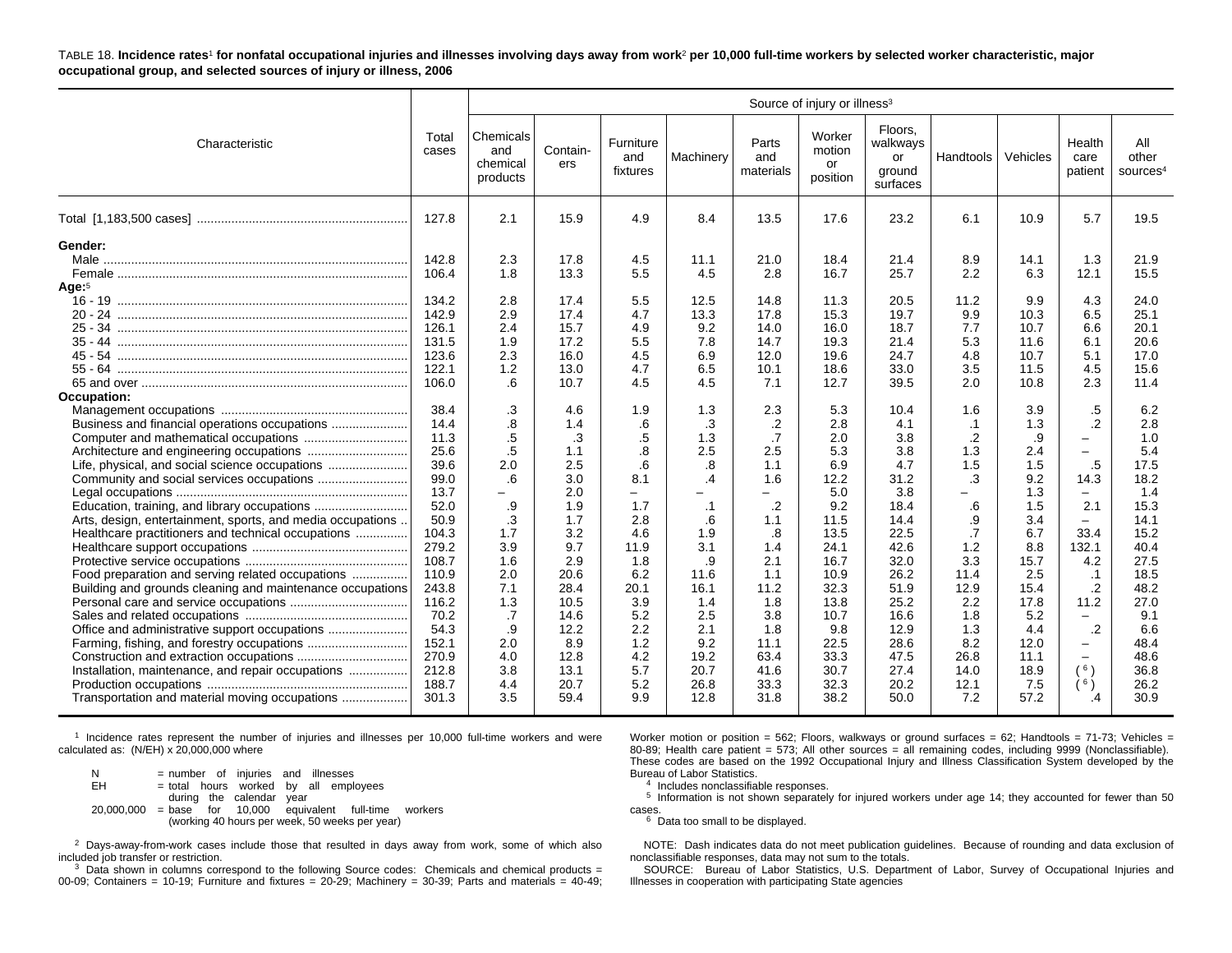TABLE 19. **Incidence rates**1 **for nonfatal occupational injuries and illnesses involving days away from work**2 **per 10,000 full-time workers by selected worker characteristic major occupational group, and selected events or exposures leading to injury or illness, 2006**

|                                                                                                                         |                                                                                                       | Event or exposure leading to injury or illness <sup>3</sup>                                   |                                                                                         |                                                                                       |                                                                                    |                                                                                      |                                                                                             |                                                                                     |                                                                                             |                                                                                          |  |  |
|-------------------------------------------------------------------------------------------------------------------------|-------------------------------------------------------------------------------------------------------|-----------------------------------------------------------------------------------------------|-----------------------------------------------------------------------------------------|---------------------------------------------------------------------------------------|------------------------------------------------------------------------------------|--------------------------------------------------------------------------------------|---------------------------------------------------------------------------------------------|-------------------------------------------------------------------------------------|---------------------------------------------------------------------------------------------|------------------------------------------------------------------------------------------|--|--|
| Characteristic                                                                                                          | Total                                                                                                 |                                                                                               |                                                                                         | Contact with objects                                                                  |                                                                                    | Fall                                                                                 | Fall                                                                                        | Slips<br>or                                                                         |                                                                                             | Overexertion                                                                             |  |  |
|                                                                                                                         |                                                                                                       | Total                                                                                         | <b>Struck</b><br>by<br>object                                                           | <b>Struck</b><br>against<br>object                                                    | Caught in or<br>compressed or<br>crushed                                           | to<br>lower<br>level                                                                 | on<br>same<br>level                                                                         | trips<br>without<br>fall                                                            | Total                                                                                       | In lifting                                                                               |  |  |
|                                                                                                                         | 127.8                                                                                                 | 36.2                                                                                          | 17.8                                                                                    | 9.3                                                                                   | 6.4                                                                                | 8.0                                                                                  | 16.4                                                                                        | 3.8                                                                                 | 30.8                                                                                        | 16.3                                                                                     |  |  |
| Gender:<br>Age: <sup>5</sup>                                                                                            | 142.8<br>106.4<br>134.2<br>142.9                                                                      | 47.5<br>20.3<br>56.2<br>55.5                                                                  | 23.3<br>9.9<br>28.7<br>28.2                                                             | 11.5<br>6.1<br>13.0<br>14.0                                                           | 8.6<br>3.2<br>11.2<br>9.4                                                          | 9.9<br>5.2<br>7.2<br>6.4                                                             | 12.8<br>21.6<br>14.3<br>12.9                                                                | 4.0<br>3.6<br>4.6<br>3.5                                                            | 33.6<br>26.8<br>23.7<br>29.5                                                                | 18.2<br>13.8<br>14.5<br>17.1                                                             |  |  |
| 35 - 44<br>Occupation:                                                                                                  | 126.1<br>131.5<br>123.6<br>122.1<br>106.0                                                             | 40.0<br>34.9<br>30.1<br>25.3<br>23.0                                                          | 20.6<br>16.7<br>14.3<br>11.5<br>10.3                                                    | 9.3<br>9.2<br>8.1<br>7.3<br>6.0                                                       | 6.8<br>6.0<br>5.6<br>4.7<br>5.9                                                    | 8.0<br>8.3<br>8.0<br>8.8<br>9.7                                                      | 11.7<br>14.5<br>18.0<br>26.3<br>33.1                                                        | 3.7<br>3.6<br>3.9<br>4.6<br>3.3                                                     | 31.0<br>35.4<br>30.8<br>26.5<br>15.5                                                        | 16.8<br>18.5<br>15.7<br>13.3<br>8.5                                                      |  |  |
|                                                                                                                         | 38.4<br>14.4<br>11.3<br>25.6<br>39.6<br>99.0<br>13.7<br>52.0                                          | 7.2<br>1.7<br>2.5<br>6.4<br>10.1<br>14.4<br>.3<br>5.9                                         | 3.3<br>.7<br>1.2<br>2.7<br>8.2<br>6.1<br>$-$<br>3.0                                     | 2.1<br>.9<br>.7<br>2.8<br>1.2<br>7.6<br>$\overline{\phantom{0}}$<br>2.4               | .7<br>$\cdot$ 1<br>$\cdot$ 3<br>$\overline{.7}$<br>.5<br>$\overline{3}$<br>$\cdot$ | 3.2<br>1.2<br>1.5<br>1.2<br>6.0<br>6.2<br>.7<br>3.1                                  | 7.4<br>2.9<br>2.0<br>2.9<br>3.1<br>23.4<br>3.2<br>15.8                                      | 1.7<br>.6<br>$\cdot$ .2<br>$\cdot$<br>1.2<br>3.6<br>$\overline{\phantom{0}}$<br>4.9 | 8.1<br>1.6<br>1.3<br>4.6<br>3.1<br>12.1<br>3.0<br>6.6                                       | 4.9<br>.9<br>1.0<br>1.9<br>1.8<br>5.8<br>2.7<br>4.0                                      |  |  |
| Arts, design, entertainment, sports, and media occupations<br>Building and grounds cleaning and maintenance occupations | 50.9<br>104.3<br>279.2<br>108.7<br>110.9<br>243.8<br>116.2<br>70.2<br>54.3<br>152.1<br>270.9<br>212.8 | 10.4<br>11.1<br>32.5<br>15.0<br>38.9<br>64.6<br>20.5<br>15.9<br>11.4<br>49.8<br>107.0<br>70.7 | 4.9<br>5.6<br>17.4<br>6.3<br>20.6<br>32.3<br>10.1<br>8.2<br>5.9<br>25.3<br>55.5<br>33.3 | 3.9<br>3.7<br>9.1<br>5.7<br>11.5<br>19.3<br>6.4<br>5.3<br>3.2<br>10.1<br>25.9<br>18.4 | .6<br>1.1<br>4.5<br>2.2<br>5.0<br>9.1<br>3.4<br>1.5<br>1.8<br>8.9<br>15.7<br>10.8  | 3.9<br>2.8<br>5.1<br>9.0<br>2.4<br>19.6<br>6.8<br>4.7<br>3.1<br>13.6<br>30.4<br>14.8 | 9.9<br>19.9<br>39.1<br>22.7<br>24.8<br>36.4<br>21.4<br>12.6<br>10.0<br>16.6<br>21.5<br>15.0 | 1.1<br>3.1<br>6.4<br>5.7<br>4.5<br>10.9<br>3.8<br>1.9<br>1.7<br>4.7<br>7.0<br>6.6   | 8.0<br>38.3<br>132.3<br>8.4<br>16.8<br>53.8<br>25.9<br>18.7<br>12.4<br>15.9<br>49.3<br>53.2 | 2.5<br>17.3<br>56.2<br>3.5<br>10.9<br>26.9<br>12.4<br>12.6<br>7.7<br>9.3<br>28.3<br>26.2 |  |  |
|                                                                                                                         | 188.7<br>301.3                                                                                        | 75.2<br>79.1                                                                                  | 31.8<br>40.4                                                                            | 15.3<br>18.7                                                                          | 21.5<br>14.8                                                                       | 5.8<br>22.8                                                                          | 16.1<br>29.8                                                                                | 4.5<br>8.2                                                                          | 40.3<br>81.1                                                                                | 20.9<br>42.0                                                                             |  |  |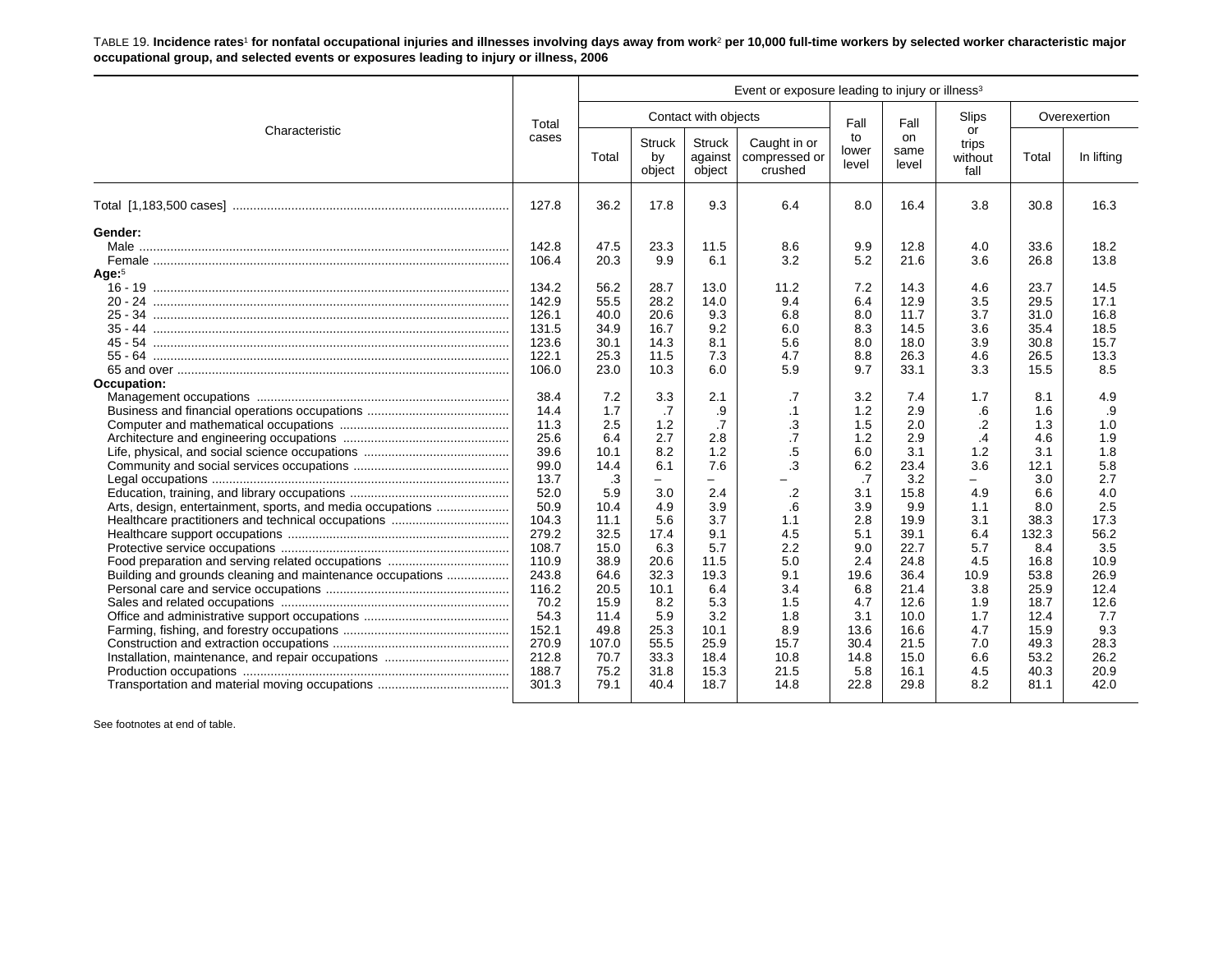TABLE 19. **Incidence rates**1 **for nonfatal occupational injuries and illnesses involving days away from work**2 **per 10,000 full-time workers by selected worker characteristic major occupational group, and selected events or exposures leading to injury or illness, 2006** — Continued

|                                                                                                                                                               | Event or exposure leading to injury or illness <sup>3</sup>                                                                                                                             |                                                                                                                                                                                                                   |                                                                                                                                                                                          |                                                                                                                                                                                                       |                                                                                                                                                                                                                  |                                                                                                                                                                                                      |                                                                                                                                                                                                                                             |                                                                                                                                                                                                          |  |  |  |  |
|---------------------------------------------------------------------------------------------------------------------------------------------------------------|-----------------------------------------------------------------------------------------------------------------------------------------------------------------------------------------|-------------------------------------------------------------------------------------------------------------------------------------------------------------------------------------------------------------------|------------------------------------------------------------------------------------------------------------------------------------------------------------------------------------------|-------------------------------------------------------------------------------------------------------------------------------------------------------------------------------------------------------|------------------------------------------------------------------------------------------------------------------------------------------------------------------------------------------------------------------|------------------------------------------------------------------------------------------------------------------------------------------------------------------------------------------------------|---------------------------------------------------------------------------------------------------------------------------------------------------------------------------------------------------------------------------------------------|----------------------------------------------------------------------------------------------------------------------------------------------------------------------------------------------------------|--|--|--|--|
| Characteristic                                                                                                                                                |                                                                                                                                                                                         | Exposure to                                                                                                                                                                                                       |                                                                                                                                                                                          | Fires                                                                                                                                                                                                 |                                                                                                                                                                                                                  | Assaults and violent acts                                                                                                                                                                            |                                                                                                                                                                                                                                             | All                                                                                                                                                                                                      |  |  |  |  |
|                                                                                                                                                               | Repetitive<br>motion                                                                                                                                                                    | harmful<br>substance or<br>environment                                                                                                                                                                            | Transportation<br>accidents                                                                                                                                                              | and<br>explosions                                                                                                                                                                                     | Total                                                                                                                                                                                                            | By<br>person                                                                                                                                                                                         | All<br>other<br>assaults                                                                                                                                                                                                                    | other<br>$e$ vents <sup>4</sup>                                                                                                                                                                          |  |  |  |  |
|                                                                                                                                                               | 4.1                                                                                                                                                                                     | 6.1                                                                                                                                                                                                               | 6.1                                                                                                                                                                                      | 0.2                                                                                                                                                                                                   | 2.4                                                                                                                                                                                                              | 1.7                                                                                                                                                                                                  | 0.7                                                                                                                                                                                                                                         | 13.6                                                                                                                                                                                                     |  |  |  |  |
| Gender:<br>Age: $5$<br>Occupation:<br>Arts, design, entertainment, sports, and media occupations<br>Building and grounds cleaning and maintenance occupations | 3.1<br>5.7<br>1.0<br>2.3<br>2.9<br>4.8<br>5.6<br>5.1<br>2.1<br>1.5<br>1.6<br>1.1<br>2.0<br>1.7<br>1.9<br>.9<br>.3<br>1.6<br>2.2<br>2.6<br>1.2<br>2.2<br>3.6<br>1.4<br>2.6<br>3.8<br>2.5 | 6.5<br>5.5<br>10.8<br>9.3<br>6.7<br>6.0<br>5.1<br>4.3<br>1.9<br>2.0<br>1.1<br>.6<br>1.9<br>6.5<br>2.7<br>$\overline{\phantom{0}}$<br>2.4<br>1.2<br>4.9<br>14.0<br>5.1<br>13.0<br>18.4<br>5.6<br>1.8<br>1.9<br>7.9 | 7.7<br>3.6<br>4.8<br>6.2<br>6.0<br>6.4<br>5.8<br>6.4<br>6.1<br>2.5<br>1.0<br>.8<br>1.9<br>1.2<br>8.3<br>1.3<br>1.0<br>2.8<br>4.8<br>5.5<br>12.7<br>.6<br>8.2<br>7.7<br>3.0<br>2.4<br>7.9 | .4<br>.1<br>.1<br>.5<br>.3<br>$\overline{2}$<br>.3<br>.1<br>$\cdot$ 1<br>$\overline{\phantom{0}}$<br>$\cdot$ 1<br>-<br>$\equiv$<br>-<br>$\overline{\phantom{0}}$<br>.2<br>.2<br>.5<br>(6)<br>.1<br>.6 | 1.7<br>3.5<br>3.2<br>3.4<br>2.4<br>2.4<br>2.2<br>1.8<br>1.5<br>1.5<br>$\cdot$<br>$\cdot$ 1<br>.5<br>2.3<br>16.2<br>$\frac{1}{2}$<br>6.5<br>.5<br>6.1<br>20.4<br>15.1<br>.9<br>3.6<br>11.5<br>.8<br>$.5\,$<br>9.7 | 1.0<br>2.7<br>2.0<br>2.2<br>1.9<br>1.8<br>1.5<br>1.5<br>.6<br>1.1<br>.3<br>$\cdot$ 1<br>Ξ.<br>.6<br>15.1<br>$\equiv$<br>6.5<br>.3<br>4.5<br>16.9<br>14.0<br>.7<br>2.2<br>7.8<br>.6<br>$\cdot$<br>1.5 | .6<br>.8<br>1.3<br>1.2<br>.5<br>.7<br>$\cdot$ 7<br>.3<br>.9<br>.4<br>$\cdot$ 1<br>$\cdot$ 1<br>.4<br>1.7<br>1.1<br>$\equiv$<br>$\overline{\phantom{0}}$<br>$\cdot$<br>1.6<br>3.5<br>1.2<br>.2<br>1.5<br>3.7<br>$\cdot$<br>$\cdot$ .2<br>8.2 | 15.6<br>10.5<br>8.5<br>13.3<br>13.3<br>14.9<br>13.6<br>12.9<br>9.7<br>3.3<br>2.2<br>1.1<br>3.6<br>4.2<br>10.2<br>4.3<br>5.5<br>11.4<br>11.0<br>21.2<br>13.7<br>6.6<br>24.4<br>11.5<br>8.0<br>7.0<br>22.9 |  |  |  |  |
|                                                                                                                                                               | 4.8<br>4.0<br>14.7<br>5.3                                                                                                                                                               | 9.9<br>11.1<br>11.2<br>7.0                                                                                                                                                                                        | 8.3<br>9.0<br>2.6<br>31.3                                                                                                                                                                | 1.1<br>1.1<br>.4<br>$\overline{2}$                                                                                                                                                                    | .7<br>1.2<br>.8<br>2.2                                                                                                                                                                                           | $\cdot$<br>.6<br>$\cdot$<br>1.4                                                                                                                                                                      | .5<br>.6<br>.4<br>8.                                                                                                                                                                                                                        | 30.8<br>26.2<br>17.0<br>34.2                                                                                                                                                                             |  |  |  |  |

1 Incidence rates represent the number of injuries and illnesses per 10,000 full-time workers and were calculated as: (N/EH) x 20,000,000 where

| N   | = number of injuries and illnesses                                                                                                        |
|-----|-------------------------------------------------------------------------------------------------------------------------------------------|
| EH. | = total hours worked by all employees                                                                                                     |
|     | during the calendar year<br>$20,000,000$ = base for 10,000 equivalent full-time workers<br>(working 40 hours per week, 50 weeks per year) |

 $2$  Days-away-from-work cases include those that resulted in days away from work, some of which also included job transfer or restriction.

 $3$  Data shown in columns correspond to the following Event codes: Contact with objects, Total =  $00-09$ ; Struck by object =  $020-029$ ; Struck against object =  $010-019$ ; Caught in or compressed or crushed =  $030-049$ ; Fall to lower level =  $110-119$ ; Fall on same level =  $130-139$ ; Slips or trips without fall = 215; Overexertion, Total = 220-229; In lifting = 221; Repetitive motion  $= 230-239$ ; Exposure to harmful substance or environment = 30-39; Transportation accidents = 40-49; Fires and explosions = 50-52; Assaults and violent acts, Total = 60-63; By person = 61; All other assaults =  $60$ ,  $62$ , and  $63$ ; All other events = all remaining codes, including 9999 (Nonclassifiable). These codes are based on the 1992 Occupational Injury and Illness Classification System developed by the Bureau of Labor Statistics.

4 Includes nonclassifiable responses.

 $5$  Information is not shown separately for injured workers under age 14; they accounted for fewer than 50 cases.

 $6$  Data too small to be displayed.

NOTE: Dash indicates data do not meet publication guidelines. Because of rounding and data exclusion of nonclassifiable responses, data may not sum to the totals.

SOURCE: Bureau of Labor Statistics, U.S. Department of Labor, Survey of Occupational Injuries and Illnesses in cooperation with participating State agencies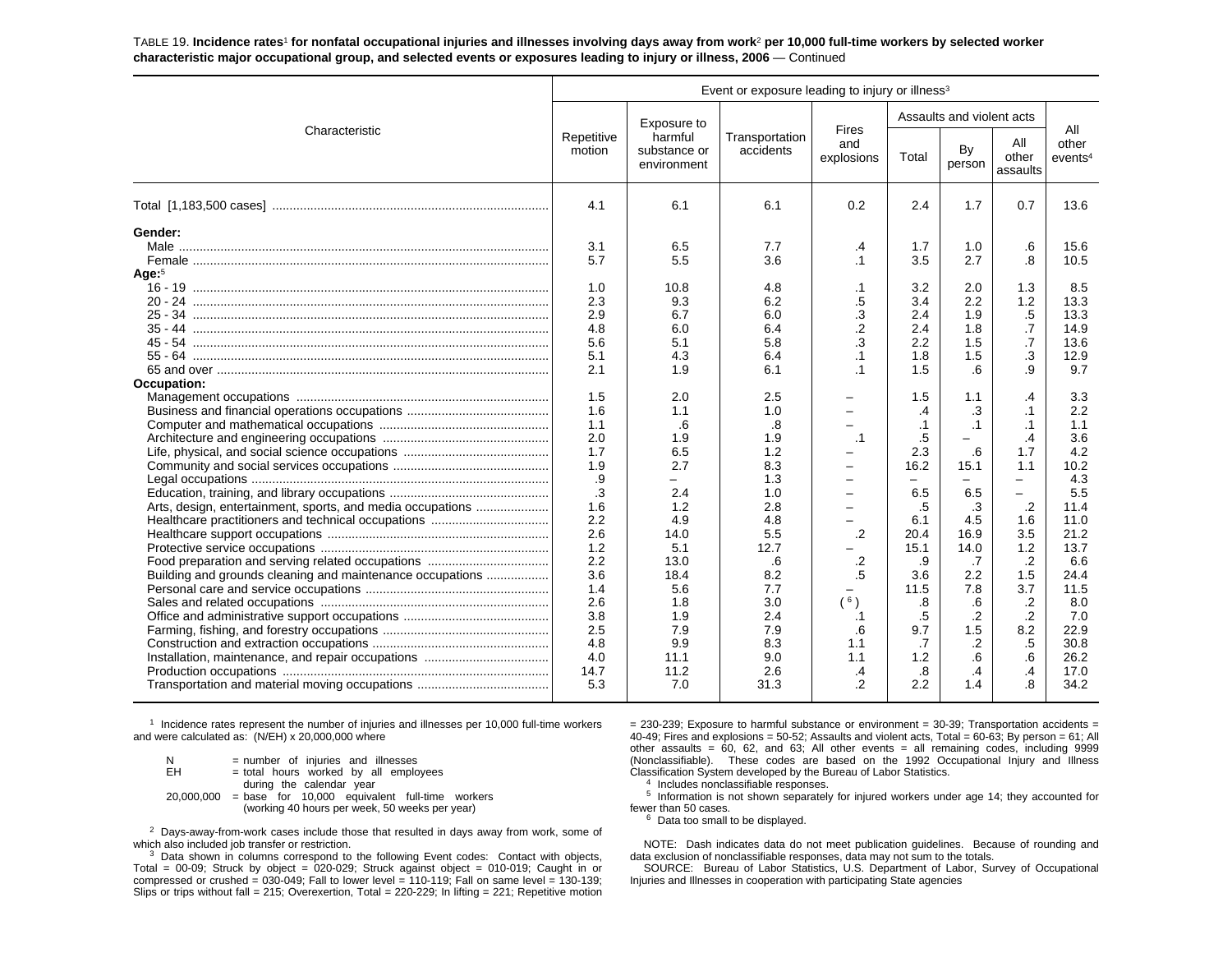TABLE 20. **Incidence rates**1 **for nonfatal occupational injuries and illnesses involving days away from work**2 **per 10,000 full-time workers by selected worker occupation**3 **and selected nature of injury or illness, 2006**

|                                                                                                        |                                  |                                |                             |                             | Nature of injury or illness <sup>4</sup> |                     |                   |                                        |
|--------------------------------------------------------------------------------------------------------|----------------------------------|--------------------------------|-----------------------------|-----------------------------|------------------------------------------|---------------------|-------------------|----------------------------------------|
| Occupation                                                                                             | Total<br>cases                   | Sprains,<br>strains            | Fractures                   | Cuts.<br>punctures          | <b>Bruises</b>                           | Heat<br>burns       | Chemical<br>burns | Amputa-<br>tions                       |
|                                                                                                        | 127.8                            | 51.1                           | 10.2                        | 12.4                        | 10.9                                     | 1.9                 | 0.8               | 0.9                                    |
| Nursing aides, orderlies, and attendants<br>Labor and freight, stock, and material                     | 526.0<br>488.4                   | 314.9<br>161.8                 | 13.6<br>57.5                | 4.9<br>73.7                 | 38.3<br>37.4                             | 1.5<br>3.7          | .6<br>2.7         | $.2\phantom{0}$<br>2.1                 |
| Emergency medical technicians and                                                                      | 465.8<br>453.8                   | 195.4<br>334.8                 | 42.4<br>4.4                 | 45.1<br>6.2                 | 49.0<br>14.8                             | 2.1                 | 3.3               | 2.5                                    |
| Truck drivers, heavy and tractor-trailer<br>Welders, cutters, solderers, and brazers                   | 411.4<br>410.1<br>362.5          | 182.6<br>111.4<br>106.4        | 42.8<br>69.4<br>36.1        | 17.2<br>67.3<br>40.8        | 41.1<br>21.2<br>26.1                     | 1.0<br>29.7<br>13.5 | 1.9<br>1.0        | 2.1<br>2.1<br>4.9                      |
| Food servers, nonrestaurant<br>Mobile heavy equipment mechanics, except                                | 335.2<br>333.2                   | 107.4<br>116.9                 | 38.0<br>18.6                | 78.3<br>44.5                | 20.2<br>39.6                             | 2.5<br>22.3         | .7<br>3.1         | 6.3<br>$\overline{\phantom{0}}$        |
| Industrial machinery mechanics<br>Plumbers, pipefitters, and steamfitters                              | 317.3<br>316.0<br>298.9          | 133.5<br>115.7<br>128.1        | 25.8<br>28.0<br>24.3        | 30.9<br>30.3<br>34.6        | 20.5<br>23.0<br>14.4                     | 3.7<br>6.6<br>5.0   | 2.7<br>4.2<br>4.7 | $\overline{\phantom{0}}$<br>6.1<br>7.3 |
| Truck drivers, light or delivery services<br>Butchers and meat cutters<br>Taxi drivers and chauffeurs  | 296.7<br>293.7<br>282.0          | 141.4<br>100.5<br>141.0        | 18.4<br>9.6<br>14.1         | 11.1<br>98.5<br>2.9         | 22.2<br>5.8<br>21.2                      | $\cdot$ .2          | 3.8<br>-          | .5<br>11.2<br>$\qquad \qquad -$        |
| Maids and housekeeping cleaners<br>Cooks, institution and cafeteria                                    | 270.8<br>269.5<br>260.6<br>249.2 | 119.9<br>83.4<br>84.3<br>132.3 | 12.0<br>31.2<br>7.0<br>18.8 | 12.7<br>45.1<br>66.4<br>7.4 | 33.3<br>13.6<br>20.5<br>20.5             | .8<br>36.2<br>.7    | 2.9<br>1.9        | 1.9<br>2.2                             |
| Janitors and cleaners, except maids and<br>housekeeping cleaners<br>Automotive service technicians and | 248.2                            | 104.2                          | 14.3                        | 19.7                        | 23.3                                     | 1.3                 | 3.9               | .9                                     |
| Heating, air conditioning, and refrigeration<br>mechanics and installers                               | 228.4<br>228.1                   | 81.7<br>99.4                   | 13.1<br>15.4                | 39.3<br>36.8                | 15.5<br>9.5                              | 9.6<br>2.2          | 1.8<br>1.2        | 2.1                                    |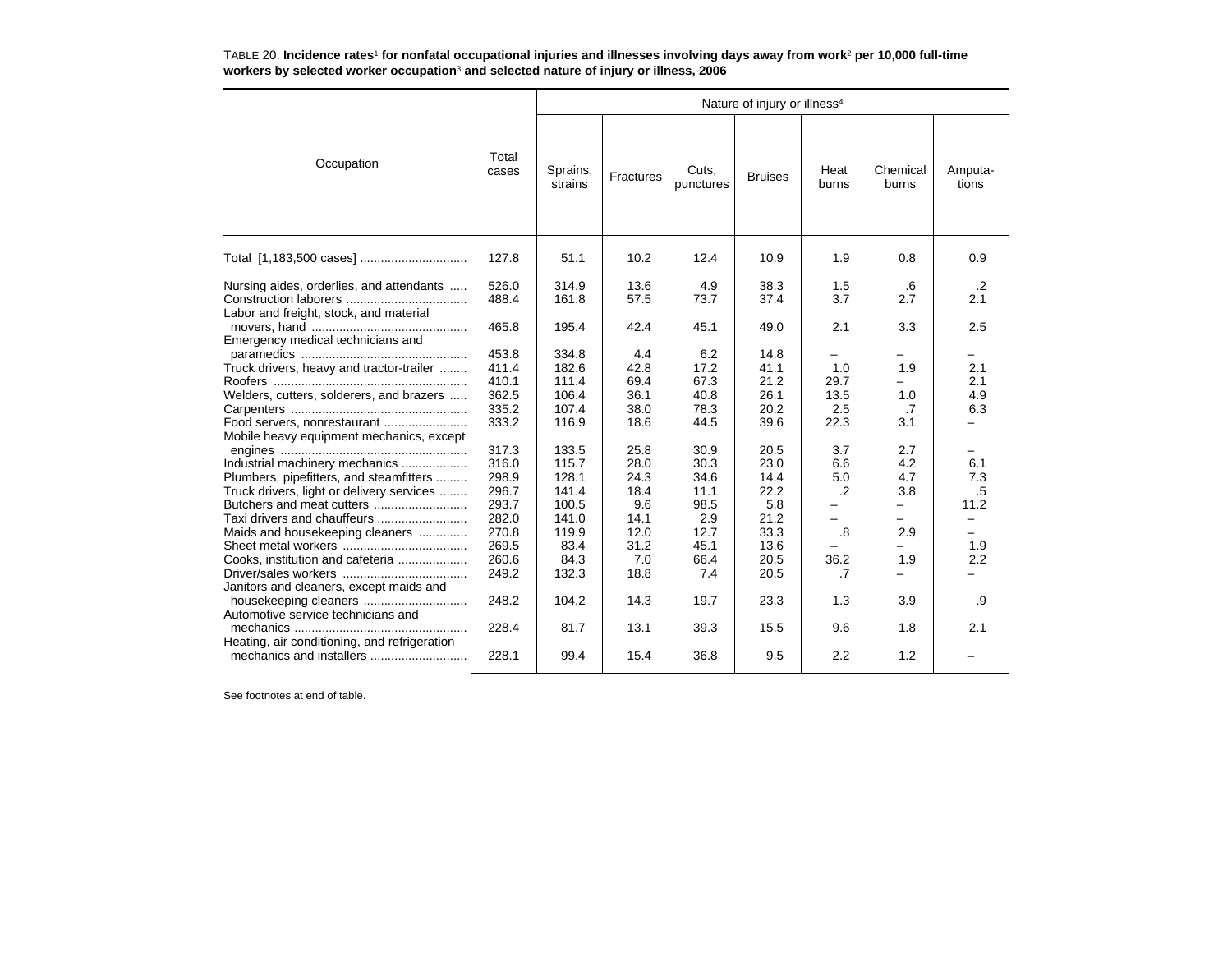TABLE 20. **Incidence rates**1 **for nonfatal occupational injuries and illnesses involving days away from work**2 **per 10,000 full-time workers by selected worker occupation**3 **and selected nature of injury or illness, 2006** — Continued

|                                              | Nature of injury or illness <sup>4</sup> |                          |             |                                                       |                                |                                    |                                 |                                      |  |
|----------------------------------------------|------------------------------------------|--------------------------|-------------|-------------------------------------------------------|--------------------------------|------------------------------------|---------------------------------|--------------------------------------|--|
|                                              |                                          |                          |             | Multiple traumatic injuries and<br>disorders          |                                | Back pain and<br>pain, except back |                                 |                                      |  |
| Occupation                                   | Carpal<br>tunnel<br>syndrome             | <b>Tendonitis</b>        | Total       | With<br>fractures,<br>burns, and<br>other<br>injuries | With<br>sprains and<br>bruises | Total                              | Back pain,<br>hurt back<br>only | All<br>other<br>natures <sup>5</sup> |  |
|                                              | 1.4                                      | 0.5                      | 5.0         | 1.1                                                   | 1.9                            | 11.3                               | 3.8                             | 21.4                                 |  |
| Nursing aides, orderlies, and attendants     | $\cdot$ 4                                | 1.3                      | 11.8        | .8                                                    | 7.5                            | 74.3                               | 32.9                            | 64.3                                 |  |
|                                              | 1.1                                      | $\cdot$ 3                | 17.0        | 4.5                                                   | 7.3                            | 35.1                               | 11.9                            | 95.9                                 |  |
| Labor and freight, stock, and material       |                                          |                          |             |                                                       |                                |                                    |                                 |                                      |  |
|                                              | 2.2                                      | .8                       | 15.5        | 4.7                                                   | 5.0                            | 38.2                               | 12.5                            | 69.3                                 |  |
| Emergency medical technicians and            |                                          |                          |             |                                                       |                                |                                    |                                 |                                      |  |
| Truck drivers, heavy and tractor-trailer     | .8                                       | .7                       | 6.3<br>25.4 | 5.7                                                   | 2.6<br>9.4                     | 55.0<br>36.9                       | 24.4<br>15.3                    | 32.1<br>59.0                         |  |
|                                              |                                          |                          | 18.9        | 3.5                                                   | 8.0                            | 37.9                               | 4.0                             | 51.6                                 |  |
| Welders, cutters, solderers, and brazers     | 4.1                                      | .9                       | 8.2         | 2.4                                                   | 2.0                            | 25.7                               | 4.4                             | 94.8                                 |  |
|                                              | 3.0                                      | .3                       | 8.6         | 1.8                                                   | 3.1                            | 22.4                               | 7.9                             | 47.5                                 |  |
| Food servers, nonrestaurant                  | $\overline{\phantom{0}}$                 |                          | 13.8        | $\overline{\phantom{0}}$                              | 6.9                            | 26.3                               | 12.1                            | 44.6                                 |  |
| Mobile heavy equipment mechanics, except     |                                          |                          |             |                                                       |                                |                                    |                                 |                                      |  |
|                                              | 5.0                                      |                          | 10.8        | 5.6                                                   | 2.4                            | 15.3                               | 2.6                             | 68.2                                 |  |
| Industrial machinery mechanics               | 2.5                                      | .8                       | 14.7        | 4.5                                                   | 5.3                            | 18.4                               | 7.2                             | 65.6                                 |  |
| Plumbers, pipefitters, and steamfitters      | 11.7                                     | .5                       | 8.5         | 2.3                                                   | 3.3                            | 26.0                               | 9.0                             | 33.7                                 |  |
| Truck drivers, light or delivery services    | .8                                       |                          | 13.3        | 3.2                                                   | 4.1                            | 42.1                               | 13.9                            | 42.9                                 |  |
|                                              | 8.3                                      | -                        | 5.1         | $\overline{\phantom{0}}$                              | 1.7                            | 15.2                               |                                 | 38.4                                 |  |
| Taxi drivers and chauffeurs                  | -                                        | $\overline{\phantom{0}}$ | 16.3        | 5.1                                                   | 9.2                            | 30.4                               | 6.2                             | 55.2                                 |  |
| Maids and housekeeping cleaners              | 1.7                                      | 1.2                      | 15.3        | .9                                                    | 12.1                           | 36.0                               | 13.5                            | 34.7                                 |  |
|                                              | 2.8                                      | 3.2                      | 8.7         | 4.8                                                   | 1.4                            | 34.6                               | 4.1                             | 44.7                                 |  |
| Cooks, institution and cafeteria             | 1.3                                      | 1.0                      | 4.9         |                                                       | 2.5                            | 17.5                               | 4.5                             | 17.5                                 |  |
|                                              | .8                                       | .7                       | 9.5         | .7                                                    | 3.4                            | 24.4                               | 10.1                            | 33.9                                 |  |
| Janitors and cleaners, except maids and      |                                          |                          |             |                                                       |                                |                                    |                                 |                                      |  |
|                                              | .5                                       | .8                       | 10.6        | 2.1                                                   | 5.9                            | 28.8                               | 9.9                             | 39.7                                 |  |
| Automotive service technicians and           |                                          |                          |             |                                                       |                                |                                    |                                 |                                      |  |
|                                              | 3.1                                      | 1.2                      | 6.2         | 2.2                                                   | .8                             | 22.1                               | 4.6                             | 32.7                                 |  |
| Heating, air conditioning, and refrigeration |                                          |                          | 9.3         | 2.4                                                   | 4.8                            | 18.8                               | 9.6                             | 34.5                                 |  |

<sup>1</sup> Incidence rates represent the number of injuries and illnesses per 10,000 full-time workers and were calculated as: (N/EH) x 20,000,000 where

| <b>N</b><br>$=$ number of injuries and illnesses |  |  |  |  |
|--------------------------------------------------|--|--|--|--|
|--------------------------------------------------|--|--|--|--|

| EH |  |  |  |  |  | = total hours worked by all employees |  |
|----|--|--|--|--|--|---------------------------------------|--|
|----|--|--|--|--|--|---------------------------------------|--|

during the calendar year

 $20,000,000 =$  base for 10,000 equivalent full-time workers (working 40 hours per week, 50 weeks per year)

2 Days-away-from-work cases include those that resulted in days away from work, some of which also included job transfer or restriction.

 $3$  These occupations have at least 0.1% of full-time equivalent employment.

<sup>4</sup> Data shown in columns correspond to the following Nature codes: Sprains, strains = 021; Fractures = 012; Cuts, punctures = 034,  $\overline{0}37$ ; Bruises = 043; Heat burns = 053; Chemical burns = 051; Amputations = 031; Carpal tunnel syndrome  $= 1241$ ; Tendonitis = 1733; Multiple traumatic injuries and illnesses, Total = 080-089; With fractures, burns, and other injuries = 083, 084; With sprains and bruises = 082; Back pain and pain, except back, Total = 0972, 0973; Back pain, hurt back only = 0972; All other natures = all remaining codes, including 9999 (Nonclassifiable). These codes are based on the 1992 Occupational Injury and Illness Classification System developed by the Bureau of Labor Statistics.

<sup>5</sup> Includes nonclassifiable responses.

NOTE: Dash indicates data do not meet publication guidelines. Because of rounding and data exclusion of nonclassifiable responses, data may not sum to the totals.

 SOURCE: Bureau of Labor Statistics, U.S. Department of Labor, Survey of Occupational Injuries and Illnesses in cooperation with participating State agencies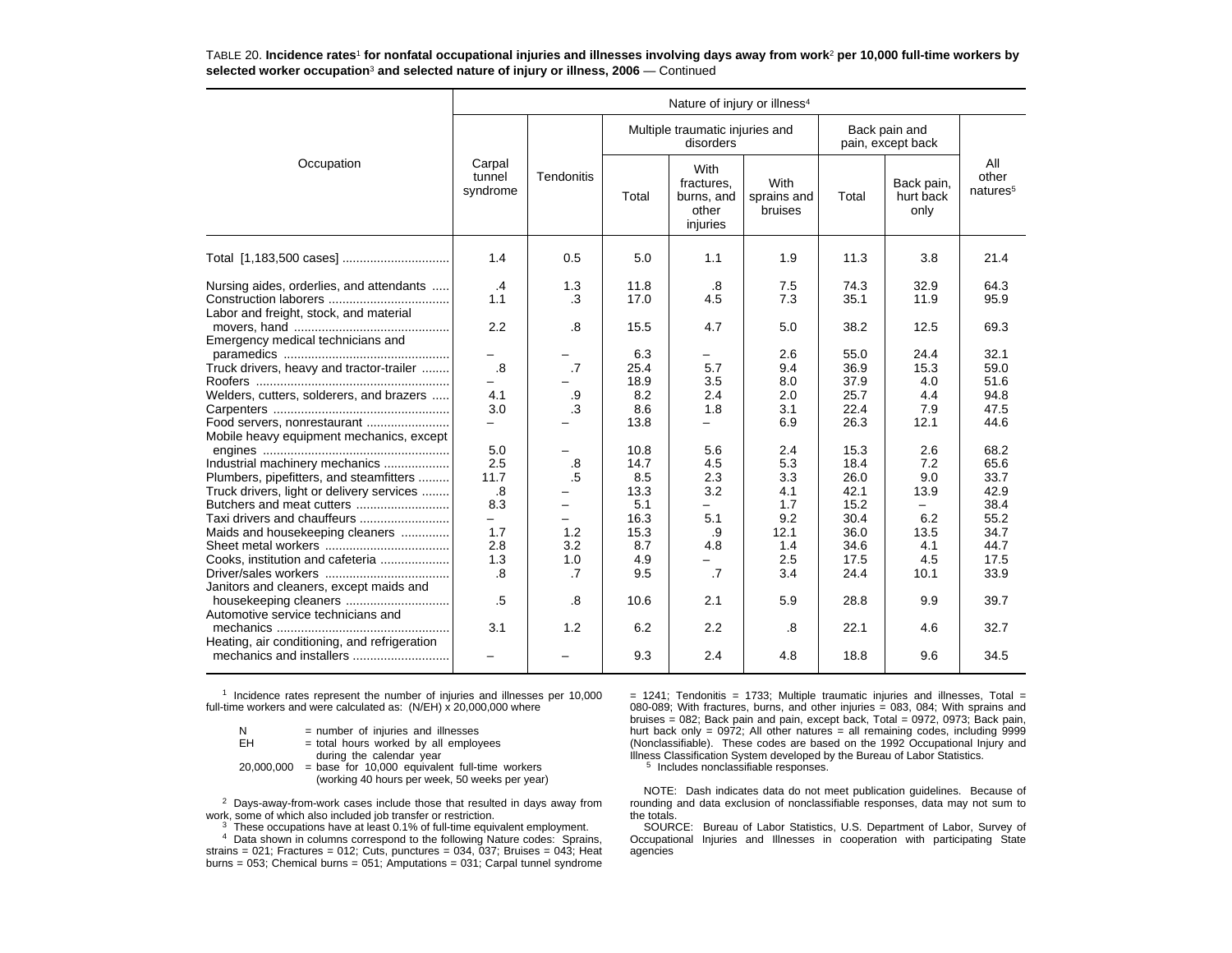| TABLE 21. Incidence rates <sup>1</sup> for nonfatal occupational injuries and illnesses involving days away from work <sup>2</sup> per 10,000 full-time workers by |  |  |
|--------------------------------------------------------------------------------------------------------------------------------------------------------------------|--|--|
| selected worker occupation <sup>3</sup> and selected parts of body, 2006                                                                                           |  |  |

|                                                                                             |                         | Part of body affected by the injury or illness <sup>4</sup> |                     |                   |                        |                      |                      |                          |                      |                      |                      |
|---------------------------------------------------------------------------------------------|-------------------------|-------------------------------------------------------------|---------------------|-------------------|------------------------|----------------------|----------------------|--------------------------|----------------------|----------------------|----------------------|
| Occupation                                                                                  | Total                   | Head                                                        |                     |                   | Trunk                  |                      |                      | <b>Upper extremities</b> |                      |                      |                      |
|                                                                                             | cases                   | Total                                                       | Eyes                | <b>Neck</b>       | Total                  | <b>Back</b>          | Shoulder             | Total                    | Finger               | Hand                 | Wrist                |
|                                                                                             | 127.8                   | 8.9                                                         | 3.9                 | 1.9               | 43.4                   | 27.1                 | 8.2                  | 29.6                     | 11.5                 | 5.3                  | 5.3                  |
| Nursing aides, orderlies, and attendants<br>Labor and freight, stock, and material          | 526.0<br>488.4          | 16.0<br>46.8                                                | 4.9<br>26.4         | 9.4<br>7.2        | 284.8<br>137.8         | 208.9<br>86.5        | 43.8<br>23.1         | 65.8<br>120.8            | 15.1<br>46.5         | 9.8<br>30.9          | 18.8<br>13.9         |
| Emergency medical technicians and                                                           | 465.8<br>453.8          | 31.3<br>9.1                                                 | 12.0                | 5.7<br>13.3       | 171.7<br>285.6         | 107.3<br>227.4       | 30.6<br>40.1         | 100.6<br>41.9            | 41.2<br>9.4          | 17.9<br>8.2          | 18.4<br>6.9          |
| Truck drivers, heavy and tractor-trailer                                                    | 411.4<br>410.1          | 22.5<br>14.6                                                | -<br>6.7<br>4.5     | 9.8<br>5.4        | 160.6<br>101.3         | 90.7<br>62.7         | 39.2<br>15.0         | 57.3<br>109.5            | 15.3<br>34.6         | 7.3<br>35.7          | 11.1<br>14.0         |
| Welders, cutters, solderers, and brazers<br>Food servers, nonrestaurant                     | 362.5<br>335.2<br>333.2 | 67.6<br>25.2<br>19.2                                        | 54.9<br>16.9<br>8.1 | 4.6<br>2.5<br>4.8 | 108.6<br>94.8<br>93.8  | 55.7<br>58.5<br>59.2 | 19.1<br>18.3<br>19.0 | 90.8<br>99.6<br>110.7    | 49.9<br>50.6<br>35.7 | 11.9<br>19.2<br>33.9 | 11.2<br>13.9<br>14.4 |
| Mobile heavy equipment mechanics, except<br>Industrial machinery mechanics                  | 317.3<br>316.0          | 37.2<br>23.4                                                | 17.9<br>15.0        | 2.8<br>3.3        | 97.1<br>104.2          | 59.8<br>54.6         | 19.8<br>20.7         | 65.0<br>87.2             | 30.6<br>41.5         | 9.8<br>12.7          | 8.5<br>9.9           |
| Plumbers, pipefitters, and steamfitters<br>Truck drivers, light or delivery services        | 298.9<br>296.7<br>293.7 | 16.4<br>11.6                                                | 8.7<br>2.4          | 1.7<br>4.8<br>2.3 | 109.1<br>118.8<br>90.2 | 76.8<br>69.1<br>32.1 | 15.7<br>28.3<br>26.9 | 76.1<br>38.1<br>146.7    | 39.3<br>8.5          | 7.8<br>6.3<br>15.5   | 16.3<br>5.3<br>11.8  |
| Butchers and meat cutters<br>Taxi drivers and chauffeurs<br>Maids and housekeeping cleaners | 282.0<br>270.8          | 5.0<br>18.0<br>15.8                                         | -<br>1.7<br>5.4     | 12.9<br>2.8       | 114.6<br>107.3         | 72.8<br>73.0         | 26.4<br>20.0         | 23.0<br>51.5             | 106.2<br>6.5<br>14.8 | 2.8<br>10.5          | 4.9<br>11.9          |
| Cooks, institution and cafeteria                                                            | 269.5<br>260.6<br>249.2 | 19.2<br>9.7<br>6.5                                          | 11.7<br>3.9<br>2.4  | 3.2<br>2.1<br>6.7 | 54.8<br>54.9<br>103.2  | 27.8<br>37.4<br>63.4 | 12.9<br>10.4<br>24.8 | 124.6<br>120.9<br>30.3   | 54.2<br>51.7<br>4.2  | 23.9<br>34.1<br>3.7  | 8.9<br>10.0<br>4.9   |
| Janitors and cleaners, except maids and<br>housekeeping cleaners                            | 248.2                   | 17.2                                                        | 6.9                 | 2.3               | 92.6                   | 56.9                 | 16.7                 | 46.9                     | 16.7                 | 8.4                  | 8.9                  |
| Automotive service technicians and<br>Heating, air conditioning, and refrigeration          | 228.4                   | 30.8                                                        | 17.0                | 2.4               | 67.6                   | 40.1                 | 18.4                 | 68.1                     | 23.8                 | 11.2                 | 7.2                  |
|                                                                                             | 228.1                   | 14.9                                                        | 7.0                 | 3.7               | 84.0                   | 46.1                 | 16.7                 | 48.4                     | 16.1                 | 11.1                 | 2.1                  |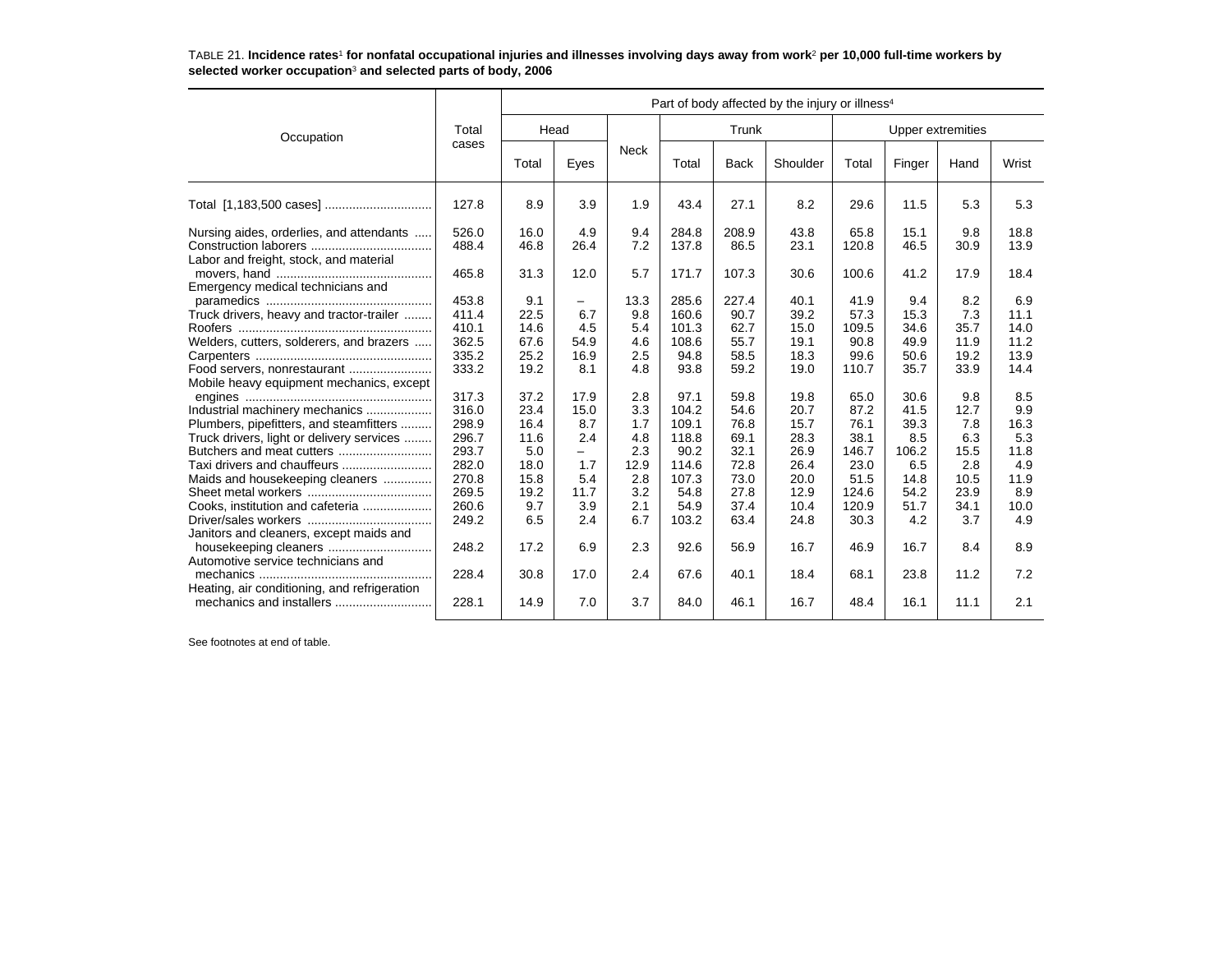|                                                                                      | Part of body affected by the injury or illness <sup>4</sup> |                   |              |                 |               |                                     |  |  |  |
|--------------------------------------------------------------------------------------|-------------------------------------------------------------|-------------------|--------------|-----------------|---------------|-------------------------------------|--|--|--|
| Occupation                                                                           |                                                             | Lower extremities |              |                 | Multiple      | All                                 |  |  |  |
|                                                                                      | Total                                                       | Knee              | Foot, toe    | Body<br>systems | body<br>parts | other<br>body<br>parts <sup>5</sup> |  |  |  |
| Total [1,183,500 cases]                                                              | 28.3                                                        | 10.3              | 6.2          | 2.0             | 12.5          | 1.2                                 |  |  |  |
| Nursing aides, orderlies, and attendants<br>Labor and freight, stock, and material   | 76.3<br>131.0                                               | 36.0<br>38.6      | 12.5<br>27.1 | 10.7<br>7.0     | 59.0<br>32.5  | 3.9<br>5.2                          |  |  |  |
| Emergency medical technicians and                                                    | 122.6                                                       | 32.5              | 41.8         | 3.6             | 26.7          | 3.7                                 |  |  |  |
| Truck drivers, heavy and tractor-trailer                                             | 55.5<br>95.6                                                | 26.8<br>35.3      | 7.3<br>15.1  | 1.4<br>3.8      | 45.1<br>58.8  | 2.0<br>3.0                          |  |  |  |
| Welders, cutters, solderers, and brazers                                             | 83.9<br>69.7                                                | 26.4<br>21.0      | 20.4<br>20.2 | 9.3<br>3.1      | 80.0<br>16.5  | 6.0<br>1.5                          |  |  |  |
| Food servers, nonrestaurant                                                          | 89.3<br>67.6                                                | 31.8<br>26.6      | 18.6<br>20.4 | 1.3<br>1.5      | 20.3<br>33.6  | 2.2<br>2.1                          |  |  |  |
| Mobile heavy equipment mechanics, except<br>Industrial machinery mechanics           | 82.5<br>72.2                                                | 37.9<br>27.4      | 14.2<br>24.0 | 2.9<br>4.8      | 28.4<br>20.1  | .7                                  |  |  |  |
| Plumbers, pipefitters, and steamfitters<br>Truck drivers, light or delivery services | 71.5<br>81.9                                                | 26.5<br>27.9      | 18.6<br>19.5 | 1.3<br>1.2      | 22.3<br>37.7  | $\cdot$<br>2.5                      |  |  |  |
| Butchers and meat cutters<br>Taxi drivers and chauffeurs                             | 32.1<br>55.6                                                | 16.9<br>25.0      | 5.6<br>6.9   | 2.6<br>2.5      | 14.0<br>50.4  | 5.0                                 |  |  |  |
| Maids and housekeeping cleaners                                                      | 54.7                                                        | 24.9              | 8.0          | 7.9             | 28.5          | 2.3                                 |  |  |  |
| Cooks, institution and cafeteria                                                     | 45.5<br>46.8                                                | 20.7<br>15.3      | 6.5<br>11.0  | 1.8<br>2.1      | 19.7<br>23.5  |                                     |  |  |  |
| Janitors and cleaners, except maids and                                              | 65.0                                                        | 28.4              | 8.9          | 3.4             | 32.4          | 1.7                                 |  |  |  |
| Automotive service technicians and                                                   | 54.0                                                        | 20.4              | 11.2         | 3.7             | 29.7          | 1.8                                 |  |  |  |
|                                                                                      | 44.3                                                        | 19.9              | 11.3         | 2.3             | 12.0          | $\boldsymbol{.8}$                   |  |  |  |
| Heating, air conditioning, and refrigeration                                         | 55.5                                                        | 31.9              | 6.8          | 2.5             | 18.6          |                                     |  |  |  |

### TABLE 21. **Incidence rates**1 **for nonfatal occupational injuries and illnesses involving days away from work**<sup>2</sup> **per 10,000 full-time workers by selected worker occupation**3 **and selected parts of body, 2006** — Continued

<sup>1</sup> Incidence rates represent the number of injuries and illnesses per 10,000 full-time workers and were calculated as: (N/EH) x 20,000,000 where

- $N =$  number of injuries and illnesses
- $EH = total$  hours worked by all employees

during the calendar year

 $20,000,000 = \text{base}$  for  $10,000$  equivalent full-time workers

(working 40 hours per week, 50 weeks per year)

<sup>2</sup> Days-away-from-work cases include those that resulted in days away from work, some of which also included job transfer or restriction.

<sup>3</sup> These occupations have at least 0.1% of full-time

equivalent employment.

4 Data shown in columns correspond to the following Part of body codes: Head, Total = 00-09; Eyes = 032; Neck = 10-19; Trunk, Total = 20-29; Back = 23; Shoulder = 21; Upper extremities, Total =  $30-39$ ; Finger =  $34$ ; Hand =  $33$ ; Wrist =  $32$ ; Lower extremities, Total =  $40-49$ ; Knee =  $412$ ; Foot, toe =  $43$ , 44; Body systems = 5; Multiple body parts = 8; All other body parts = remaining codes, including 9999 (Nonclassifiable). These codes are based on the 1992 Occupational Injury and Illness Classification System developed by the Bureau of Labor Statistics.

<sup>5</sup> Includes nonclassifiable responses.

NOTE: Dash indicates data do not meet publication guidelines. Because of rounding and data exclusion of nonclassifiable responses, data may not sum to the totals.

SOURCE: Bureau of Labor Statistics, U.S. Department of Labor, Survey of Occupational Injuries and Illnesses in cooperation with participating State agencies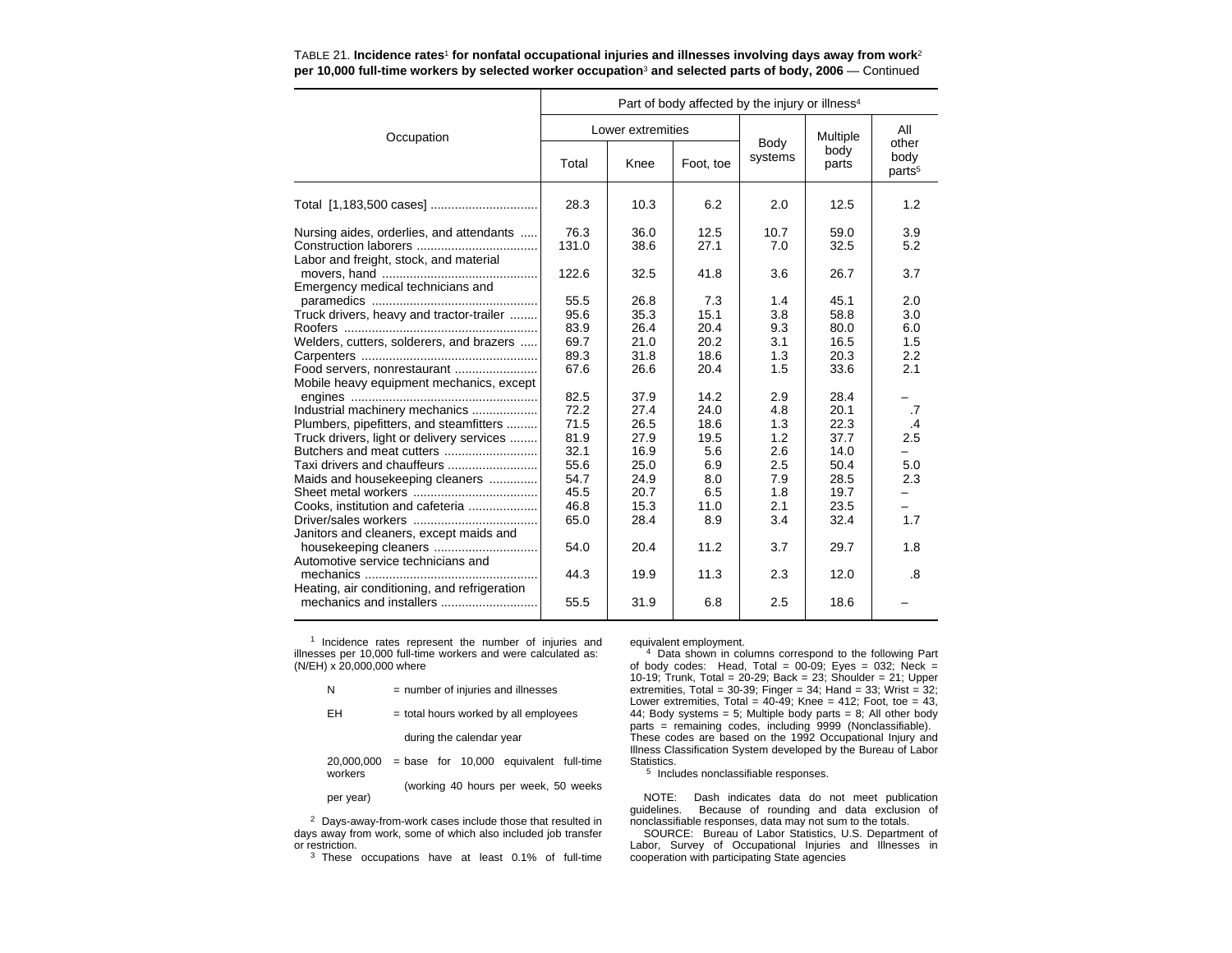TABLE 22. **Incidence rates**1 **for nonfatal occupational injuries and illnesses involving days away from work**2 **per 10,000 full-time workers by selected worker occupation**<sup>3</sup> **and selected sources of injury or illness, 2006**

|                                                                                                                                                                                                                                           |                                                                               | Source of injury or illness <sup>4</sup>                    |                                                                     |                                                                |                                                                   |                                                                  |                                                                      |                                                                      |                                                                                        |                                                                   |                                                                                                                                                               |                                                                      |
|-------------------------------------------------------------------------------------------------------------------------------------------------------------------------------------------------------------------------------------------|-------------------------------------------------------------------------------|-------------------------------------------------------------|---------------------------------------------------------------------|----------------------------------------------------------------|-------------------------------------------------------------------|------------------------------------------------------------------|----------------------------------------------------------------------|----------------------------------------------------------------------|----------------------------------------------------------------------------------------|-------------------------------------------------------------------|---------------------------------------------------------------------------------------------------------------------------------------------------------------|----------------------------------------------------------------------|
| Occupation                                                                                                                                                                                                                                | Total<br>cases                                                                | Chemicals<br>and<br>chemical<br>products                    | Containers                                                          | Furniture<br>and<br>fixtures                                   | Machinery                                                         | Parts<br>and<br>materials                                        | Worker<br>motion<br>or<br>position                                   | Floors.<br>walkways<br>or<br>ground<br>surfaces                      | Hand-<br>tools                                                                         | Vehicles                                                          | Health<br>care<br>patient                                                                                                                                     | All<br>other<br>sources <sup>5</sup>                                 |
|                                                                                                                                                                                                                                           | 127.8                                                                         | 2.1                                                         | 15.9                                                                | 4.9                                                            | 8.4                                                               | 13.5                                                             | 17.6                                                                 | 23.2                                                                 | 6.1                                                                                    | 10.9                                                              | 5.7                                                                                                                                                           | 19.5                                                                 |
| Nursing aides, orderlies, and attendants<br>Labor and freight, stock, and material                                                                                                                                                        | 526.0<br>488.4<br>465.8                                                       | 4.8<br>4.8<br>5.5                                           | 9.3<br>28.4<br>117.1                                                | 21.2<br>4.1<br>21.8                                            | 4.8<br>26.6<br>29.8                                               | 2.1<br>118.1<br>62.4                                             | 44.2<br>57.9<br>52.8                                                 | 71.7<br>70.9<br>59.2                                                 | 1.4<br>54.2<br>17.8                                                                    | 8.3<br>22.0<br>49.4                                               | 295.5<br>$\overline{\phantom{0}}$<br>$\overline{\phantom{0}}$                                                                                                 | 62.7<br>101.5<br>50.1                                                |
| Emergency medical technicians and<br>Truck drivers, heavy and tractor-trailer<br>Welders, cutters, solderers, and brazers<br>Food servers, nonrestaurant                                                                                  | 453.8<br>411.4<br>410.1<br>362.5<br>335.2<br>333.2                            | 4.7<br>1.5<br>3.0<br>1.2<br>7.7                             | 4.9<br>49.6<br>27.2<br>18.8<br>10.1<br>65.8                         | 7.3<br>5.7<br>-<br>6.5<br>9.9<br>18.2                          | 7.1<br>9.3<br>6.0<br>31.3<br>18.7<br>32.9                         | $\qquad \qquad -$<br>46.4<br>77.1<br>106.8<br>94.3<br>5.8        | 42.5<br>53.3<br>41.2<br>43.3<br>39.0<br>35.2                         | 60.3<br>91.7<br>98.9<br>31.6<br>59.0<br>83.1                         | Ξ.<br>6.2<br>50.8<br>51.0<br>33.2<br>8.5                                               | 46.5<br>114.6<br>17.3<br>10.5<br>7.4<br>25.7                      | 180.4<br>$\overline{\phantom{0}}$<br>$\overline{\phantom{0}}$<br>$\overline{\phantom{0}}$<br>$\overline{\phantom{0}}$<br>$\overline{\phantom{0}}$             | 103.9<br>30.0<br>89.1<br>59.5<br>62.3<br>49.4                        |
| Mobile heavy equipment mechanics, except<br>Industrial machinery mechanics<br>Plumbers, pipefitters, and steamfitters<br>Truck drivers, light or delivery services<br>Maids and housekeeping cleaners<br>Cooks, institution and cafeteria | 317.3<br>316.0<br>298.9<br>296.7<br>293.7<br>282.0<br>270.8<br>269.5<br>260.6 | 4.6<br>9.0<br>5.2<br>4.4<br>Ξ.<br>1.7<br>11.9<br>1.7<br>3.2 | 8.4<br>17.8<br>15.0<br>60.7<br>63.8<br>33.5<br>31.1<br>10.4<br>41.1 | 5.8<br>3.5<br>11.8<br>20.9<br>3.3<br>1.3<br>39.0<br>1.1<br>5.8 | 27.5<br>40.1<br>28.6<br>6.2<br>78.6<br>4.4<br>8.4<br>31.6<br>16.7 | 61.1<br>78.9<br>62.9<br>16.0<br>2.5<br>6.2<br>4.0<br>81.1<br>2.3 | 57.5<br>40.9<br>53.2<br>43.4<br>45.2<br>28.5<br>46.2<br>27.3<br>23.1 | 50.1<br>42.2<br>42.7<br>54.0<br>22.1<br>55.7<br>74.2<br>43.8<br>59.5 | 26.7<br>23.0<br>39.4<br>4.7<br>45.7<br>$\overline{\phantom{0}}$<br>5.8<br>27.7<br>50.4 | 40.4<br>16.5<br>9.2<br>62.6<br>3.7<br>104.7<br>15.0<br>7.8<br>3.8 | $\overline{\phantom{0}}$<br>$\overline{\phantom{0}}$<br>$\overline{\phantom{0}}$<br>$-$<br>$\overline{\phantom{0}}$<br>17.4<br>.7<br>$\qquad \qquad -$<br>2.1 | 35.2<br>43.9<br>30.9<br>23.9<br>28.2<br>28.3<br>34.5<br>37.0<br>52.6 |
| Janitors and cleaners, except maids and<br>housekeeping cleaners<br>Automotive service technicians and<br>Heating, air conditioning, and refrigeration                                                                                    | 249.2<br>248.2<br>228.4                                                       | $\overline{\phantom{0}}$<br>7.9<br>3.6                      | 60.8<br>43.8<br>6.0                                                 | 9.0<br>20.9<br>6.1                                             | 3.7<br>17.1<br>16.3                                               | 8.1<br>11.0<br>76.9                                              | 31.0<br>31.0<br>25.9                                                 | 47.7<br>52.9<br>18.8                                                 | .6<br>9.0<br>18.2                                                                      | 68.9<br>12.5<br>20.9                                              | $\overline{\phantom{0}}$<br>$\overline{\phantom{0}}$<br>$\overline{\phantom{0}}$                                                                              | 19.3<br>41.9<br>35.7                                                 |
|                                                                                                                                                                                                                                           | 228.1                                                                         | 4.6                                                         | 18.3                                                                | .8                                                             | 36.9                                                              | 33.0                                                             | 39.7                                                                 | 31.9                                                                 | 7.2                                                                                    | 15.2                                                              | $\overline{\phantom{0}}$                                                                                                                                      | 40.6                                                                 |

1 Incidence rates represent the number of injuries and illnesses per 10,000 full-time workers and were calculated as: (N/EH) x 20,000,000 where

| N          | = number of injuries and illnesses               |
|------------|--------------------------------------------------|
| FH.        | = total hours worked by all employees            |
|            | during the calendar year                         |
| 20.000.000 | $=$ base for 10,000 equivalent full-time workers |
|            | (working 40 hours per week, 50 weeks per year)   |

 $2$  Days-away-from-work cases include those that resulted in days away from work, some of which also included job transfer or restriction.

 $3$  These occupations have at least 0.1% of full-time equivalent employment.

<sup>4</sup> Data shown in columns correspond to the following Source codes: Chemicals and chemical products = 00-09; Containers = 10-19; Furniture and fixtures = 20-29; Machinery = 30-39; Parts and materials = 40-49; Worker motion or position = 562; Floors, walkways or ground surfaces = 62; Handtools = 71-73; Vehicles = 80-89; Health care patient = 573; All other sources = all remaining codes, including 9999 (Nonclassifiable). These codes are based on the 1992 Occupational Injury and Illness Classification System developed by the Bureau of Labor Statistics.

<sup>5</sup> Includes nonclassifiable responses.

NOTE: Dash indicates data do not meet publication guidelines. Because of rounding and data exclusion of nonclassifiable responses, data may not sum to the totals.

SOURCE: Bureau of Labor Statistics, U.S. Department of Labor, Survey of Occupational Injuries and Illnesses in cooperation with participating State agencies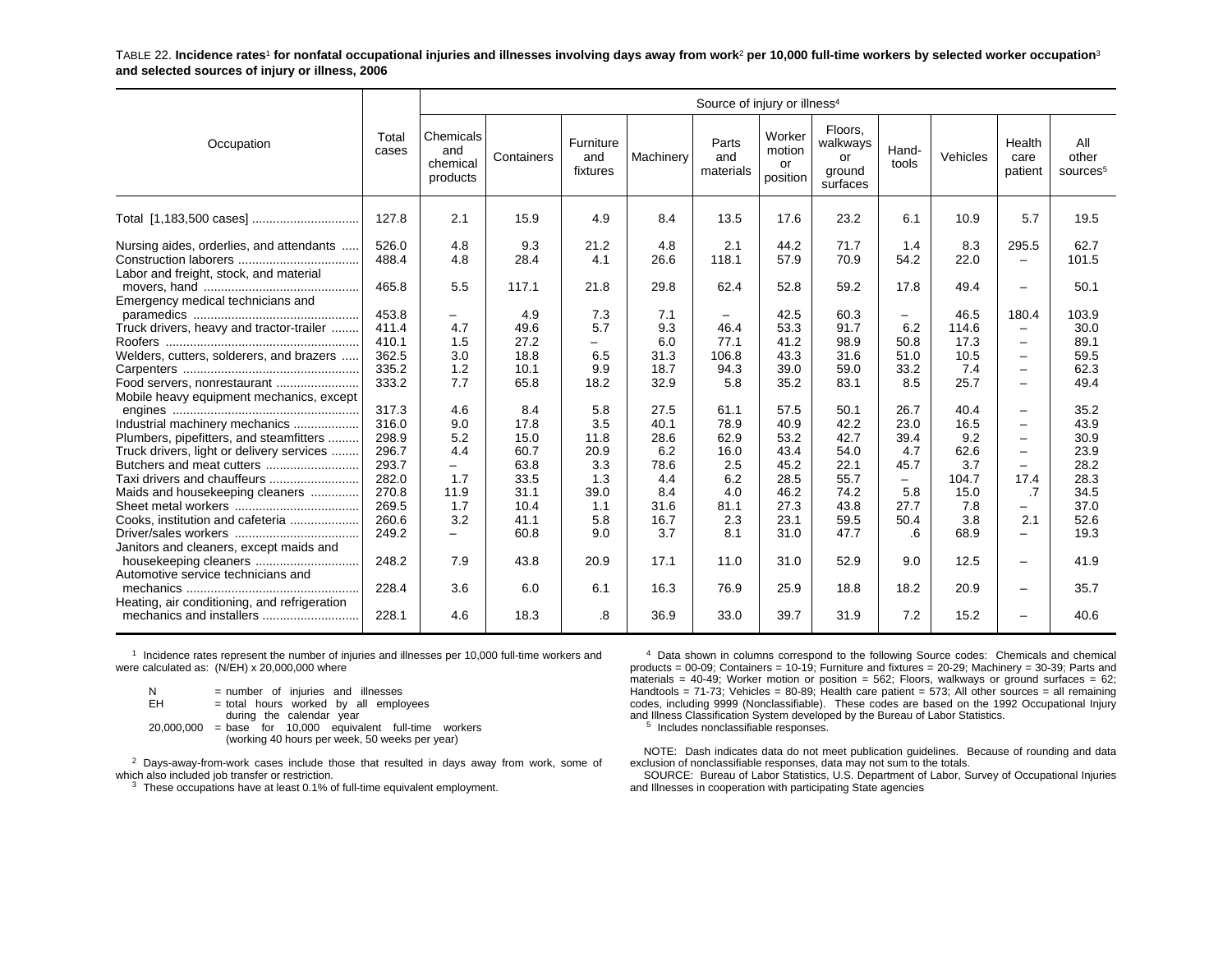TABLE 23. **Incidence rates**1 **for nonfatal occupational injuries and illnesses involving days away from work**2 **per 10,000 full-time workers by selected worker occupation**3 **and selected events or exposures leading to injury or illness, 2006**

|                                                                                    |                | Event or exposure leading to injury or illness <sup>4</sup> |                               |                                    |                                          |                      |                            |                                |               |               |  |
|------------------------------------------------------------------------------------|----------------|-------------------------------------------------------------|-------------------------------|------------------------------------|------------------------------------------|----------------------|----------------------------|--------------------------------|---------------|---------------|--|
| Occupation                                                                         | Total          |                                                             |                               | Contact with objects               |                                          | Fall                 | Fall                       | Slips                          | Overexertion  |               |  |
|                                                                                    | cases          | Total                                                       | <b>Struck</b><br>by<br>object | <b>Struck</b><br>against<br>object | Caught in or<br>compressed or<br>crushed | to<br>lower<br>level | <b>on</b><br>same<br>level | or<br>trips<br>without<br>fall | Total         | In lifting    |  |
| Total [1,183,500 cases]                                                            | 127.8          | 36.2                                                        | 17.8                          | 9.3                                | 6.4                                      | 8.0                  | 16.4                       | 3.8                            | 30.8          | 16.3          |  |
| Nursing aides, orderlies, and attendants<br>Labor and freight, stock, and material | 526.0<br>488.4 | 53.3<br>221.8                                               | 28.3<br>125.0                 | 15.3<br>45.9                       | 8.4<br>31.9                              | 6.6<br>38.8          | 69.0<br>39.9               | 12.2<br>11.3                   | 284.6<br>79.3 | 119.8<br>48.3 |  |
| Emergency medical technicians and                                                  | 465.8          | 164.8                                                       | 90.4                          | 32.4                               | 33.4                                     | 21.6                 | 41.0                       | 12.0                           | 138.6         | 80.1          |  |
|                                                                                    | 453.8<br>411.4 | 32.8<br>79.1                                                | 10.9<br>40.6                  | 10.7<br>22.1                       | 8.2<br>10.8                              | 12.3<br>50.8         | 44.9<br>46.6               | 11.7<br>13.5                   | 263.6<br>93.3 | 171.9<br>36.9 |  |
| Truck drivers, heavy and tractor-trailer                                           | 410.1          | 110.3                                                       | 71.3                          | 18.4                               | 4.5                                      | 104.8                | 17.8                       | 6.4                            | 58.3          | 33.9          |  |
| Welders, cutters, solderers, and brazers                                           | 362.5          | 154.8                                                       | 80.5                          | 19.0                               | 31.2                                     | 15.2                 | 21.1                       | 7.3                            | 69.4          | 31.9          |  |
|                                                                                    | 335.2          | 144.2                                                       | 73.5                          | 32.9                               | 21.4                                     | 42.7                 | 24.4                       | 8.3                            | 63.9          | 42.4          |  |
| Food servers, nonrestaurant                                                        | 333.2          | 97.1                                                        | 53.1                          | 26.7                               | 15.3                                     | 5.2                  | 82.3                       | 13.1                           | 67.1          | 43.3          |  |
| Mobile heavy equipment mechanics, except                                           |                |                                                             |                               |                                    |                                          |                      |                            |                                |               |               |  |
|                                                                                    | 317.3          | 107.8                                                       | 55.2                          | 28.1                               | 13.1                                     | 23.2                 | 28.0                       | 7.1                            | 61.0          | 28.1          |  |
| Industrial machinery mechanics                                                     | 316.0          | 117.4                                                       | 46.5                          | 25.7                               | 32.7                                     | 13.9                 | 24.6                       | 8.2                            | 81.7          | 37.4          |  |
| Plumbers, pipefitters, and steamfitters                                            | 298.9          | 93.5                                                        | 51.2                          | 24.0                               | 11.6                                     | 19.6                 | 24.7                       | 13.0                           | 84.6          | 53.8          |  |
| Truck drivers, light or delivery services                                          | 296.7          | 59.7                                                        | 35.4                          | 14.9                               | 7.7                                      | 23.1                 | 28.0                       | 7.1                            | 84.1          | 44.2          |  |
|                                                                                    | 293.7          | 139.8                                                       | 71.9                          | 40.1                               | 23.2                                     | 1.4                  | 22.7                       | 6.6                            | 78.5          | 54.3          |  |
| Taxi drivers and chauffeurs                                                        | 282.0          | 26.3                                                        | 11.8                          | 13.5                               | $\qquad \qquad -$                        | 26.6                 | 31.6                       | 7.9                            | 66.5          | 33.7          |  |
| Maids and housekeeping cleaners                                                    | 270.8          | 53.8                                                        | 23.6                          | 24.6                               | 4.1                                      | 12.4                 | 65.8                       | 11.3                           | 68.0          | 31.7          |  |
|                                                                                    | 269.5          | 123.1                                                       | 58.5                          | 35.1                               | 20.0                                     | 34.0                 | 15.9                       | 5.6                            | 59.1          | 23.8          |  |
| Cooks, institution and cafeteria                                                   | 260.6          | 91.2                                                        | 65.4                          | 15.3                               | 6.3                                      | 8.7                  | 48.9                       | 6.0                            | 40.3          | 22.0          |  |
| Janitors and cleaners, except maids and                                            | 249.2          | 36.6                                                        | 17.6                          | 12.0                               | 4.3                                      | 18.2                 | 32.6                       | 5.1                            | 76.3          | 36.8          |  |
| Automotive service technicians and                                                 | 248.2          | 65.2                                                        | 29.4                          | 24.4                               | 8.2                                      | 24.7                 | 32.5                       | 11.8                           | 64.3          | 35.0          |  |
| Heating, air conditioning, and refrigeration                                       | 228.4          | 96.3                                                        | 56.2                          | 18.8                               | 8.2                                      | 4.7                  | 13.7                       | 6.1                            | 60.0          | 26.4          |  |
|                                                                                    | 228.1          | 65.1                                                        | 25.3                          | 32.7                               | 2.6                                      | 30.0                 | 9.3                        | 6.9                            | 54.9          | 42.6          |  |